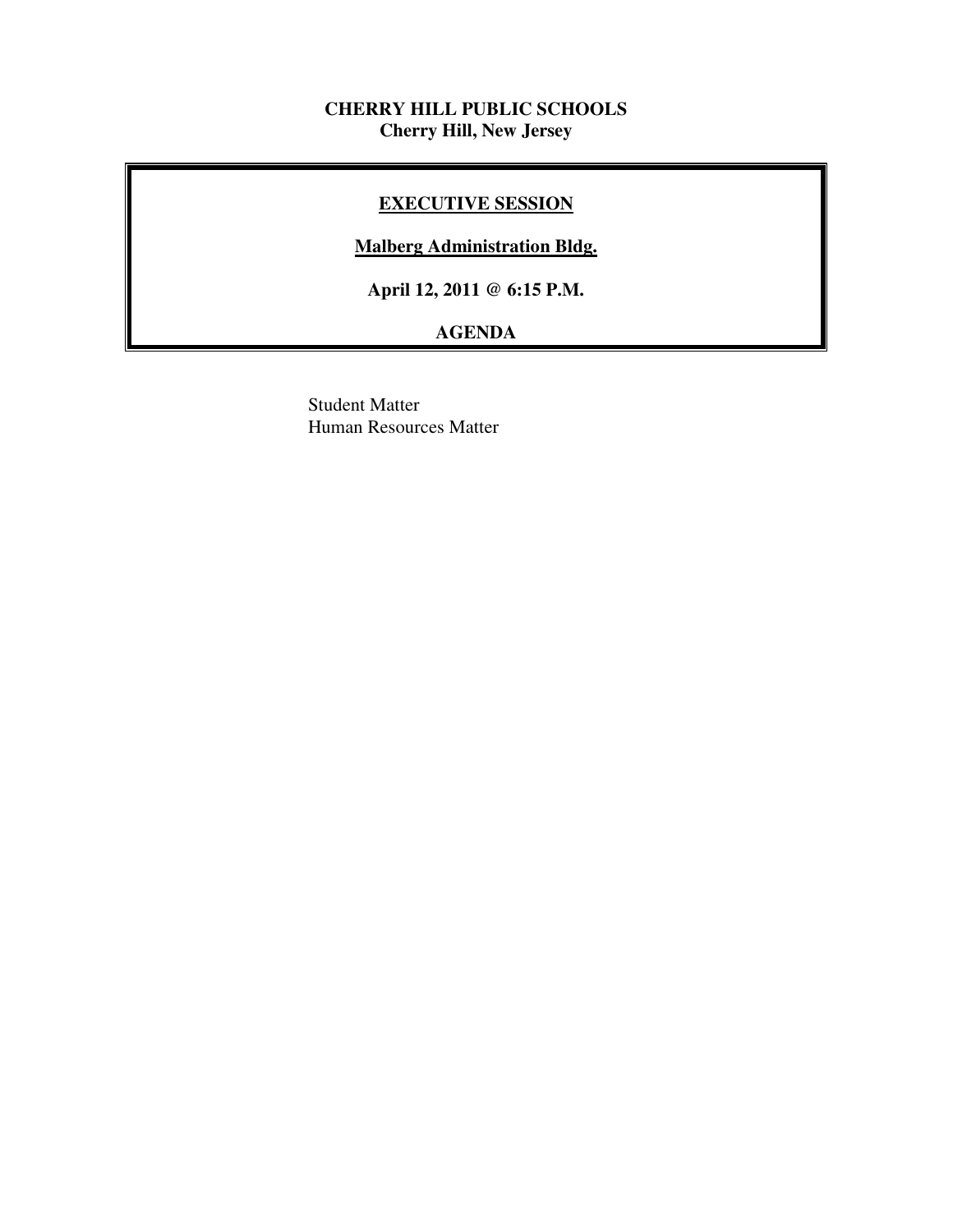### CHERRY HILL PUBLIC SCHOOLS Cherry Hill, New Jersey

### **SPECIAL ACTION AGENDA**

 Malberg Administration Building – Board Room April 12, 2011 7:00 PM

Meeting called to order by -\_\_\_\_\_\_\_\_\_\_\_\_\_\_\_\_\_\_\_\_\_\_\_\_\_\_

### **ROLL CALL**

 Mr. Seth Klukoff, President Mrs. Kathy Judge, Vice President Mrs. Sherrie Cohen Mr. Eric Goodwin Mrs. Colleen Horiates Mrs. Carol Matlack Mr. Steven Robbins Mr. Elliott Roth Mr. Wayne Tarken

### *Student Representatives to the Board of Education*

*<u>Jonathan Silverstone, H.S. East Samantha Farkas, H.S. West* Samantha Farkas, H.S. West</u>  *Chandani Desai, H.S. East Alternate Kevin Ryan, H.S. West Alternate* 

 *Dr. David C. Campbell, Superintendent Mr. James Devereaux, Assistant Superintendent, Business/Board Secretary Dr. Lawyer Chapman, Assistant Superintendent, Pre-K – 12 Dr. Maureen Reusche, Assistant Superintendent, Curriculum & Instruction Ms. Nancy Adrian, Director of Human Resources Mr. Donald Bart, Director of Support Operations Mrs. Susan Bastnagel, Public Information Officer* 

 *Mr. Paul Green – Board Solicitor* 

 *Public Discussion (up to three minutes per person) Action Agenda*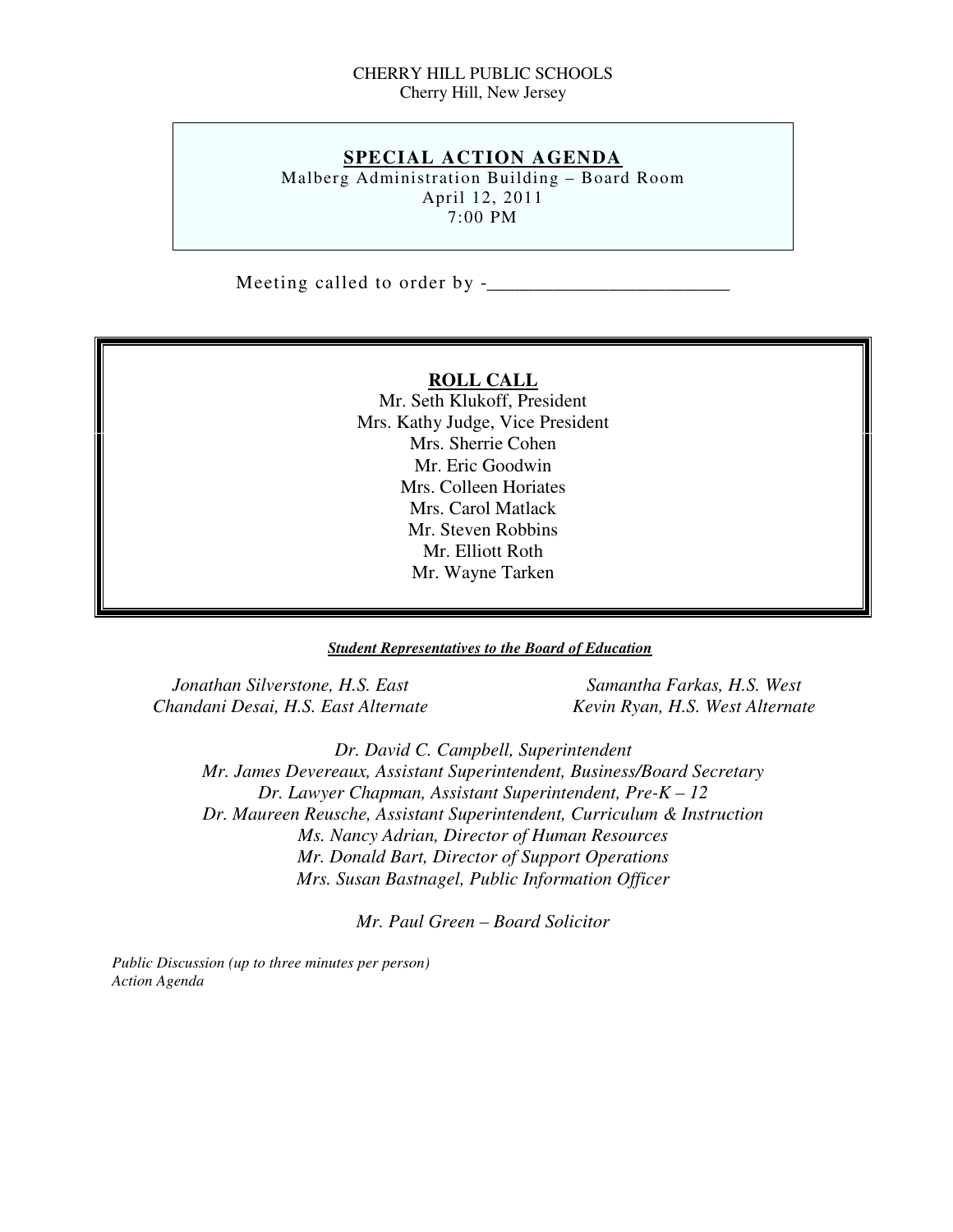### **SPECIAL ACTION AGENDA**

### **April 12, 2011**

### **Board of Education Committees:**

### **Curriculum & Instruction Committee Members (yellow)**

Chairperson: Eric Goodwin

Administrative Liaison: Maureen Reusche

Committee Members: Sherrie Cohen, Colleen Horiates, Carol Matlack

### **Business & Facilities Committee Members (blue)**

Chairperson: Steven Robbins

Administrative Liaison: James Devereaux

Committee Members: Elliott Roth, Wayne Tarken

### **Negotiations, Human Resources & Litigation Committee Members (pink)**

Chairperson: Kathy Judge

Administrative Liaison: Nancy Adrian

Committee Members: Sherrie Cohen, Colleen Horiates

### **Policy & Legislation Committee Members (green)**

Chairperson: Kathy Judge

Administrative Liaison: James Riordan

Committee Members: Eric Goodwin, Seth Klukoff, Carol Matlack

### **Strategic Planning**

Chairperson: Elliott Roth

Administrative Liaison: James Devereaux

Committee Members: Steve Robbins, Seth Klukoff, Wayne Tarken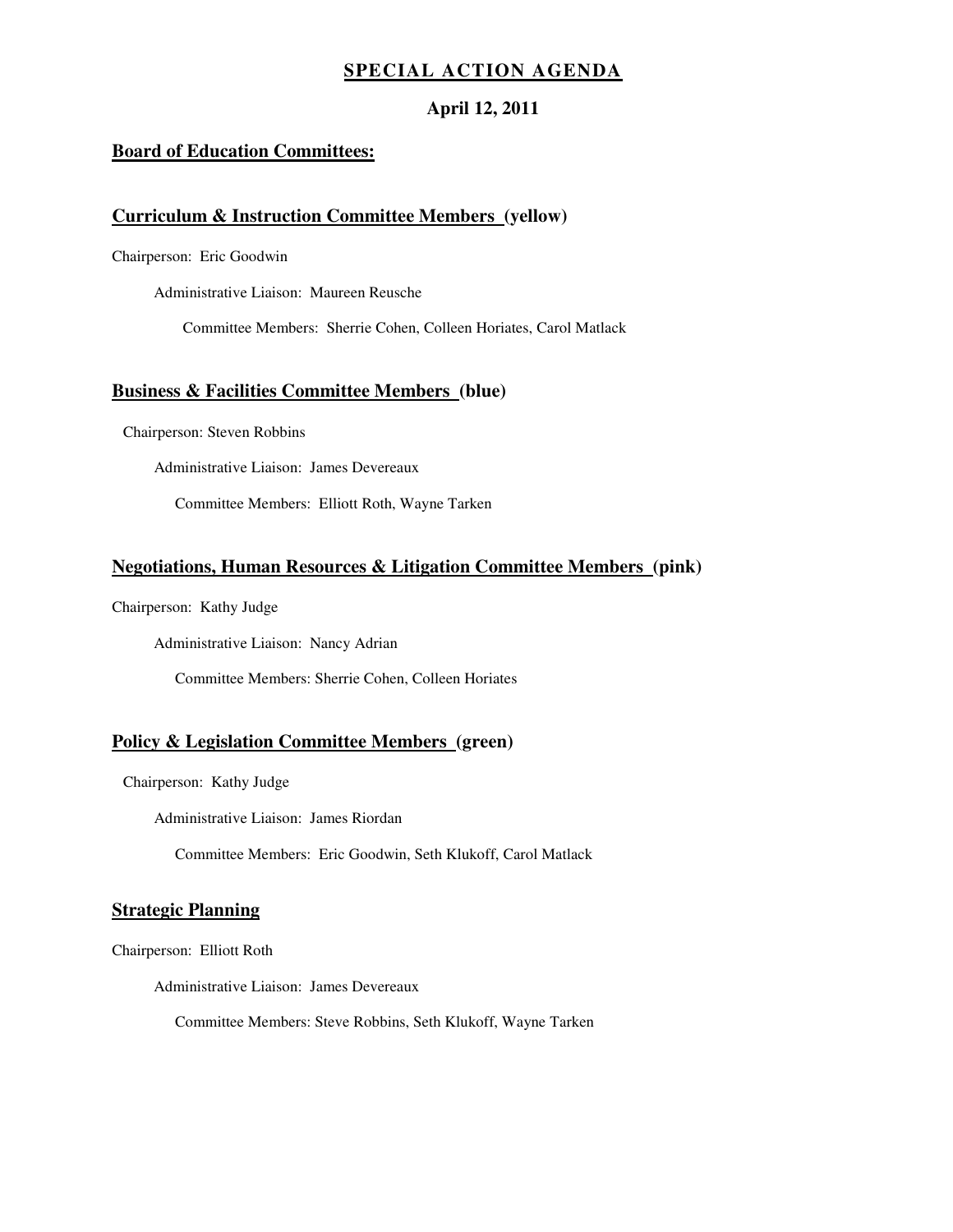### **A. CURRICULUM & INSTRUCTION**

 *Long Range Plan Goals:* 

- *"Establish for students, high academic, social and moral standards which reflect the attributes of a responsible, well-rounded and contributing member of society."*
- *"Design all aspects of curriculum to ensure all students are provided with opportunities to meet or exceed high academic standards."*
- *"Design curriculum that ensures all students acquire the knowledge, skills and behavior necessary to prepare them for higher education and/or the workplace now and in the future."*

 **NO ITEMS**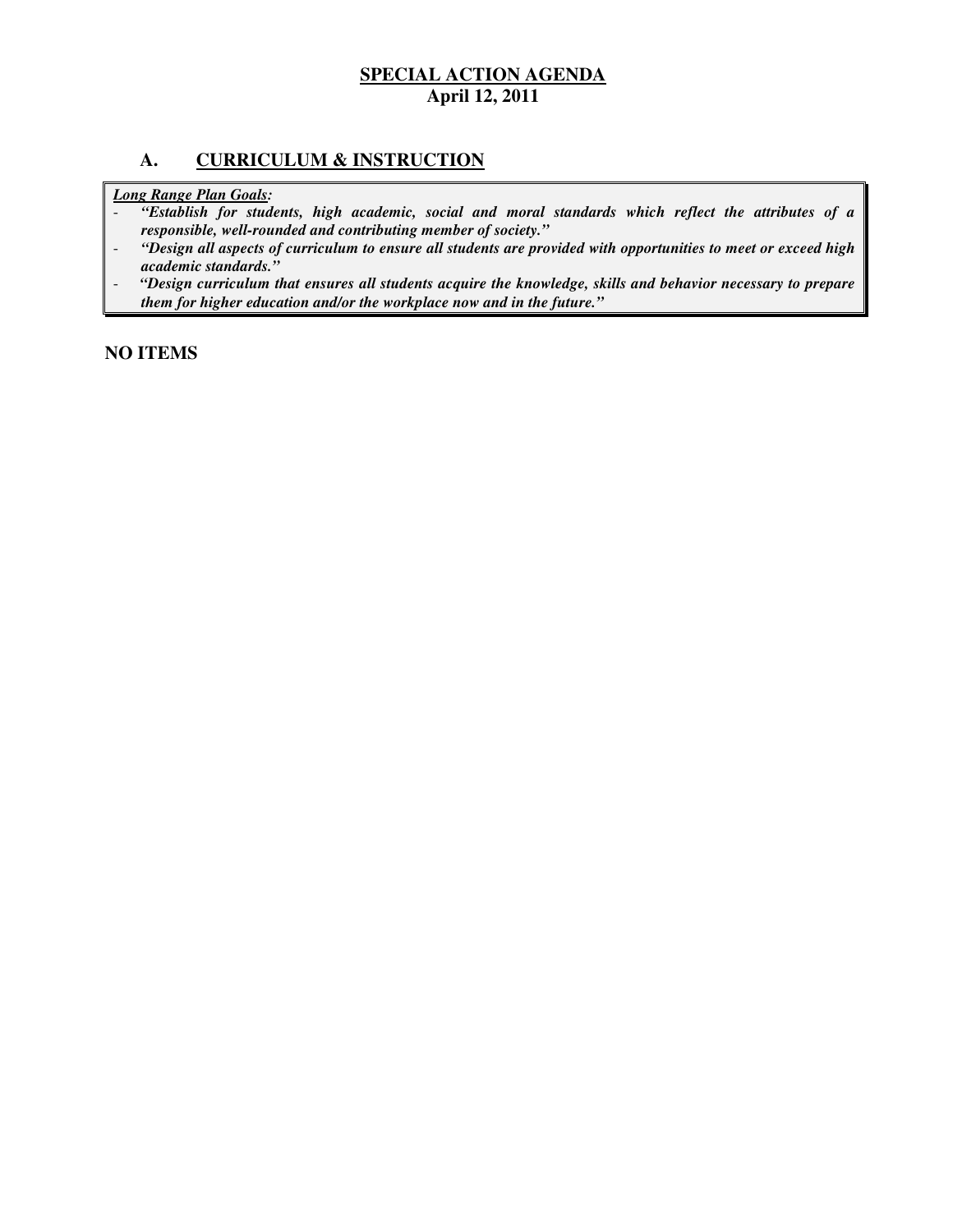### **B. BUSINESS AND FACILITIES**

### *Long Range Plan Goals*

- *"Provide a clean, healthy, safe, and secure physical environment for all students and staff."*
- *all school district facilities."*  ● *"Consistently allocate the funds necessary for systematically maintaining, upgrading, and repairing*

### *The Superintendent recommends the following:*

 *1. Approval of Bill List* 

#### **ITEM 1. FINANCIAL REPORTS**

### **APPROVAL OF BILL LIST**

 be approved as submitted. It is recommended that the Bill List dated, April 12, 2011 in the amount of \$2,820,316.71

#### **ITEM 2. RESOLUTIONS**

### **SUBMISSION OF GRANT APPLICATION FOR THE 2011 SAFETY GRANT PROGRAM**

### **RECOMMENDATION**

 It is recommended that the Cherry Hill Board of Education hereby approves the submission of grant application for the 2011 Safety Grant Program through the New Jersey School Boards Association Insurance Group's BACCEIC Sub fund for the purposes described in the application, in the amount of \$24,182.00 for the period July 1, 2011 through June 30, 2012.

|  | Motion | Second | v ote |  |
|--|--------|--------|-------|--|
|--|--------|--------|-------|--|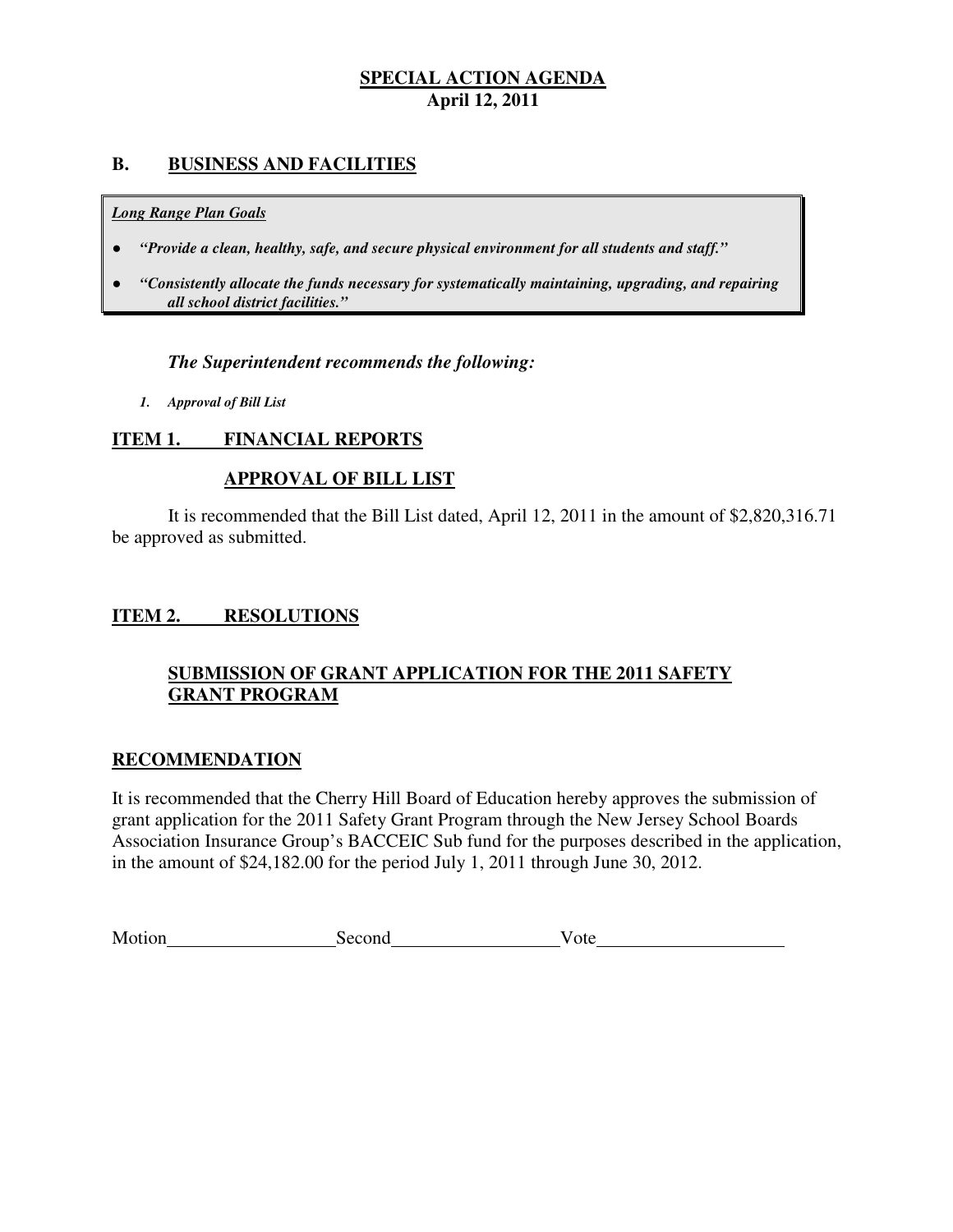### **C. HUMAN RESOURCES/NEGOTIATONS**

 *Long Range Plan Goal:* 

 • *"Optimize Human Resource function to meet changing instructional and organizational program requirements."* 

The Superintendent recommends the following:

- 1. 1. Appointments—Certificated
- $2.$ 2. Appointments—Non-Certificated

## **ITEM 1. APPOINTMENTS—CERTIFICATED**

(a) Regular

### **RECOMMENDATION:**

 It is recommended that the persons listed be appointed to the positions indicated for the 2010-11 school year in accord with the data presented:

| Name                       | <b>Assignment</b>                                                                                                                                                                                            | <b>Effective Date</b>              | <b>Salary</b>                                                       |
|----------------------------|--------------------------------------------------------------------------------------------------------------------------------------------------------------------------------------------------------------|------------------------------------|---------------------------------------------------------------------|
| Shannon<br>Haines          | Johnson-.5 Title I<br>(Replacing D. Schools-<br>budget #20-239-100-101-12-<br>0100)                                                                                                                          | On or about $4/04/11$ -<br>6/30/11 | \$25,791 prorated<br>$(.5 \text{ of } $51,581$ -<br>Masters-step 5) |
| Jonathan<br><b>Flowers</b> | <b>CHHS West-Music</b><br>(Long term substitute for C.<br>Bass on leave of absence-<br>budget #11-140-100-101-55-<br>0100)                                                                                   | On or about 4/11/11-<br>6/30/11    | $$56,844$ prorated<br>$(Masters+30-step 7)$                         |
| Benjamin<br>Kukainis       | <b>CHHS East-English</b><br>(Long term substitute for C.<br>Dorety on leave of absence-<br>budget #11-140-100-101-50-<br>0100)                                                                               | 4/28/11-6/30/11                    | $$46,277$ prorated<br>(Bachelors-step 1)                            |
| <b>Mallory Chase</b>       | Johnson .6/Barton<br>.2/Kilmer .2-Music<br>(Long term substitute for A.<br>Henderson on leave of<br>absence-budget #11-120-100-<br>101-12-0100/#11-120-100-<br>101-03-0100/#11-120-100-<br>$101 - 15 - 0100$ | 4/28/11-6/30/11                    | \$46,277 prorated<br>(Bachelors-step 1)                             |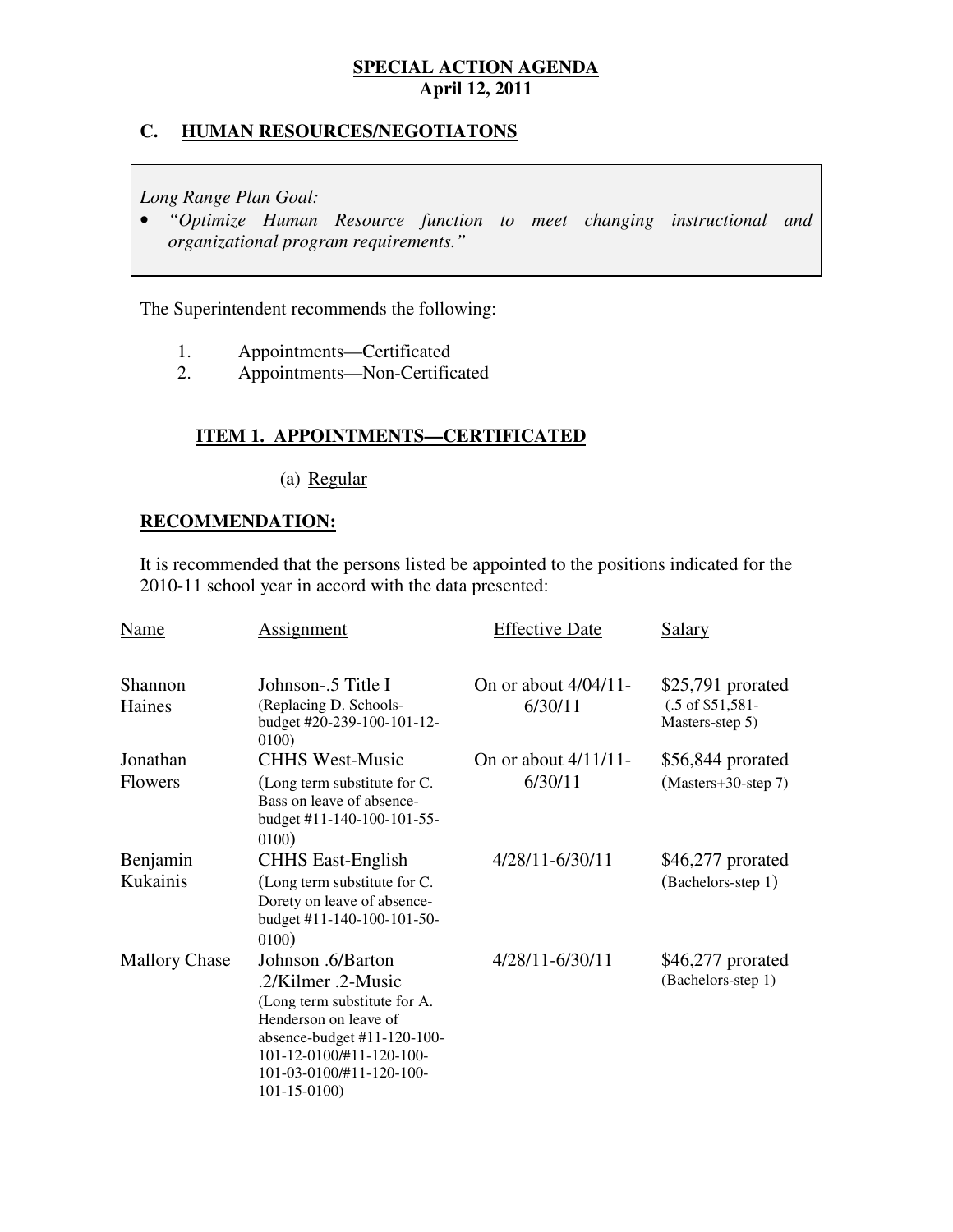#### **HUMAN RESOURCES/NEGOTIATONS**

### **ITEM 1. APPOINTMENTS—CERTIFICATED** – continued

### (a)  $Regular - continued$ </u>

| Name                 | Assignment                                                                                                                     | <b>Effective Date</b>                  | Salary                                     |
|----------------------|--------------------------------------------------------------------------------------------------------------------------------|----------------------------------------|--------------------------------------------|
| Tara Kuroda          | Rosa-Science (Long term<br>substitute for J. Wojs-<br>Robbins on leave of absence-<br>budget # $11-130-100-101-48-$<br>0100)   | 6/03/11-6/30/11<br>(contract extended) | \$48,566 prorated<br>(Bachelors+30-step 1) |
| Lisa Gilbert         | Johnson-Grade 5 (Long<br>term substitute for A. Young<br>on leave of absence-budget<br>#11-120-100-101-12-0100)                | $3/22/11$ -on or about<br>4/15/11      | \$46,677 prorated<br>(Bachelors-step 3)    |
| Jemima Jean-<br>Paul | <b>CHHS East-English</b><br>(Long term substitute for K.<br>Hoyle on leave of absence-<br>budget #11-140-100-101-50-<br>0100)  | On or about $4/25/11$ -<br>6/30/11     | \$48,832 prorated<br>(Bachelors-step 7)    |
| Randi<br>Grossfeld   | Carusi-Special<br>Education (Long term<br>substitute for J. Grenier on<br>leave of absence-budget #11-<br>213-100-101-45-0100) | On or about $4/29/11$ -<br>6/30/11     | $$48,147$ prorated<br>(Bachelors-step 6)   |

(b) Substitute Teachers

### **RECOMMENDATION:**

 It is recommended that the persons listed be approved as substitute teachers for the 2010 11 school year effective 4/26/11-6/30/11. Monies budgeted from account #11-120-100 101-98-0101/11-130-100-101-98-0101/11-140-100-101-98-0101.

| Nicole Johnson<br>Heather Kurzeja<br>Kathleen Pietras        |  |
|--------------------------------------------------------------|--|
|                                                              |  |
| Laurie Ann Powell<br>Susan Schafer<br>Ranni Agraul           |  |
| Wendy Capra<br>Amanda Hinski<br>Janet Gorelick               |  |
| Nancy Lewis<br><b>Scott Lovitz</b><br>Ju Kilman              |  |
| Linda Stimeck<br>John Christian<br>Diana Ragasa Tavares      |  |
| Madeline Panelli<br>Patricia Robey<br><b>Anthony Wootson</b> |  |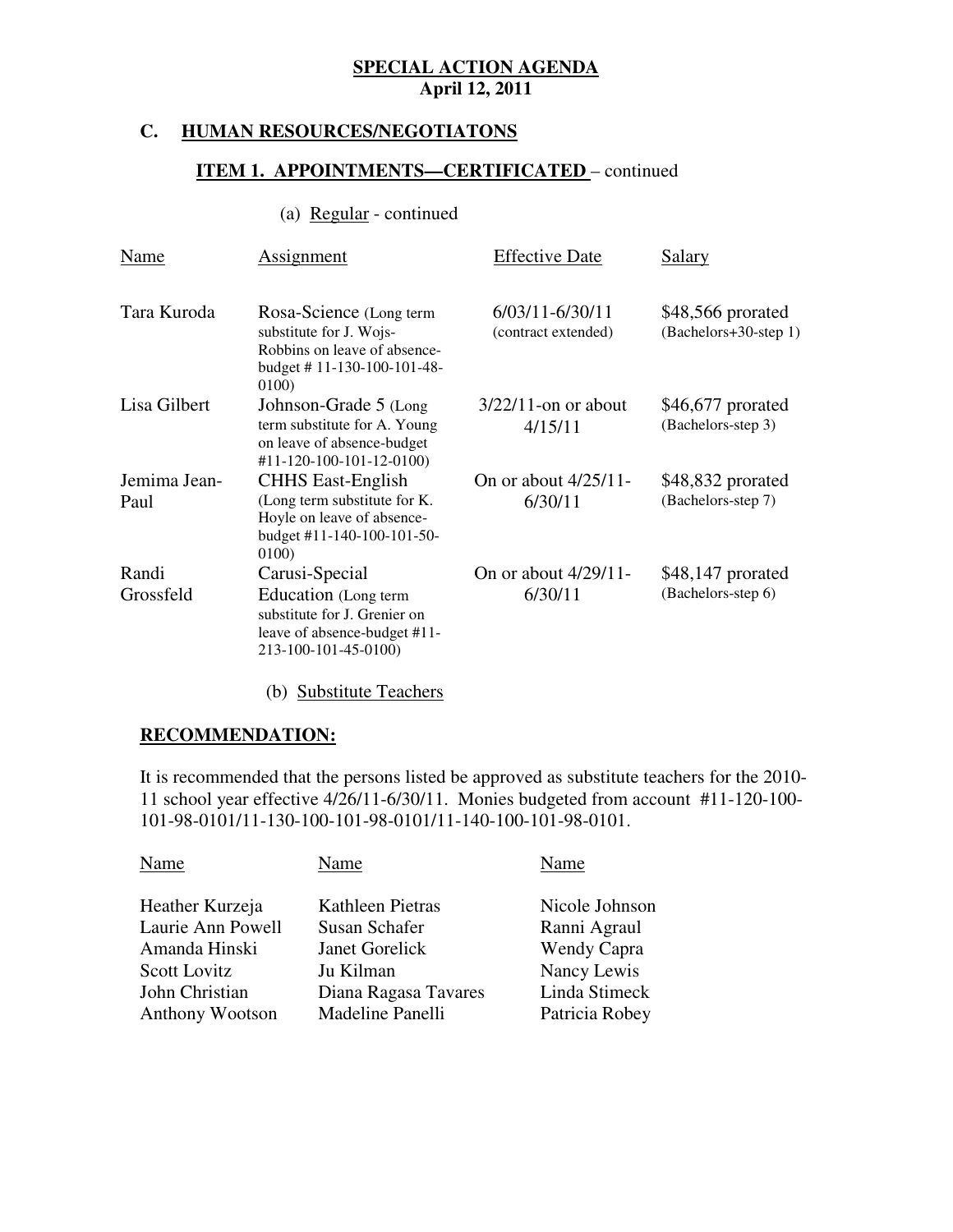### **C. HUMAN RESOURCES/NEGOTIATONS**

### **ITEM 1. APPOINTMENTS—CERTIFICATED** – continued

(b) Substitute Teachers - continued

| Name               | Name                      | Name              |
|--------------------|---------------------------|-------------------|
| Kimberly Bedrosian | James Cox                 | Laura Indelicato  |
| Amit Gupta         | Kenneth Visconti          | Reena Dhawan      |
| Jarett Rossi       | Linda Condon              | Christina Butchko |
| Rita Ackley        | Christina Giannopoulos    | Barbara Seltzer   |
| Melissa Paolini    | Leigh Calarco             | Nichole Carvin    |
| Tricia Halligan    | <b>Marina Starobinets</b> | Monica Baltodano  |
| Jessica Frisco     |                           |                   |

# **ITEM 2. APPOINTMENTS—NON-CERTIFICATED**

(a) Regular

### **RECOMMENDATION:**

 It is recommended that the person listed be appointed to the position indicated for the 2010-11 school year in accord with the data presented:

| Name     | <b>Assignment</b>                                                                                   | <b>Effective Date</b>              | <b>Hourly Rate</b> |
|----------|-----------------------------------------------------------------------------------------------------|------------------------------------|--------------------|
| Soo Paik | Paine-Educational<br>Assistant (Replacing L.<br>Gnesin-20 hr/wk-budget #11-<br>190-100-106-27-0100) | On or about $4/11/11$ -<br>6/30/11 | \$9.07             |

(b) Substitute Educational Assistants

### **RECOMMENDATION:**

 It is recommended that the persons listed be approved as substitute educational assistants/exceptional educational assistants in accord with the data presented effective 4/26/11-6/30/11 (unless otherwise noted). Monies budgeted from account #11-120-100-101 98-0101/11-130-100-101-98-0101/11-40-100-101-98-0101.

| <b>Name</b>      | Name           | Name      | Name       |
|------------------|----------------|-----------|------------|
| Kathleen Pietras | John Christian | Ju Kilman | Amit Gupta |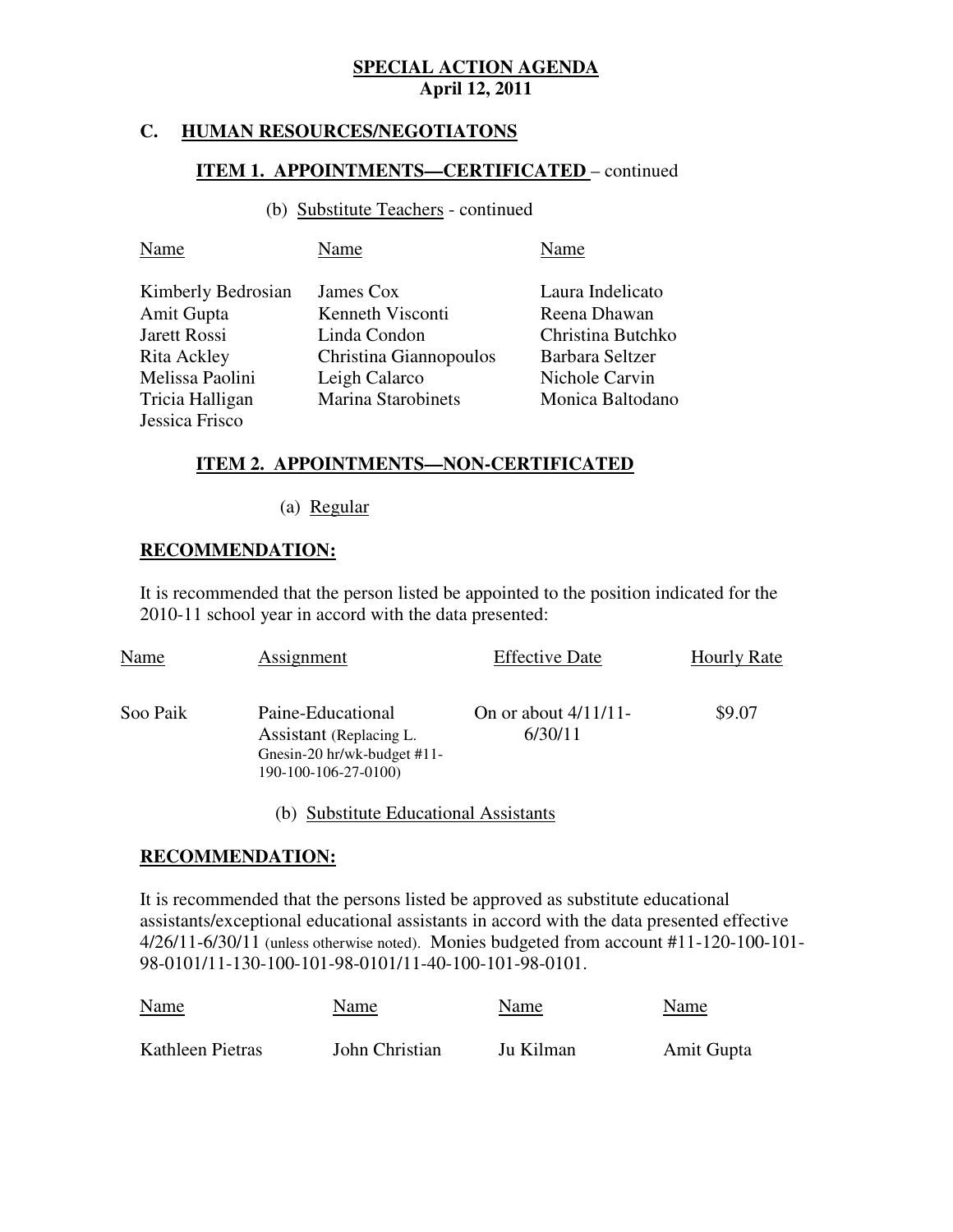### **C. HUMAN RESOURCES/NEGOTIATONS**

### **ITEM 2. APPOINTMENTS—NON-CERTIFICATED** - continued

### (b) Substitute Educational Assistants - continued

| Name                                                                                                              | Name                                                                                                                    | Name                                                                                                  | Name                                                                                                 |
|-------------------------------------------------------------------------------------------------------------------|-------------------------------------------------------------------------------------------------------------------------|-------------------------------------------------------------------------------------------------------|------------------------------------------------------------------------------------------------------|
| Susan Schafer<br>Janet Gorelick<br>Nicole Johnson<br>Diana Ragasa Tavares<br>Christina Butchko<br>Tricia Halligan | Scott Lovitz<br><b>Anthony Wootson</b><br>Laurie Ann Powell<br>Jarett Rossi<br>Rita Ackley<br><b>Marina Starobinets</b> | Wendy Capra<br>Heather Kwizeja<br>Ranni Agraul<br>Reena Dhawan<br>Melissa Paolini<br>Monica Baltodano | Laura Indelicato<br>James Cox<br>Kenneth Visconti<br>Linda Condon<br>Leigh Calarco<br>Jessica Frisco |
|                                                                                                                   |                                                                                                                         |                                                                                                       |                                                                                                      |

Motion Second Vote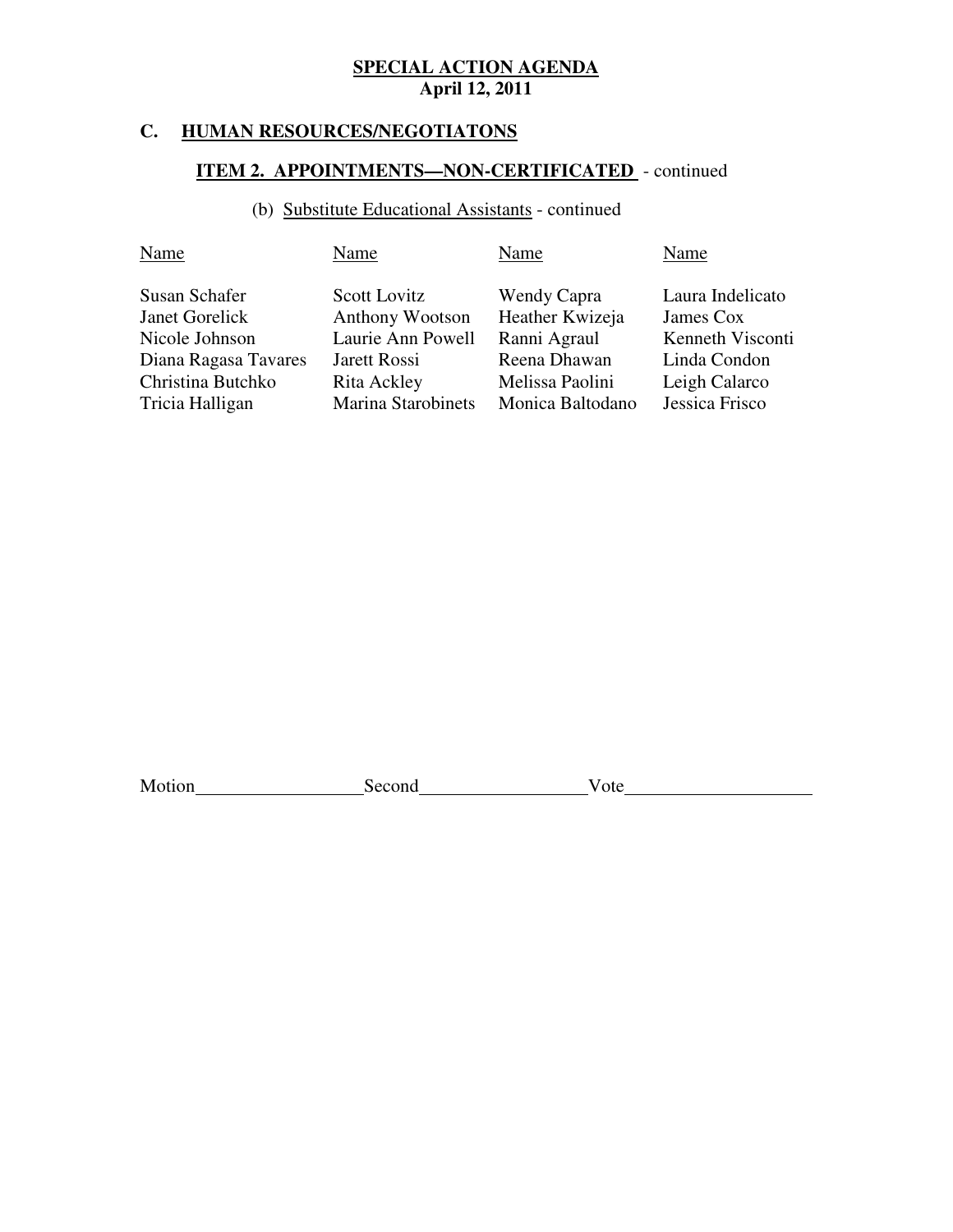### **D. POLICIES & LEGISLATION COMMITTEE**

### *Long Range Plan Goals:*

 *"Board of Education members, administrators, teachers, parents and the community work together to ensure all students are provided with academic, social and emotional support necessary to create optimal conditions for high achievement, continued growth and personal development."* 

The Superintendent recommends the following:

1. Resolution To Support Senate Bill S1312 and Assembly Bill A2143

### **ITEM 1. ASSEMBLY BILL A2143 RESOLUTION TO SUPPORT SENATE BILL S1312 AND**

 WHEREAS, school districts across the State of New Jersey are facing an unprecedented financial crisis which has led to the loss of a significant amount of State aid funds, public defeats of school budgets, and numerous other lost revenues, resulting in reductions in student spending, reductions in force of school staff, and other drastic cost saving measures, all of which have the potential to negatively impact the quality of education in Cherry Hill and other New Jersey school districts; and

 WHEREAS, under current law, upon a public defeat of the proposed school budget, the budget is submitted to the municipal governing body, who then reviews the budget and makes recommendations for reduced expenditures; and

 WHEREAS, Governor Chris Christie has recently signed into law a bill requiring school district budgets to contain proposed property tax increases of no more than two percent (2%); and

 WHEREAS, the New Jersey Legislature is currently considering two bills, Senate Bill S1312 and Assembly Bill A2143, which call for school district budgets that have a proposed property tax increase of less than 2% to be submitted to the Commissioner of Education for approval without the need for public election and approval of said budgets; and

 WHEREAS, the Cherry Hill Board of Education believes that if the public were to vote on proposed school district budgets that contained property tax increases within the cam, i.e., less than or equal to 2%, and those budgets were to be defeated, the potential loss of District revenue after examination and recommendation by the municipal governing body could severely inhibit the District's ability to provide a quality education for all students while at the same time limiting other District operations;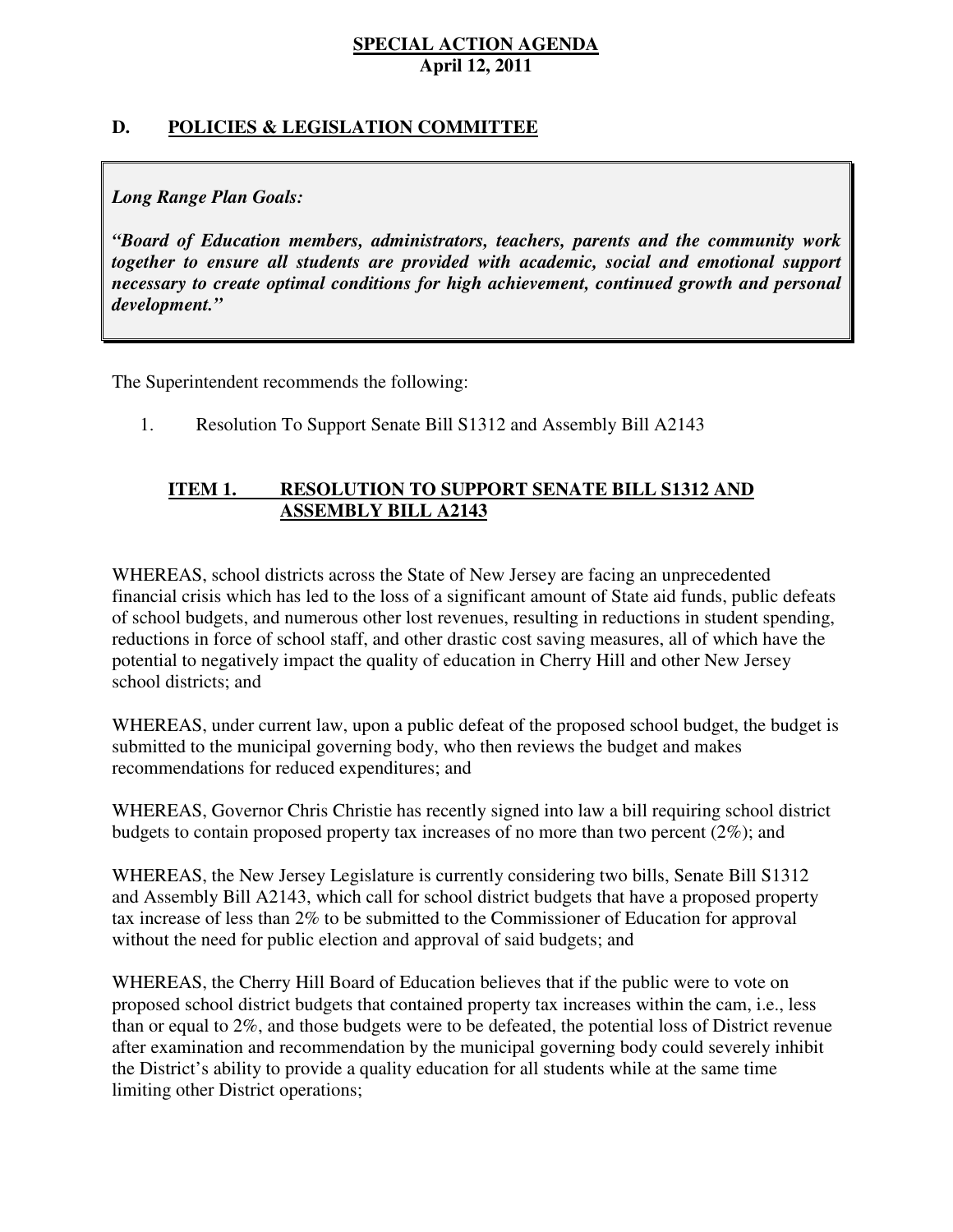### **D. POLICIES & LEGISLATION COMMITTEE (continued)**

### **ITEM 1. ASSEMBLY BILL A2143 (continued) RESOLUTION TO SUPPORT SENATE BILL S1312 AND**

### NOW, THEREFORE, BE IT

 RESOLVED, that the Cherry Hill Board of Education hereby supports Bills S1312 and A2143 to the extent that the bills allow for school district budgets with property tax increases of less than or equal to 2% to bypass the need for voter approval and be submitted directly to the Commissioner of Education for same; and be it further

 RESOLVED, that the Cherry Hill Board of Education urges other New Jersey school districts and municipal governments to adopt a similar resolution in support of Senate Bill S1312 and Assembly Bill A2143; and be it further

 RESOLVED, that the Board Secretary shall forward a copy of this Resolution to our State Representatives and Congressional Delegation, the New Jersey School Boards Association, as well as local municipal leaders and each County Superintendent of Schools in the State of New Jersey.

| M<br>no | cond |  |
|---------|------|--|
|---------|------|--|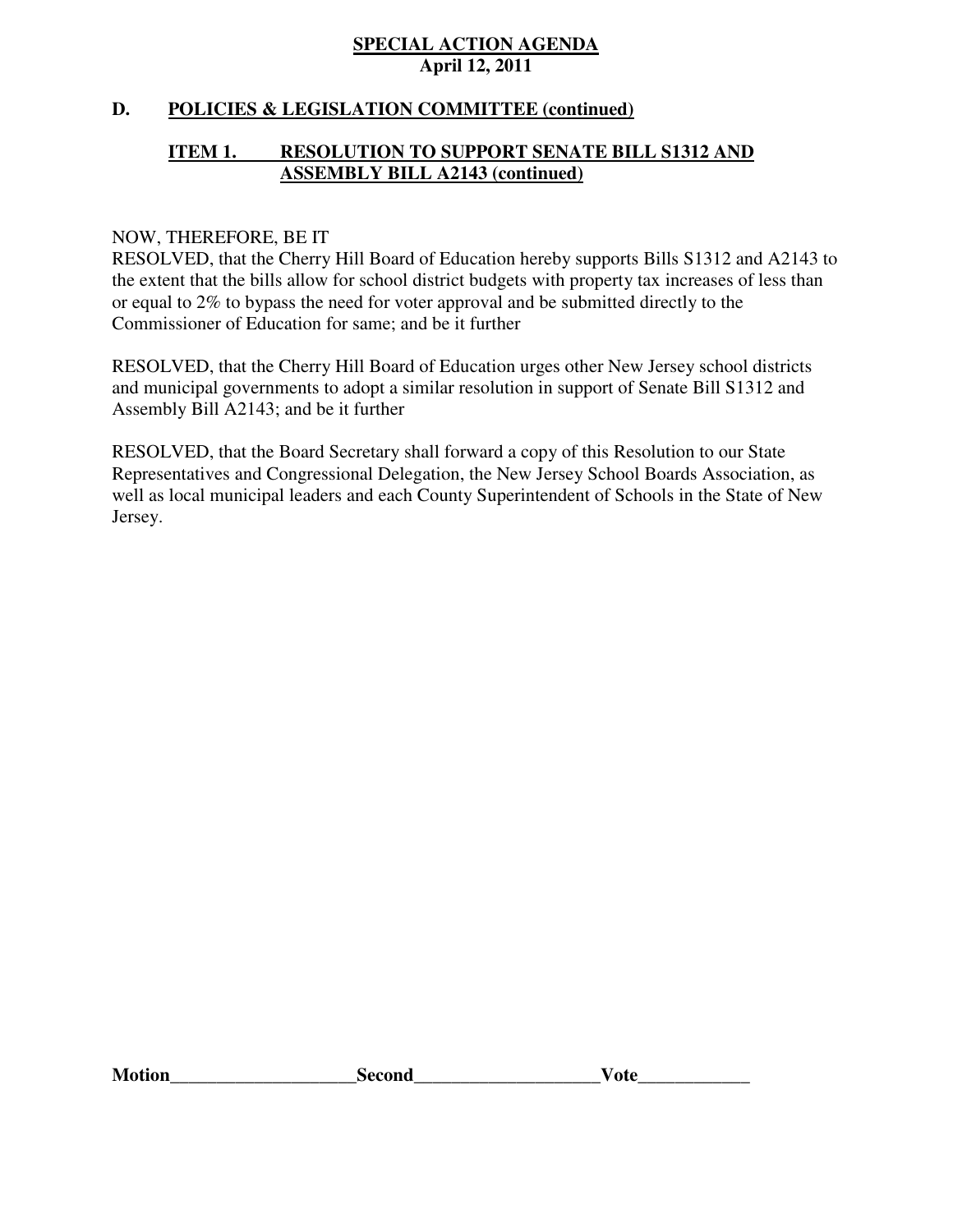# **SPECIAL ACTION AGENDA**

### **April 12, 2011**

# **E. STRATEGIC PLANNING COMMITTEE**

 **NO ITEMS**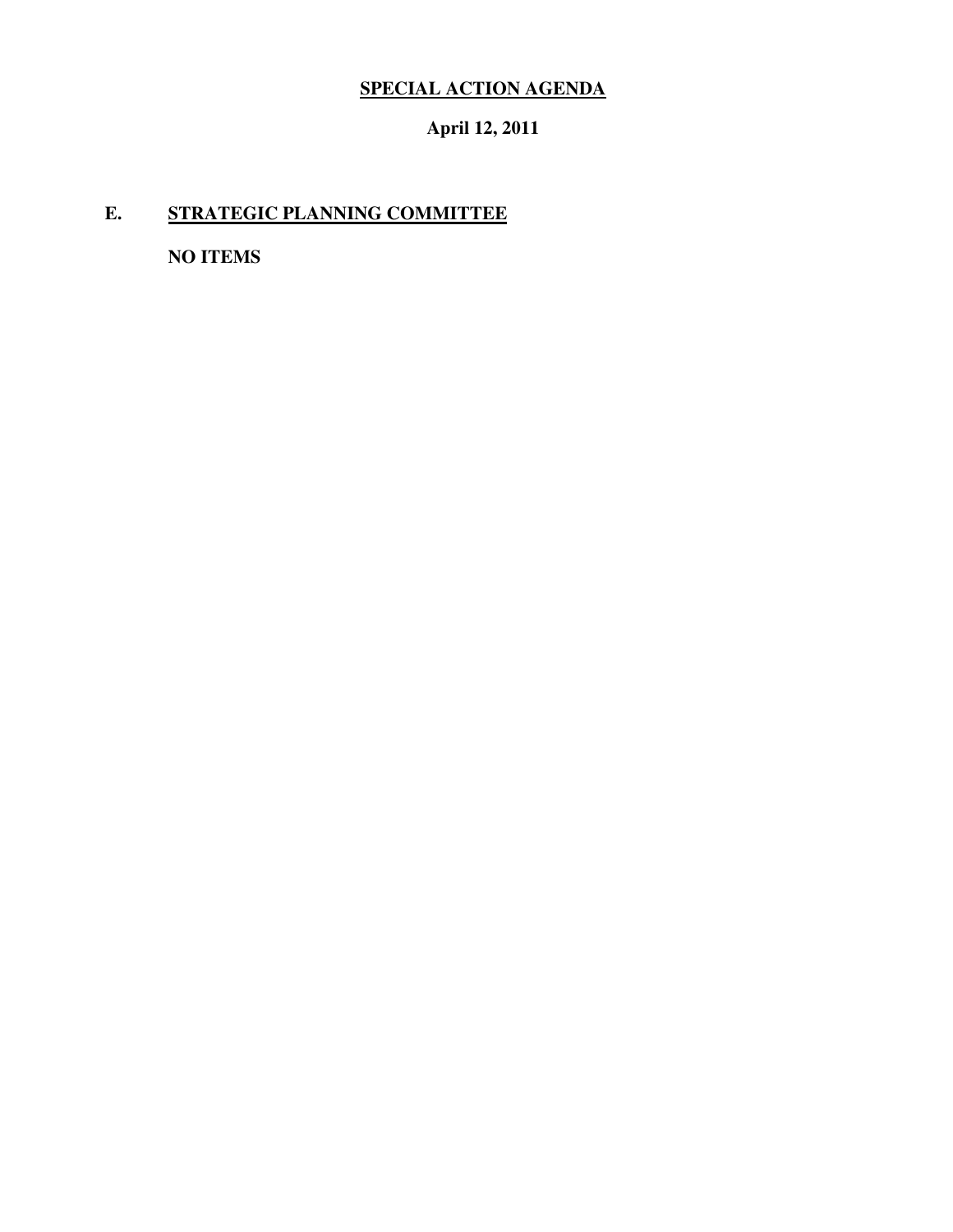# memorandum

### **Date: April 6, 2011**

**To:** Members, Board of Education

**From:** Dr. David Campbell, Superintendent

# **AGENDA**

# **EXECUTIVE SESSION 6:15 PM SPECIAL ACTION MEETING—7:00 PM**

 **BOARD WORK SESSION—Immediately following Special Action** 

April 12, 2011 **Malberg Board Room** 

# **BOARD OF EDUCATION COMMITTEES**

### **Curriculum & Instruction Committee Members (yellow)**  Chairperson: Eric Goodwin Administrative Liaison: Maureen Reusche Committee Members: Colleen Horiates, Sherrie Cohen, Carol Matlack

### **Business & Facilities Committee Members (blue)**

 Chairperson: Steven Robbins Administrative Liaison: James Devereaux Committee Members: Elliott Roth, Wayne Tarken

 **Negotiations, Human Resources & Litigation Committee Members (pink)**  Chairperson: Kathy Judge Administrative Liaison: Nancy Adrian Committee Members: Sherrie Cohen, Colleen Horiates

### **Policy & Legislation Committee Members (green)**

 Chairperson: Kathy Judge Administrative Liaison: James Riordan Committee Members: Eric Goodwin, Seth Klukoff, Carol Matlack

### **Strategic Planning**

 Chairperson: Elliott Roth Administrative Liaison: James Devereaux Committee Members: Steve Robbins, Seth Klukoff, Wayne Tarken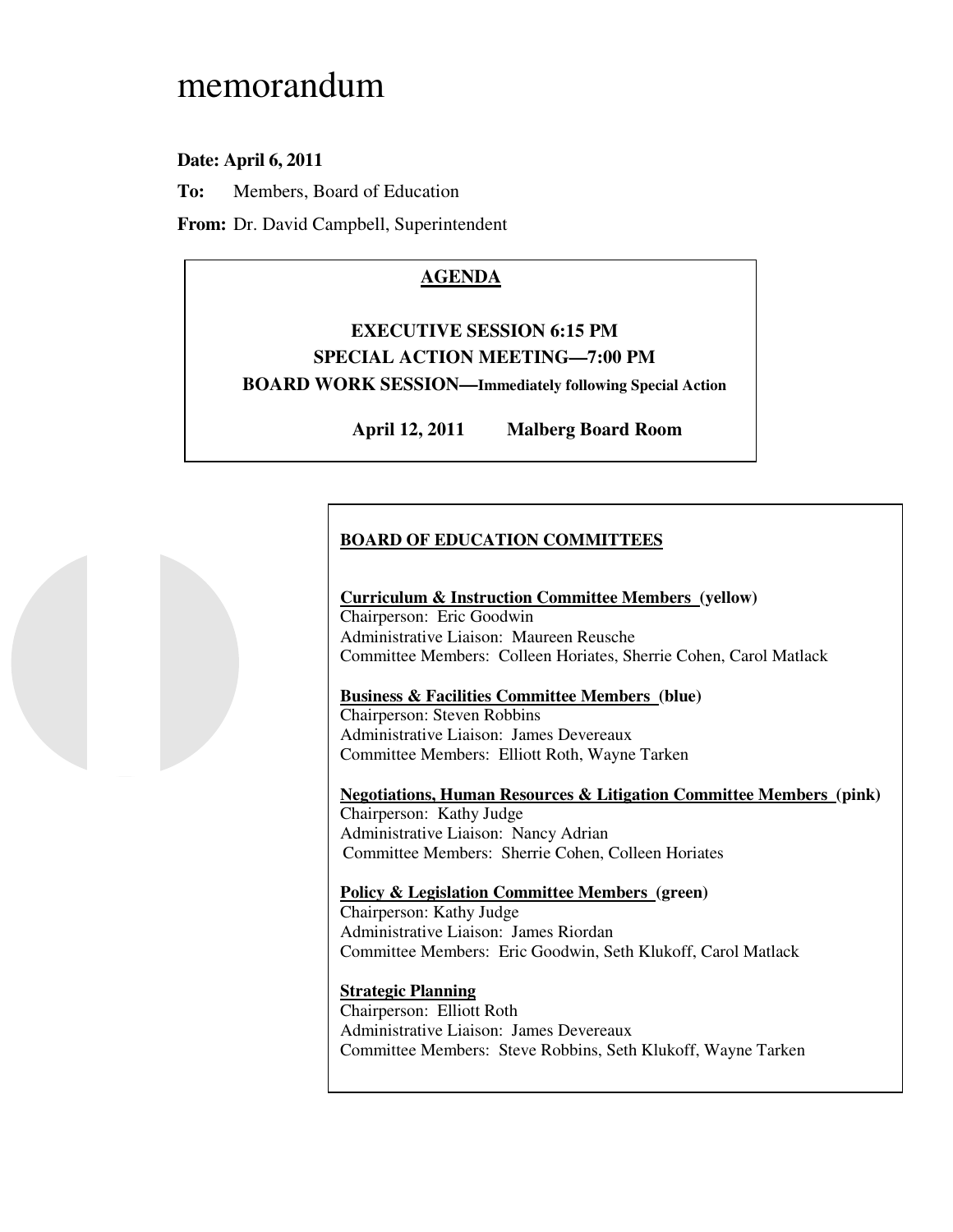### **BOARD WORK SESSION**

### **April 12, 2011**

# **PRESENTATIONS**

## **BOARD WORK SESSION**

• First Public Discussion (Agenda Items -up to three minutes per person)

## **NEW BUSINESS**

• Second Public Discussion (up to three minutes per person)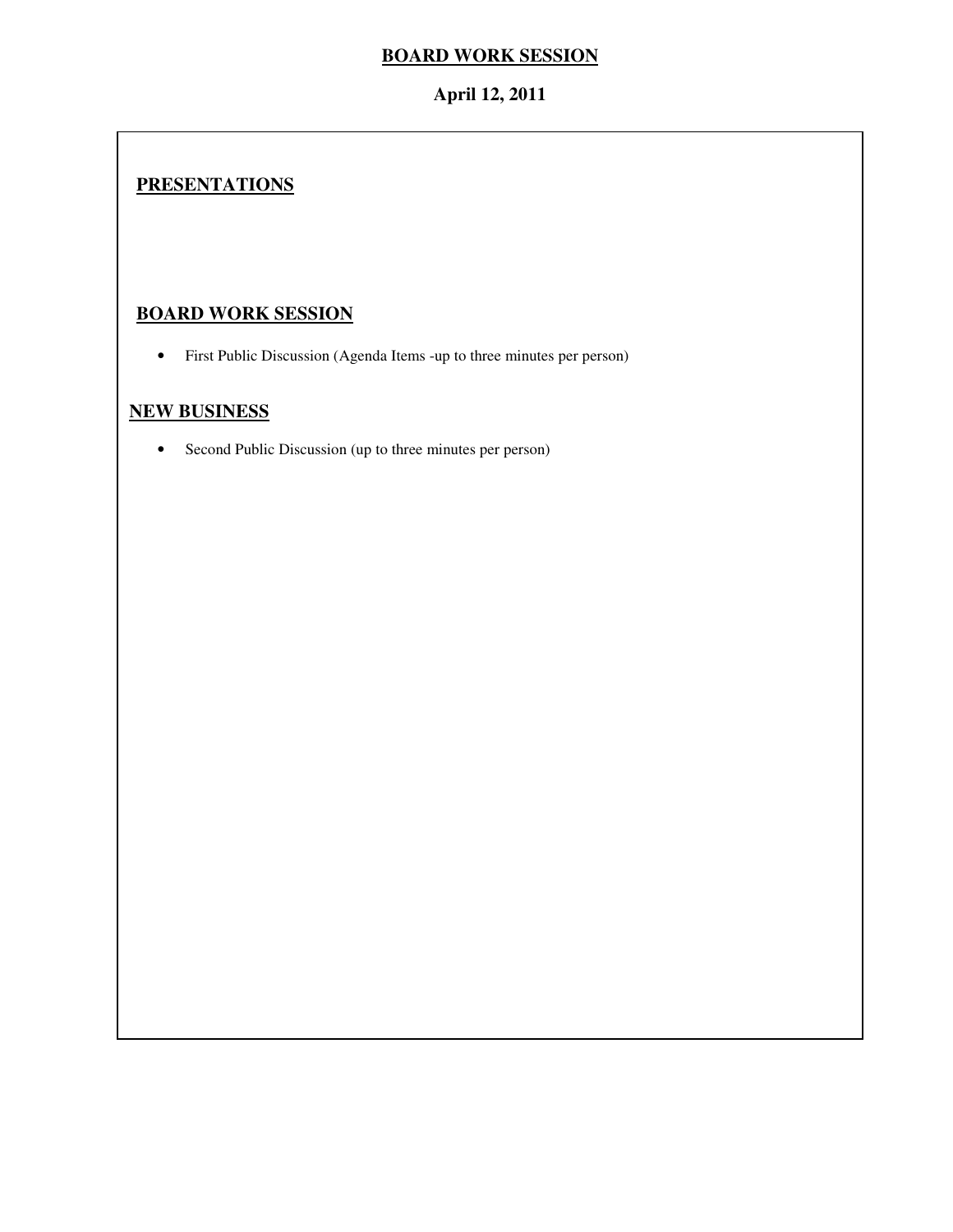### **A. CURRICULUM & INSTRUCTION**

 *Long Range Plan Goals:* 

- \_ *"Establish for students, high academic, social and moral standards which reflect the attributes of a responsible, well-rounded and contributing member of society."*
- \_ *"Design all aspects of curriculum to ensure all students are provided with opportunities to meet or exceed high academic standards."*
- \_ *"Design curriculum that ensures all students acquire the knowledge, skills and behavior necessary to prepare them for higher education and/or the workplace now and in the future."*

The Superintendent recommends the following:

- 1. Approval of Attendance at Conferences and Workshops
- 2. Approval of Non-Public School Textbooks 2010-2011
- 3. Approval of Mt. Misery Mileage
- 4. Approval of Resolutions for Service
- 5. Approval of Out of District Student Placements
- 6. Approval of Resolutions for Services

### **ITEM 1. APPROVAL OF ATTENDANCE AT CONFERENCES AND WORKSHOPS**

 **WHEREAS**, certain Cherry Hill School District employees have requested authorization to attend the conference(s)/workshop(s) listed below, and

 **WHEREAS**, the attendance of each employee at the specified conference/workshop is educationally necessary, fiscally prudent and 1) directly related to and within the scope of the employee's current responsibilities and the District's professional development plan, and 2) critical to the instructional needs of the District or furthers the efficient operation of the District;

 **NOW, THEREFORE, BE ITRESOLVED**, that the Cherry Hill Board of Education authorizes the attendance of the employees at the specified conferences/workshops listed below, and be it

 **FURTHER RESOLVED**, that the Board hereby determines that the estimated expenses related to the authorized travel listed below are justified and therefore authorizes payment of any registration fees and reimbursement of statutorily authorized travel expenditures to the designated employees, not to exceed District budgetary limitations and to be in accordance with the provisions of *N.J.S.A.* 18A:11-12, the District's travel policy and procedures, State travel payment guidelines established by the Department of Treasury in NJOMB circular letter 08-13 OMB, and with guidelines established by the federal Office of Management and Budget:

| # | <b>NAME</b>                          | <b>CONFERENCE</b>                                                        | <b>DATE</b>       | COST<br><b>NOT TO EXCEED</b>                                  |
|---|--------------------------------------|--------------------------------------------------------------------------|-------------------|---------------------------------------------------------------|
| A | Waleska Batista-<br>Arias<br>Johnson | International Society of<br>Technology in Education,<br>Philadelphia, PA | $6/26 - 29, 2011$ | \$597.60<br>Registration/Speedline/<br>Meals<br>Title I Funds |
| B | Denise Roskey<br>Kilmer              | International Society of<br>Technology in Education,<br>Philadelphia, PA | $6/26 - 29, 2011$ | \$597.60<br>Registration/Speedline/<br>Meals<br>Title I Funds |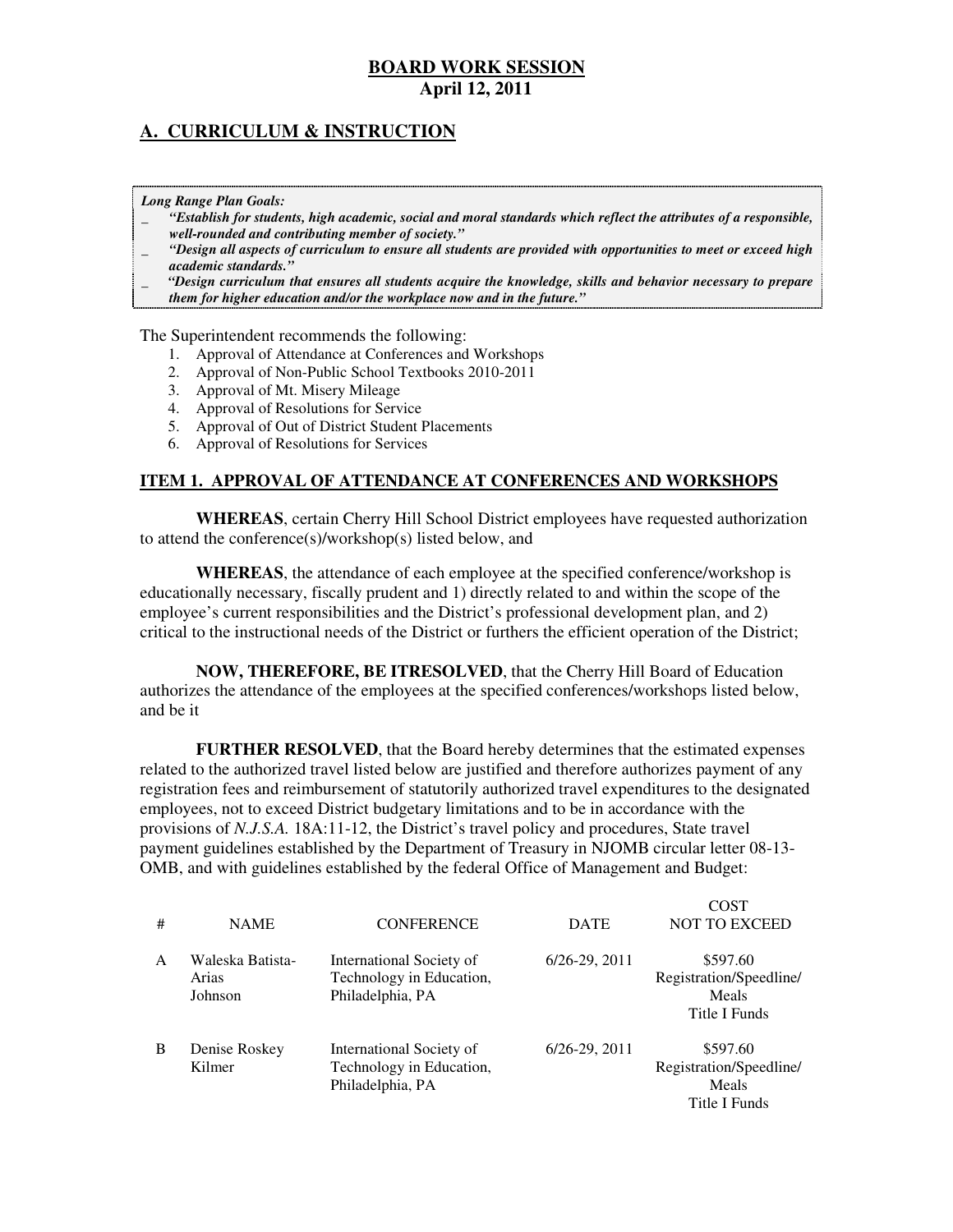### **A. CURRICULUM & INSTRUCTION**

### **ITEM 1. APPROVAL OF ATTENDANCE AT CONFERENCES AND WORKSHOPScontinued**

| # | <b>NAME</b>                     | <b>CONFERENCE</b>                                                        | <b>DATE</b>       | <b>COST</b><br><b>NOT TO EXCEED</b>                                  |
|---|---------------------------------|--------------------------------------------------------------------------|-------------------|----------------------------------------------------------------------|
| C | <b>Hilary Daniels</b><br>Barton | International Society of<br>Technology in Education,<br>Philadelphia, PA | 6/26-29, 2011     | \$597.60<br>Registration/Speedline/<br>Meals<br><b>Title I Funds</b> |
| D | Tessa Wellborn<br><b>Barton</b> | International Society of<br>Technology in Education,<br>Philadelphia, PA | 6/26-29, 2011     | \$597.60<br>Registration/Speedline/<br>Meals<br>Title I Funds        |
| E | Stephanie Rogers<br>Paine       | International Society of<br>Technology in Education,<br>Philadelphia, PA | $6/26 - 29, 2011$ | \$597.60<br>Registration/Speedline/<br>Meals<br><b>Title I Funds</b> |
| F | Donna Friedman<br>Johnson       | International Society of<br>Technology in Education,<br>Philadelphia, PA | $6/26-29, 2011$   | \$597.60<br>Registration/Speedline/<br>Meals<br><b>Title I Funds</b> |
| G | Darlene Newsom<br>Johnson       | International Society of<br>Technology in Education,<br>Philadelphia, PA | $6/26 - 29, 2011$ | \$597.60<br>Registration/Speedline/<br>Meals<br>Title I Funds        |
| H | Virginia Errichetti<br>Kingston | International Society of<br>Technology in Education,<br>Philadelphia, PA | $6/26 - 29, 2011$ | \$597.60<br>Registration/Speedline/<br>Meals<br><b>Title I Funds</b> |
| I | Erin Creek<br>Kingston          | International Society of<br>Technology in Education,<br>Philadelphia, PA | $6/26 - 29, 2011$ | \$597.60<br>Registration/Speedline/<br>Meals<br>Title I Funds        |
| J | Cyndi Libetti<br>Kingston       | International Society of<br>Technology in Education,<br>Philadelphia, PA | $6/26 - 29, 2011$ | \$597.60<br>Registration/Speedline/<br>Meals<br>Title I Funds        |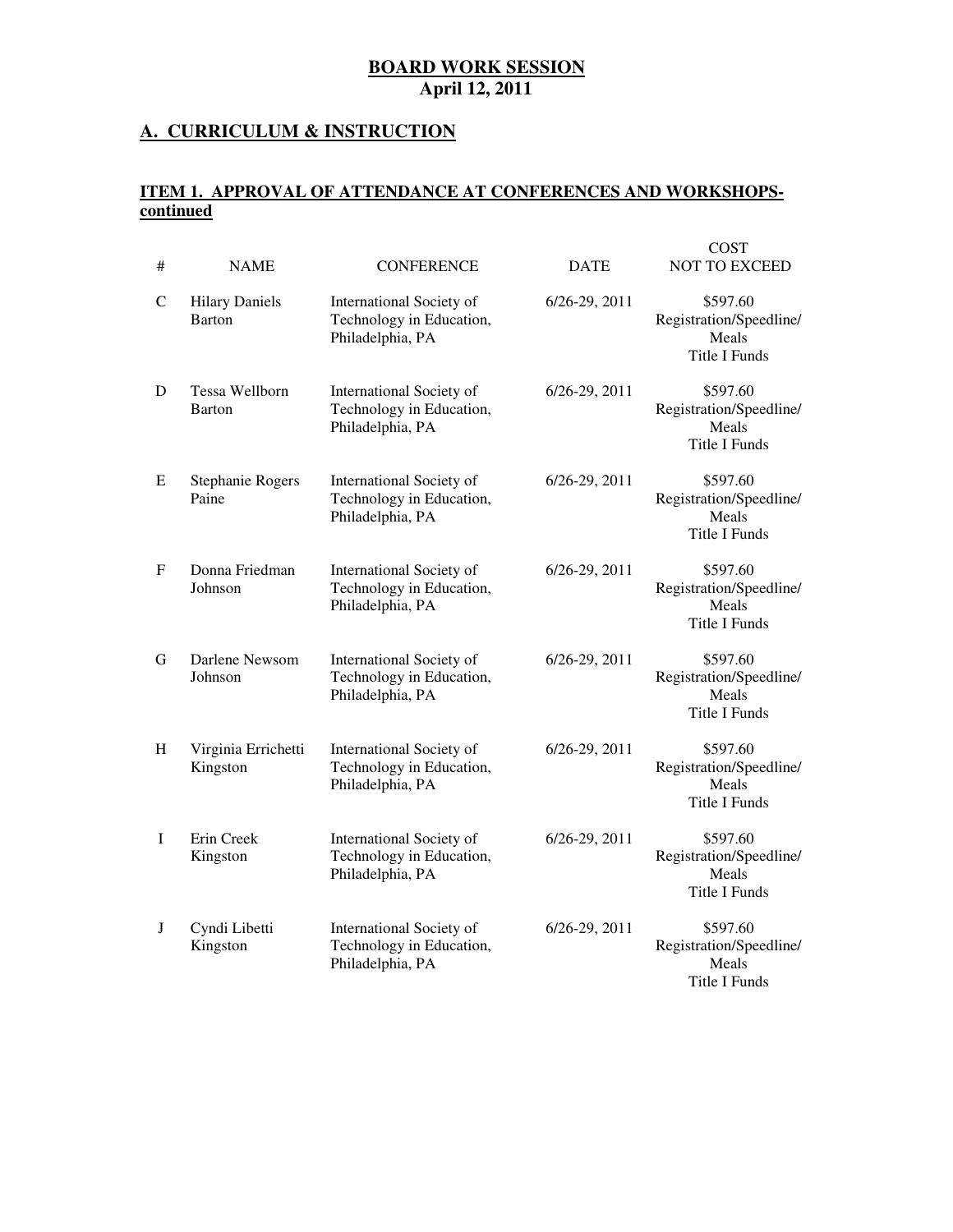### **A. CURRICULUM & INSTRUCTION**

### **ITEM 1. APPROVAL OF ATTENDANCE AT CONFERENCES AND WORKSHOPScontinued**

| #         | <b>NAME</b>                      | <b>CONFERENCE</b>                                                        | <b>DATE</b>        | <b>COST</b><br><b>NOT TO EXCEED</b>                                  |
|-----------|----------------------------------|--------------------------------------------------------------------------|--------------------|----------------------------------------------------------------------|
| K         | Jackie Thompson<br>Johnson       | International Society of<br>Technology in Education,<br>Philadelphia, PA | 6/26-29, 2011      | \$597.60<br>Registration/Speedline/<br>Meals<br><b>Title I Funds</b> |
| L         | Margaret<br>Malcarney<br>Beck    | NJ Anti-Bullying Conference,<br>New Brunswick, NJ                        | 6/09/11            | \$99.00<br>Registration<br><b>General Funds</b>                      |
| M         | Kelly Hands-<br>McKenzie<br>Beck | NJ Anti-Bullying Conference,<br>New Brunswick, NJ                        | 6/09/11            | \$99.00<br>Registration<br><b>General Funds</b>                      |
| N         | Juliane Lane<br><b>Beck</b>      | NJ Anti-Bullying Conference,<br>New Brunswick, NJ                        | 6/09/11            | \$99.00<br>Registration<br><b>General Funds</b>                      |
| $\Omega$  | Jim Devereaux<br>Central         | NJASBO Annual Conference,<br>Atlantic City, NJ                           | $6/1 - 2$ , $2011$ | \$150.00<br>Registration<br><b>General Funds</b>                     |
| P         | Carolyn Eversole<br>Central      | NJASBO Annual Conference,<br>Atlantic City, NJ                           | $6/1-3$ , 2011     | \$249.19<br>Registration/Mileage<br><b>General Funds</b>             |
| Q         | Paul Todd<br>Central             | NJASBO Annual Conference,<br>Atlantic City, NJ                           | $6/1 - 2, 2011$    | \$249.19<br>Registration/Mileage<br><b>General Funds</b>             |
| R         | Amy Edinger<br>Central           | Safety Techniques Train-the-<br>Trainer, Villanova, PA                   | $6/8-9, 2011$      | \$491.14<br>Registration/Mileage<br><b>General Funds</b>             |
| ${\bf S}$ | Rebecca Metzger<br>West H.S.     | Safety Techniques Train-the-<br>Trainer, Villanova, PA                   | $6/8-9, 2011$      | \$489.34<br>Registration/Mileage<br><b>General Funds</b>             |
| T         | Mary Kline<br>Central            | IRA-56 <sup>th</sup> Annual Convention,<br>Orlando, Florida              | 5/8-11, 2011       | \$1,587.00<br>Registration/Air/<br>Lodging/Meals<br>Title IIA        |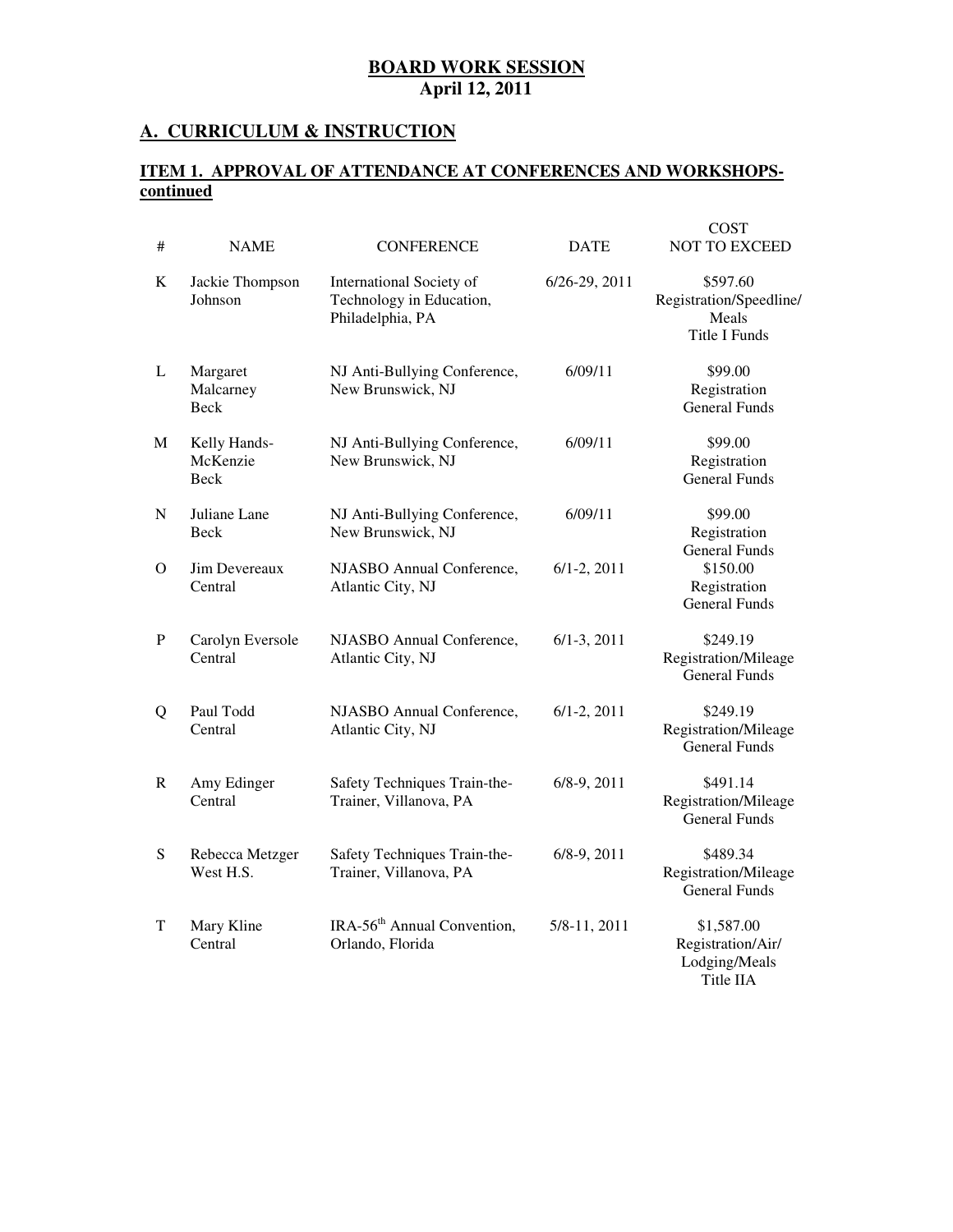### **A. CURRICULUM & INSTRUCTION**

### **ITEM 1. APPROVAL OF ATTENDANCE AT CONFERENCES AND WORKSHOPScontinued**

 $C$  $C$  $T$ 

| #  | <b>NAME</b>                                  | <b>CONFERENCE</b>                                                                       | <b>DATE</b>       | CONT<br><b>NOT TO EXCEED</b>                                             |
|----|----------------------------------------------|-----------------------------------------------------------------------------------------|-------------------|--------------------------------------------------------------------------|
| U  | Joann DiGiacomo<br>Central                   | Personal Emergency<br>Interventions Train-the-<br>Trainer, Villanova, PA                | $6/13 - 14, 2011$ | \$316.14<br>Registration/Mileage<br><b>General Funds</b>                 |
| V  | Rebecca Metzger<br>West H.S.                 | Personal Emergency<br>Interventions Train-the-<br>Trainer, Villanova, PA                | 6/13-14, 2011     | \$314.34<br>Registration/Mileage<br><b>General Funds</b>                 |
| W  | Amy Edinger<br>Central                       | Staff Effectiveness Train-the-<br>Trainer, Villanova, PA                                | $6/6 - 7, 2011$   | \$416.14<br>Registration/Mileage<br><b>General Funds</b>                 |
| X  | Mona Noyes<br>Central                        | Anti-Bullying Specialist<br>Training, Blackwood, NJ                                     | 5/20/11           | \$82.56<br>Registration/Mileage<br><b>General Funds</b>                  |
| Y  | Amy Edinger<br>Central                       | Safety Techniques & Personal<br><b>ER Intervention Trainer</b><br>Update, Villanova, PA | 6/22/11           | \$270.57<br>Registration/Mileage<br><b>General Funds</b>                 |
| Ζ  | Evelyn Minutolo<br>West                      | <b>DECA</b> International Career<br>Development Co., Orlando, FL                        | 4/30-5/4, 2011    | \$1,629.00<br>Registration/Air/<br>Lodging/Meals<br><b>General Funds</b> |
| AA | <b>Edward Klitz</b><br>Kingston              | <b>Statewide After School</b><br>Showcase, Mercerville, NJ                              | 5/19/11           | \$44.53<br>Registration/Mileage<br><b>General Funds</b>                  |
| BB | Marc Plevinsky<br>Marlkress/Data<br>Center   | International Society of<br>Technology in Education,<br>Philadelphia, PA                | 6/26-29, 2011     | \$597.60<br>Registration/Speedline/<br>Meals<br><b>Title I Funds</b>     |
| CC | Terri Nowakowski<br>Marlkress/Data<br>Center | International Society of<br>Technology in Education,<br>Philadelphia, PA                | 6/26-29, 2011     | \$597.60<br>Registration/Speedline/<br>Meals<br>Title I Funds            |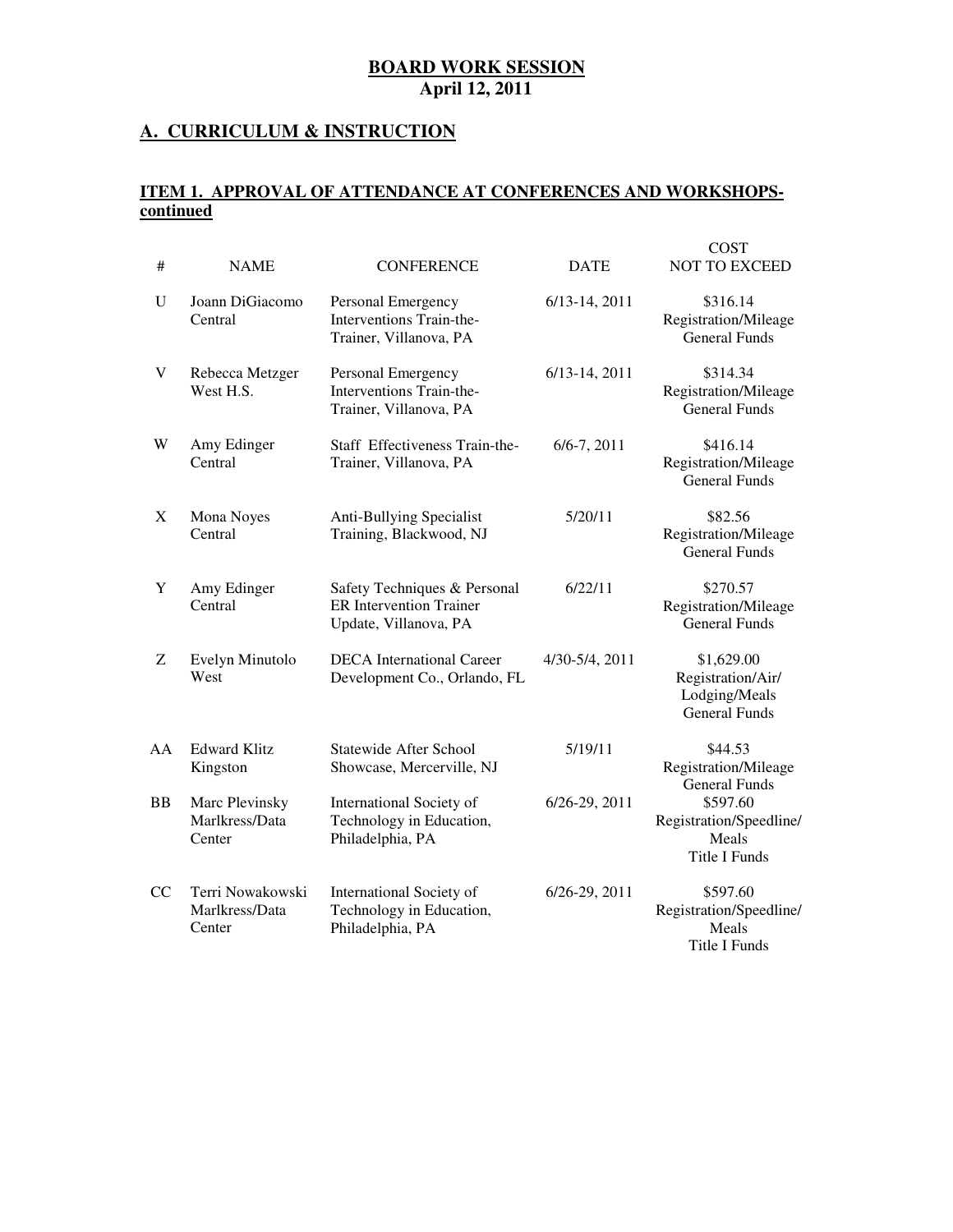### **A. CURRICULUM & INSTRUCTION**

### **ITEM 2 . APPROVAL OF NON PUBLIC SCHOOL TEXTBOOKS 2010-2011**

 2010-2011 school year. It is recommended that the Board approve textbooks for the Non Public Schools for the

The King's Christian School

| Subject - Textbook Name       | ISBN#          |
|-------------------------------|----------------|
| An Iliad                      | 978030727539-4 |
| Beowulf (Raffell translation) | 978045153096-7 |

### **ITEM 3. APPROVAL OF MT. MISERY MILEAGE**

### **3(A)**

 It is recommended that Kaitlyn Cariss receive approval to receive reimbursement for mileage to and from Mt. Misery during the week of 3/8-11, 2011. The cost is \$.31 per mile for a round trip of 56.78 miles at a cost of \$17.60 per trip. The cost is budgeted to 11-190-100-580-66-0002.

### **3(B)**

 It is recommended that Michael Sherman receive approval to receive reimbursement for mileage to and from Mt. Misery during the week of 4/12-15, 2011. The cost is \$.31 per mile for a round trip of 49.8 miles at a cost of \$15.43 per round trip. The cost is budgeted to 11-190-100-580-66 0002.

### **ITEM 4. APPROVAL OF RESOLUTION FOR SERVICES**

### **A RESOLUTION APPROVING A PROFESSIONAL SERVICES AGREEMENT BETWEEN THE BOARD AND THE BANCROFT NEUROHEALTH TO PROVIDE BEHAVIORAL CONSULTATION AND TRAINING SERVICES**

 **WHEREAS,** the Cherry Hill Board of Education (the "Board") has determined that it is necessary to retain the services of Bancroft NeuroHealth ("Bancroft") to provide specialized behavioral consultation and training services in order to service the needs of certain District pupils; and

 **WHEREAS**, the Board, pursuant to its authority under N.J.S.A. 18A:18A-5a(1), may negotiate and award a contract for professional services without the necessity of public advertising for bids and bidding therefor;

 **NOW, THEREFORE, BE IT RESOLVED,** that the Cherry Hill Board of Education approves a professional services contract between the Board and Bancroft NeuroHealth for the term of July 1, 2010 through June 30, 2011 for a total amount not to exceed One Hundred Five Thousand One Hundred Twenty Dollars (\$105,120) at the rate of \$150 per hour for Behavioral Consultation Services and \$45 per hour for Direct 1:1 Services; and be it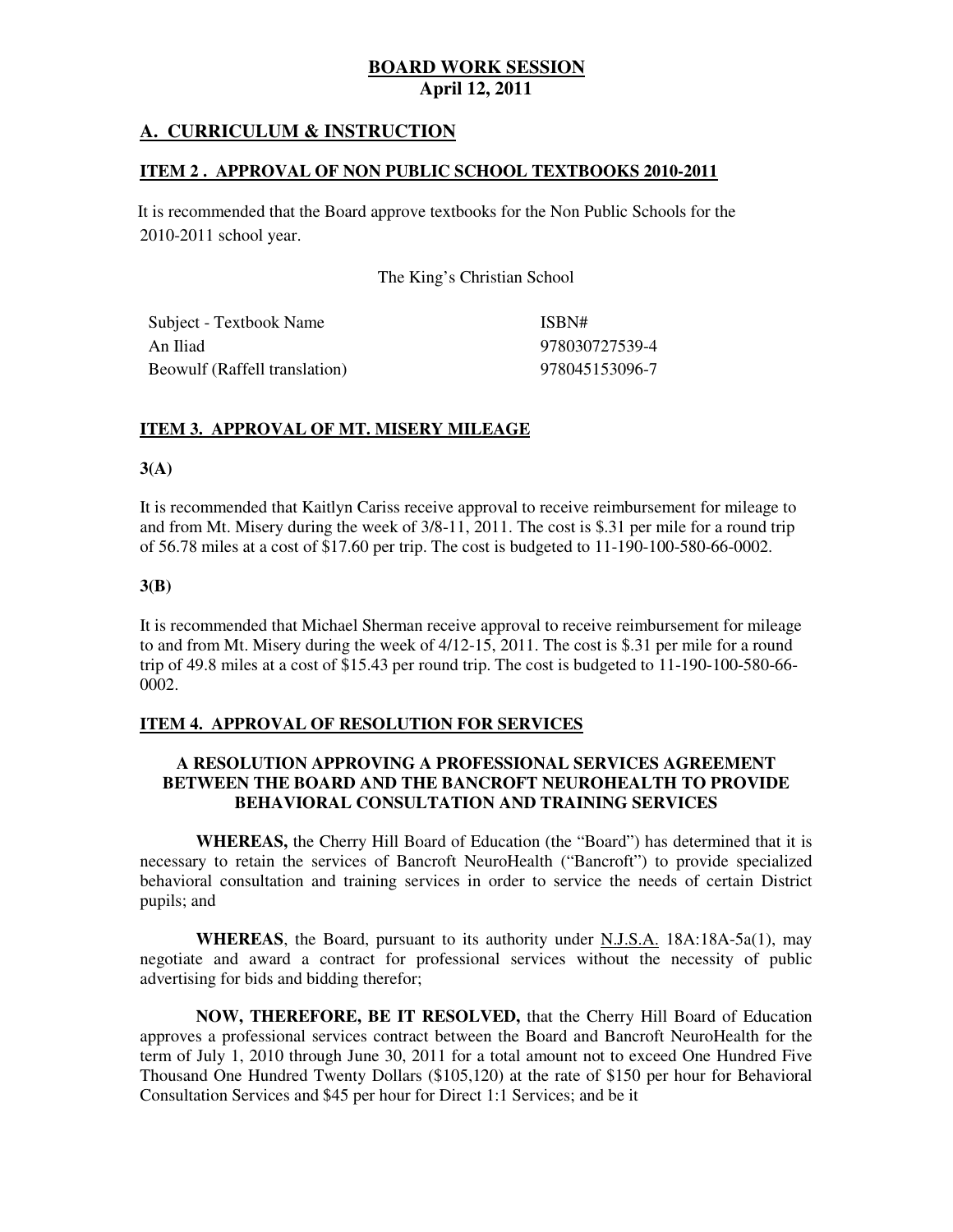### **A. CURRICULUM & INSTRUCTION**

### **ITEM 4. APPROVAL OF RESOLUTION FOR SERVICES-continued**

 **FURTHER RESOLVED**, that the Board authorizes its President and Secretary to execute the professional services contract with Bancroft; and be it

 **FURTHER RESOLVED**, that a copy of this Resolution and the requisite summary of the contract award shall be published once in an official newspaper of record for the District in accordance with the requirements of *N.J.S.A.* 18A:18A-5a.(1).

PO#11-06311

### **ITEM 5. APPROVAL OF OUT OF DISTRICT STUDENT PLACEMENTS**

 It is requested that the following out of district tuition contracts be submitted to the Board of Education for approval for the 2010-2011 school year during the April 2011 cycle. There are seven students: two students (one new student), two students for extra services previously approved for tuition costs, one change in placement and two for the correct tuition cost previously approved.

| VENDOR                    | ID      | CL         | <b>TERM</b>      | <b>TUITION</b> | <b>RES</b> | AIDE    | ESY | <b>ESY AIDE</b> | <b>EXTRA</b> | <b>AMOUNT</b>                                                     |
|---------------------------|---------|------------|------------------|----------------|------------|---------|-----|-----------------|--------------|-------------------------------------------------------------------|
| Arlington School          | 9900673 | ED         | 9/21/2010-6/2011 | \$53,867       |            |         |     |                 |              | \$53,867                                                          |
| <b>Brookfield Academy</b> | 3011250 | <b>MD</b>  | 3/21/11-6/2011   | \$13,108       |            |         |     |                 |              | \$13,108                                                          |
| <b>Brookfield Academy</b> | 9900489 | ED         | 9/21/10-6/2011   | \$1,950        |            |         |     |                 |              | \$1,950                                                           |
|                           |         |            |                  |                |            |         |     |                 |              | Previously approved in October (total is \$40,370)                |
| Durand Academy            | 3004693 | <b>MIC</b> | 3/28/11-6/2011   | \$11,735       |            | \$8,160 |     |                 |              | \$19,895                                                          |
| Gloucester Co SSD         | 2021634 | <b>MD</b>  | 9/2010-6/2011    |                |            |         |     |                 | \$897        | \$897                                                             |
|                           |         |            |                  |                |            |         |     |                 |              | Previously approved for ESY September 2010 & tuition October 2010 |
| <b>Orchard Friends</b>    | 2020657 | OHI        | 1/3/11-6/2011    | \$2,461        |            |         |     |                 |              | \$2,461                                                           |
|                           |         |            |                  |                |            |         |     |                 |              | Previously approved for tuition March 2011 (total is \$19,164)    |
| Salem County SSD          | 2010225 | <b>MD</b>  | 12/6/10-6/2011   |                |            |         |     |                 | \$2,025      | \$2,025                                                           |
|                           |         |            |                  |                |            |         |     |                 |              | Previously approved for tuition to Strang School in January 2011  |
|                           |         |            |                  |                |            |         |     |                 |              | \$94,203                                                          |

OUT OF DISTRICT TUITIONS (April 2011)

 Two students (one new student), two students for extra speech services previously approved for tuition costs, one change in placement, and two students for correct tuition cost.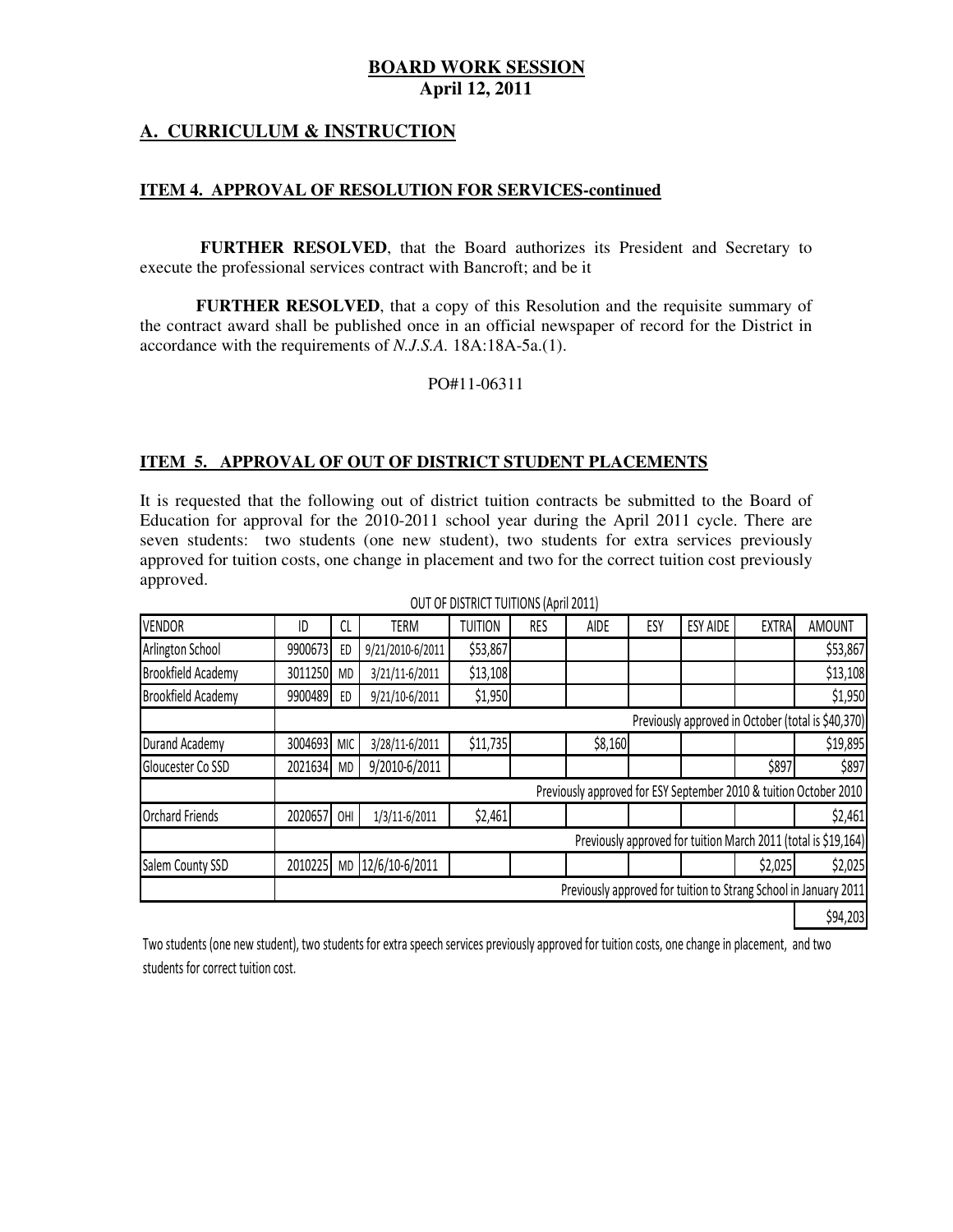### **A. CURRICULUM & INSTRUCTION**

### **ITEM 6. APPROVAL OF RESOLUTIONS FOR SERVICES**

 **WHEREAS,** the Cherry Hill Board of Education (the "Board") has a legal responsibility to conduct various evaluations of students with suspected and confirmed disabilities, including independent and initial evaluations of such students, and to from time to time obtain consultation services and to provide direct professional services to said students; and

 **WHEREAS**, such evaluations, consultations and services must be conducted by appropriately licensed and certified professionals and in accordance with the strictures of N.J.A.C. 6A:14-3.4 and N.J.A.C. 6A:14-2.5, and therefore are considered professional services pursuant to **N.J.S.A**. 18A:18A-5; and

 **WHEREAS** the Special Education Department has compiled a list of private providers, qualified to perform such evaluations, consultations and services; and

 **WHEREAS**, the total amount to be paid to any one vendor on such list shall not exceed the sum of \$17,500.00 for the current school year;

 **NOW, THEREFORE, BE IT RESOLVED** by the Cherry Hill Board of Education, that the Board hereby approves the appended list of Approved Private Providers to perform such evaluations, consultations and services as are determined necessary and prudent by the Assistant Superintendent for Curriculum & Instruction and Student Services for the 2010-2011 school year; and be it

 **FURTHER RESOLVED**, that the total amount charged for any one independent evaluation shall not exceed the usual and customary amount typically charged to school districts for such evaluations, but in no event shall any one evaluation exceed a total amount of Two Thousand (\$2,000.00) Dollars; and be it

 **FURTHER RESOLVED**, that the Board herby authorizes its Solicitor to prepare all necessary documentation, riders, purchase orders or contracts as are appropriate to effectuate the purposes set forth in this Resolution; and be it

 **FURTHER RESOLVED**, that a copy of this Resolution and the requisite summary of the contract award shall be published once in an official newspaper of record for the District in accordance with the requirements of *N.J.S.A.* 18A:18A-5a.(1).

> Loretta Katkow To provide supplemental instruction September 2010 – June 2011 Not to exceed \$3,200 PO # 11-06904 11-204-100-320-71-0001

 Dr. William Culbertson To provide neuropsychological evaluations September 2010 – June 2011 Previously approved for \$7,000 (BOE July 2010) Additional amount of \$4,000, for an amount not to exceed \$11,000 PO #11-01971 11-000-219-320-71-0001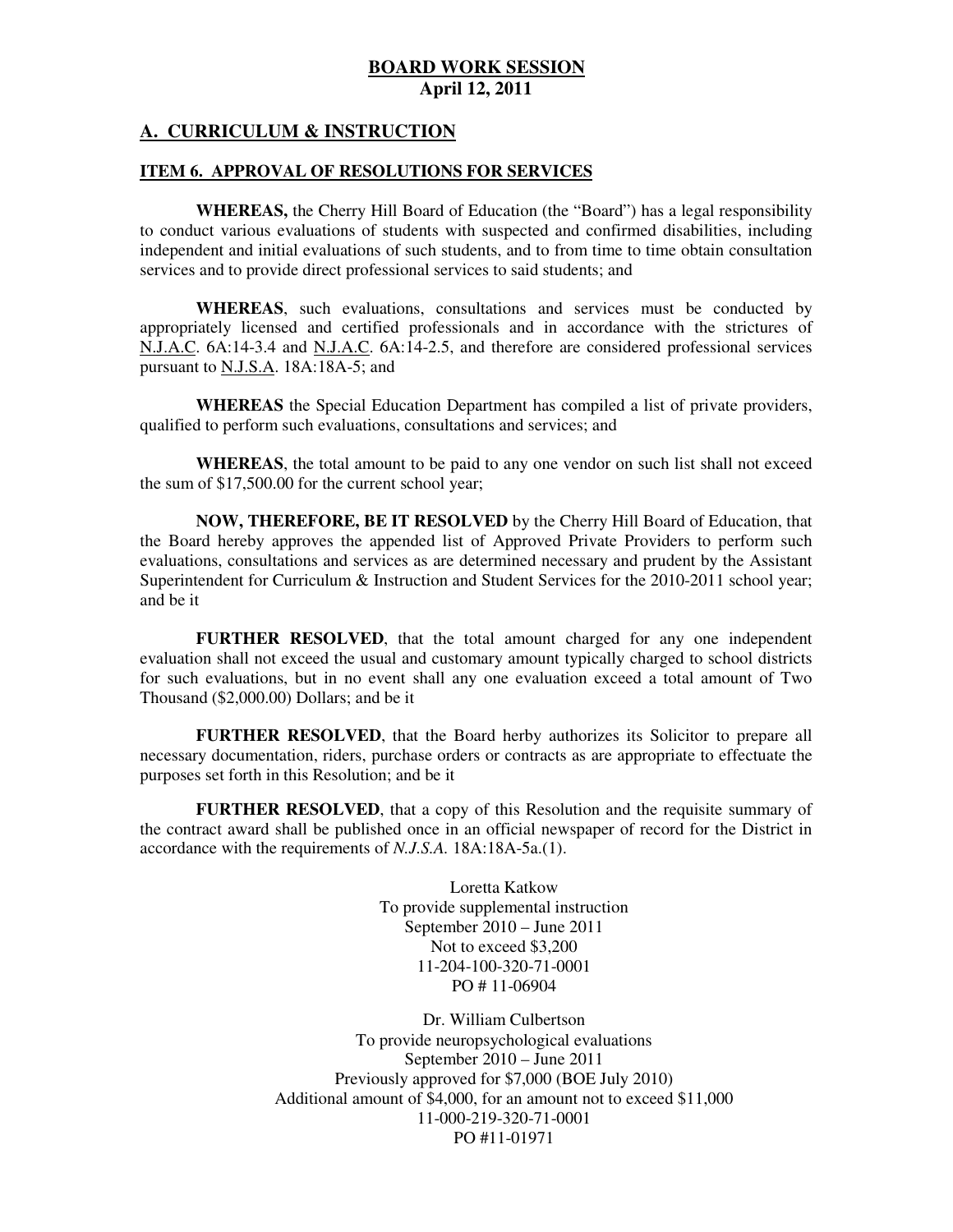#### **B. BUSINESS AND FACILITIES**

- 1. Financial Reports
- 2. Resolutions
- 3. Resolution for the Award of Bids
- 4. Resolution for the Award of Transportation
- 5. Acceptance of Donations

### *The Superintendent recommends the following:*

#### **ITEM 1. FINANCIAL REPORTS**

- a) BOARD SECRETARY'S CERTIFICATION AND TREASURER'S REPORT FOR FEBRUARY 2011
- $b)$ SACC FINANCIAL REPORT FOR FEBRUARY 2011
- $c)$ LINE ITEM TRANSFER REPORTS FOR THE MONTH OF FEBRUARY 2011
- $\mathbf{d}$ FOOD SERVICE OPERATING STATEMENT FOR FEBRUARY 2011
- e) DISBURSEMENT OF FUNDS
- f) APPROVAL OF BILL LIST

#### **ITEM 2. RESOLUTIONS**

- a) RESOLUTION AUTHORIZING CONTRACTS WITH APPROVED STATE CONTRACT VENDORS
- b) RESOLUTION AUTHORIZING THE USE OF AWARDED VENDORS THROUGH EDUCATION DATA SERVICES
- c) RESOLUTION TO DISPOSE OF DISTRICT ASSETS NO LONGER OF VALUE THROUGH AN ONLINE AUCTION UNDER NEW JERSEY STATE CONTRACT
- d) RESOLUTION TO AMEND PREVIOUS MOTION DECEMBER 21, 2010
- e) RESOLUTION FOR THE AWARD OF ENERGY AUDIT RFP

#### **ITEM 3. RESOLUTION FOR THE AWARD OF BIDS**

- a) #SPHD1-032411 SPECIAL ED TRANSPORTATION FOR ONE DISTRICT ROUTE 2010/2011 SCHOOL YEAR (3-24-11)
- b) #HSELT-032911 EAST GYM LOBBY TOILET ROOM ALTERATIONS AND RELATED WORK AT HIGH SCHOOL EAST (3-31-11)
- c) #HSEAT-032911 STAFF TOILET ROOM ALTERATIONS IN A-WING AT HIGH SCHOOL EAST (3-31-11)
- d) #HSWGT-032911 E-WING SANITARY LIFT STATION AND THE G-WING LOBBY TOILET ROOM ALTERATIONS AT HIGH SCHOOL WEST (3-31-11)
- e) #WSCPB-032911 PRESS BOX REPLACEMENT AT THE HIGH SCHOOL WEST SPORTS COMPLEX (3-31-11)
- f) #CMSFS-041211 FASCIA, SOFFIT AND MASONRY REPAIR AT CARUSI MIDDLE SCHOOL (4-12-11)
- g) #SESRH-041211 ROOFTOP HVAC EQUIPMENT REPLACEMENT AND RELATED WORK AT STOCKTON ELEMENTARY SCHOOL (4-12-11)
- h) #KESBR-041211 BOILER REPLACEMENT AND RELATED WORK AT KINGSTON ELEMENTARY SCHOOL (4-12-11)
- i)  $\qquad$  #WCRLM-041211 WIDE CUT ROTARY LAWN MOWER (4-12-11)

#### **ITEM 4. RESOLUTION FOR THE AWARD OF TRANSPORTATION**

a) ROUTE #EASHU-1- COLES (ALTERNATIVE HIGH SCHOOL)

#### **ITEM 5. ACCEPTANCE OF DONATIONS**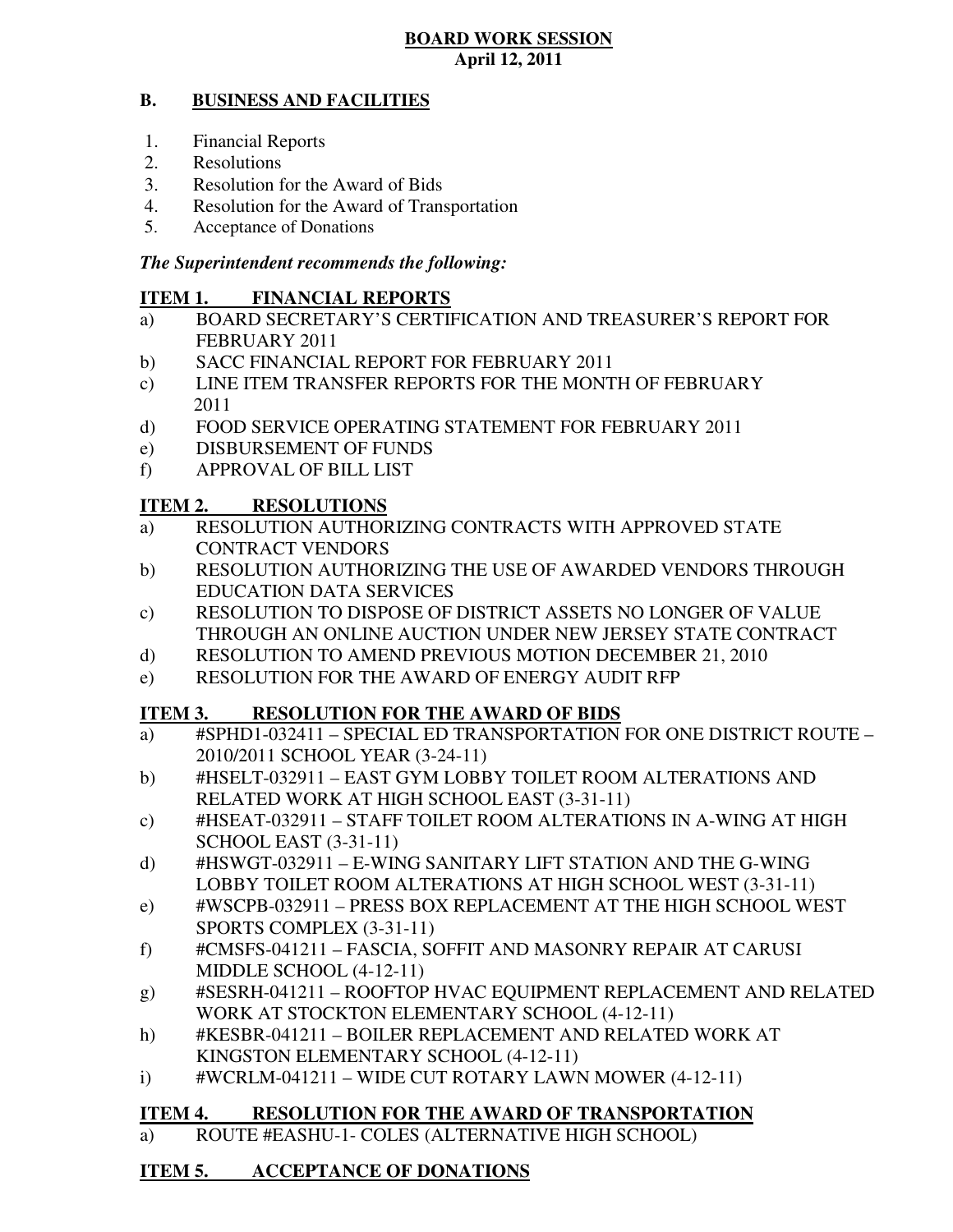#### **B. B. BUSINESS AND FACILITIES**

Long Range Plan Goals

- *"Provide a clean, healthy, safe, and secure physical environment for all students and staff."*
- *"Consistently allocate the funds necessary for systematically maintaining, upgrading, and repairing all school district facilities."*

 *The Superintendent recommends the following:* 

#### **ITEM 1. FINANCIAL REPORTS**

### a) BOARD SECRETARY'S CERTIFICATION AND TREASURER'S REPORT FOR FEBRUARY

 Pursuant to N.J.A.C. 6A:23A-16.10 (c) 3, I certify that as of February 28, 2011 no budgetary line item account has obligations and payments (contractual orders) which in total exceed the amount appropriated by the Cherry Hill Board of Education pursuant to N.J.S.A. 18A:22-8.1 and N.J.S.A. 18A:22-8.2 and no budgetary line item account has been over-expended in violation of N.J.A.C. 6:23-2.12 (a) 1.

 Pursuant to N.J.A.C. 6A:23A-16.10 (c) 4, the Cherry Hill Board of Education certifies that as of February 28, 2011 and after review of the Secretary's Monthly Financial Report and the Treasurer's Monthly Financial Report and upon consultation with the appropriate district officials, to the best of the Boards' knowledge, no major account or fund has been over-expended in violation of N.J.A.C. 6A:23A-16.10 (a) 1 and that sufficient funds are available to meet the district's financial obligations for the remainder of the fiscal year.

#### $b)$ SACC FINANCIAL REPORT FOR FEBRUARY 2011

 It is recommended that the Financial Report for the Cherry Hill School Age Child Care Program for the month of February 2011 be accepted as submitted.

### $c)$ LINE ITEM TRANSFER REPORTS FOR THE MONTH OF FEBRUARY 2011

 It is recommended that the 2010/2011 Budget be revised by the transfer of funds between line items as listed on the monthly transfer report. (Systems 3000 transfer report).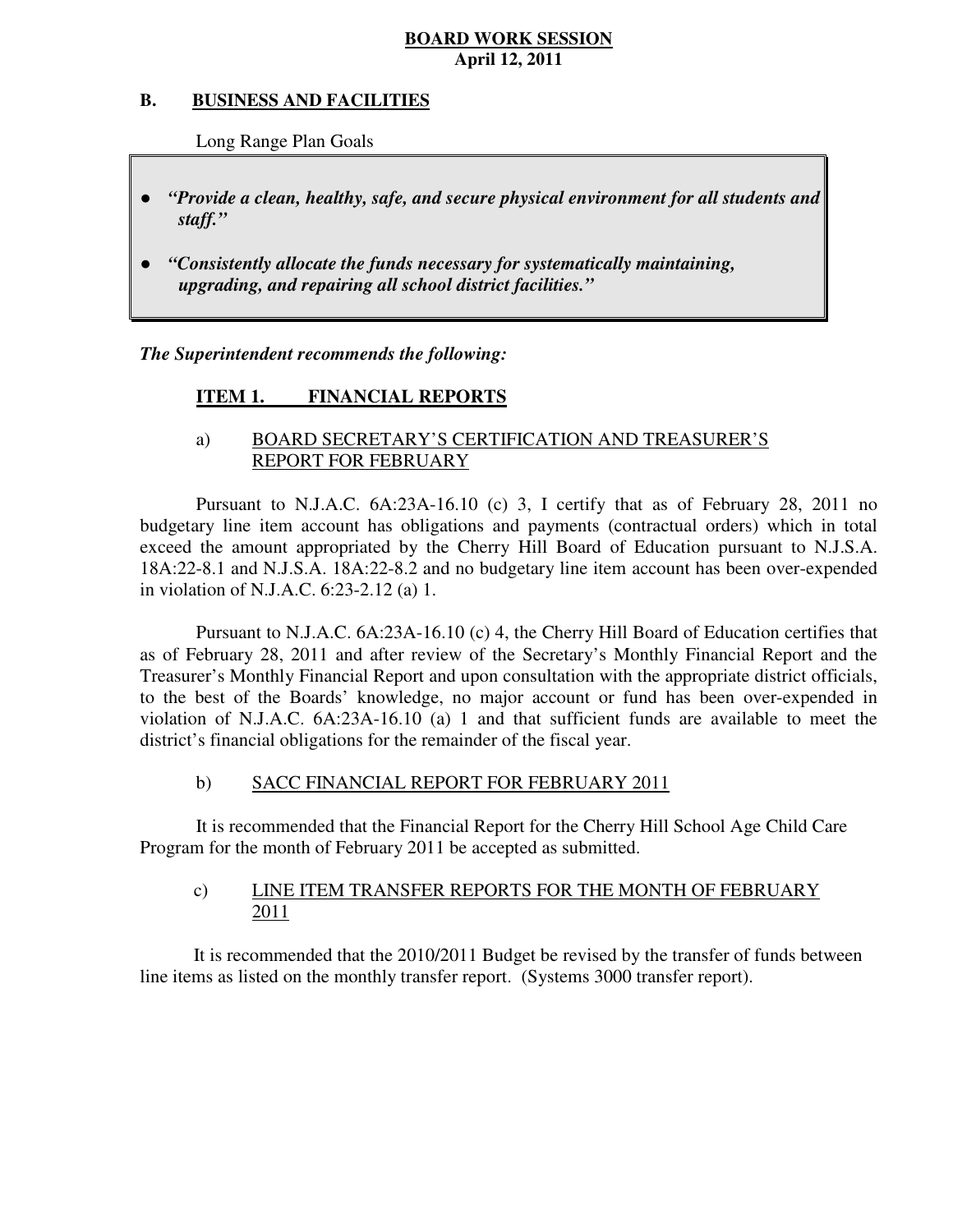#### **B. BUSINESS AND FACILITIES**

#### **ITEM 1. FINANCIAL REPORTS**

#### $\mathbf{d}$ FOOD SERVICE OPERATING STATEMENT FOR FEBRUARY 2011

 It is recommended that the Operating Statement for Cherry Hill Food Services for the month ending February, 2011 be accepted as submitted.

### e) DISBURSEMENT OF FUNDS

| FUND                         | <b>AMOUNT</b> | <b>REPORT DATED</b>  |
|------------------------------|---------------|----------------------|
| Payroll & FICA               | \$            | <b>Payroll Dates</b> |
| Food Services<br><b>SACC</b> |               |                      |
| <b>Grand Total</b>           | S             | thru                 |

### f) APPROVAL OF BILL LIST

 approved as submitted. It is recommended that the Bill List dated , 2011, in the amount of \$ be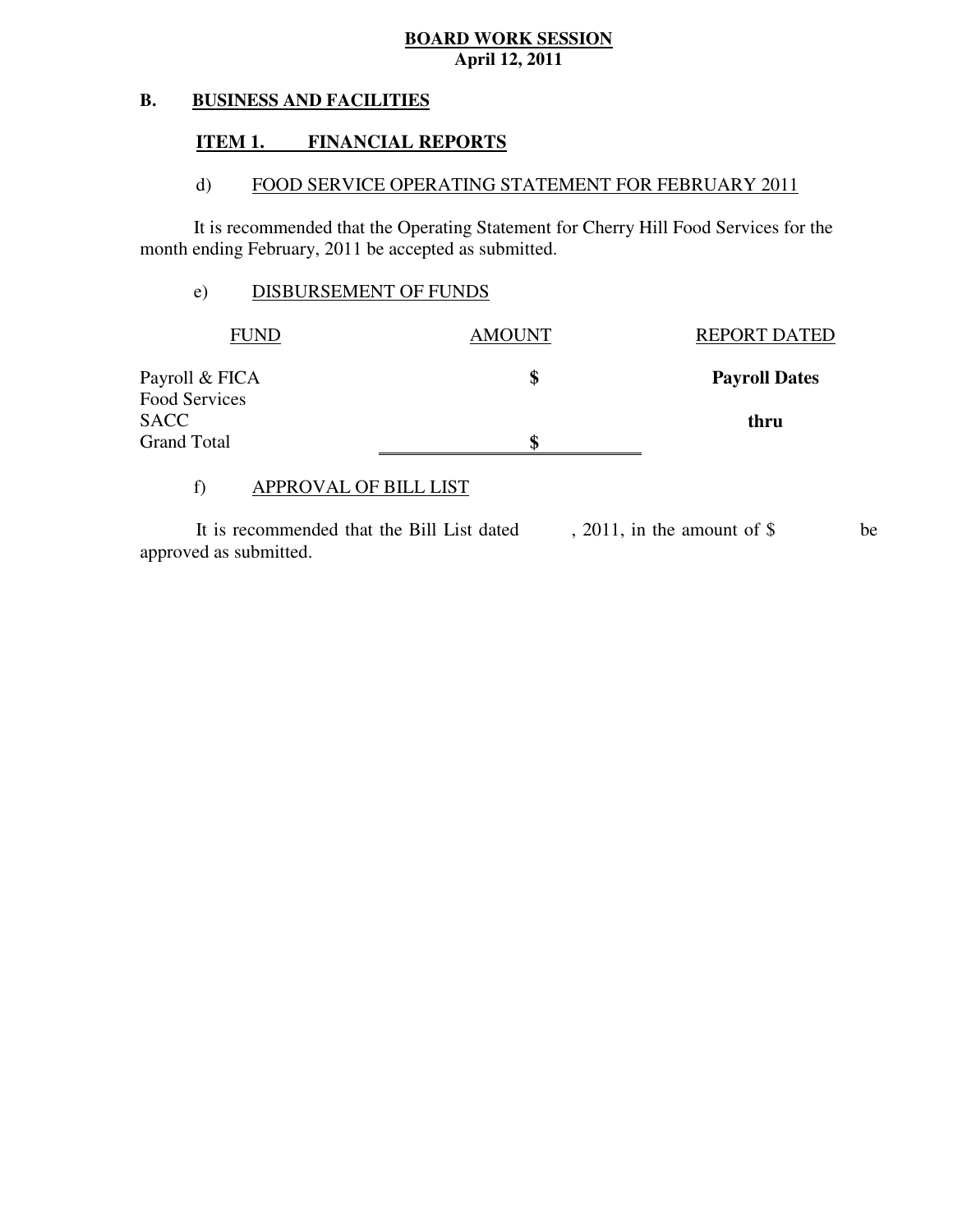#### **B. BUSINESS AND FACILITIES**

#### **ITEM 2. RESOLUTIONS**

### a) RESOLUTION AUTHORIZING CONTRACTS WITH APPROVED STATE CONTRACT VENDORS

 WHEREAS, the Cherry Hill Board of Education, pursuant to N.J.S.A. 18A:18A-10a and N.J.A.C. 5:34-7.29(c), may by resolution and without advertising for bids, purchase any goods or services under the State of New Jersey Cooperative Purchasing Program for any State Contracts entered into on behalf of the State by the Division of Purchase and Property in the Department of the Treasury; and

 WHEREAS, the Cherry Hill Board of Education has the need on a timely basis to purchase goods and services utilizing State Contracts; and

 WHEREAS, the Cherry Hill Board of Education may enter into contracts with the referenced State Contract Vendors through this resolution and properly executed contracts, which shall be subject to all the conditions applicable to the current State Contracts.

 NOW, THEREFORE, BE IT RESOLVED, the Cherry Hill Board of Education authorizes the Purchasing Agent to purchase certain goods or services from those approved New Jersey State Contract Vendors as listed below for the 2010/2011 school year pursuant to all conditions of the individual State Contracts; and

 the availability of sufficient funds prior to the expenditure of funds for such goods or services; and BE IT FURTHER RESOLVED, that James J. Devereaux, Board Secretary shall certify to

 Cherry Hill Board of Education and the referenced State Contract Vendors not to exceed the amounts stated shall be as follows: BE IT FURTHER RESOLVED, that the expiration date of the contracts between the

| Contract<br>Number | Vendor         | Commodity/Service                                                        | New Jersey State<br>Contract<br><b>Expiration Date</b> | Amount Not to<br>Exceed |
|--------------------|----------------|--------------------------------------------------------------------------|--------------------------------------------------------|-------------------------|
| A70967             | Govdeals Inc.  | Auctioneering services;<br>internet auctions to sell<br>surplus property | $1 - 28 - 12$                                          | \$5,000                 |
| A72605             | W. W. Grainger | MRO Supplies and<br>Equipment                                            | Pending update<br>of NJ State web-<br>site             | 50,000                  |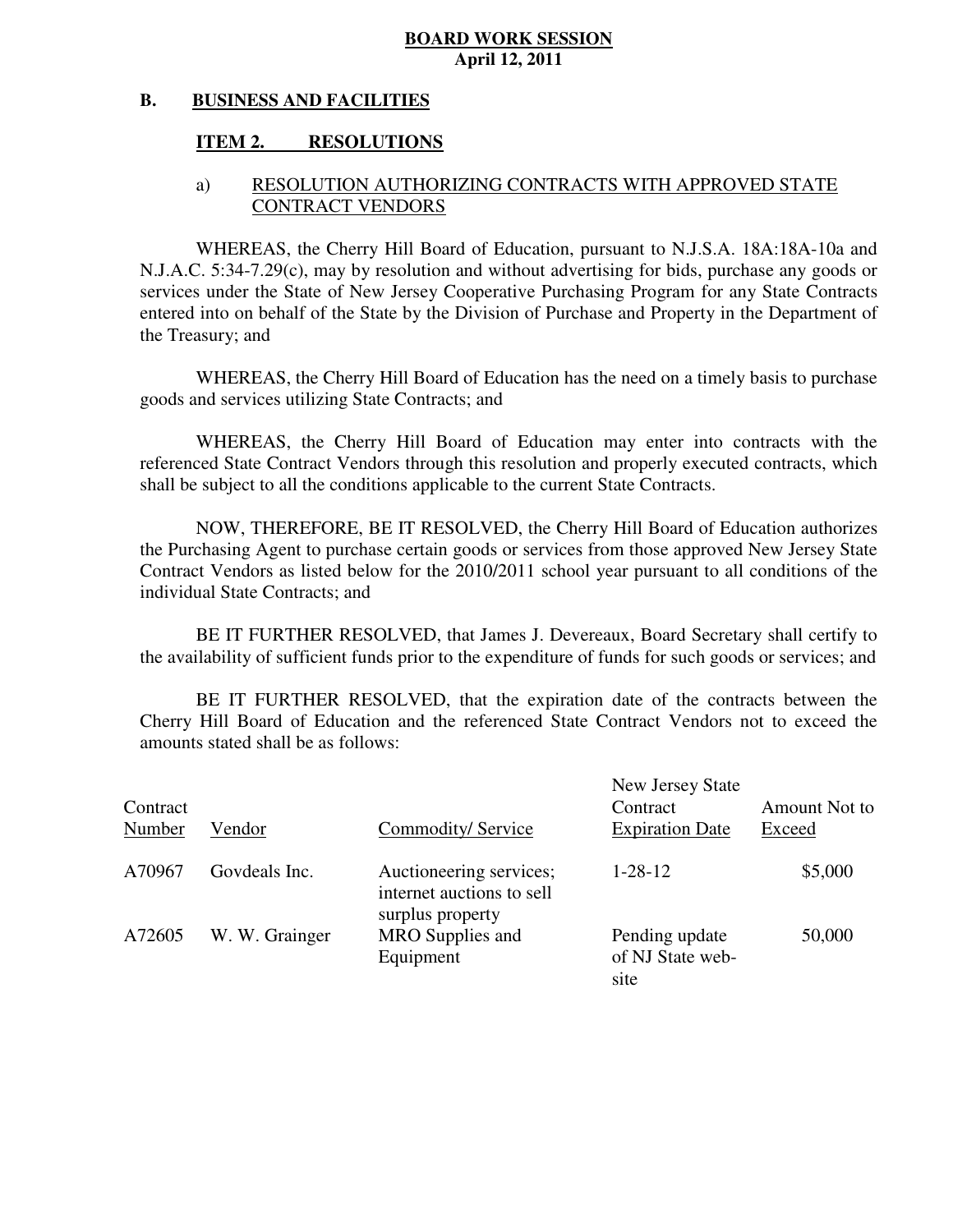#### **B. BUSINESS AND FACILITIES**

#### **ITEM 2. RESOLUTIONS**

### b) RESOLUTION AUTHORIZING THE USE OF AWARDED VENDORS THROUGH EDUCATION DATA SERVICES

 WHEREAS, the State of New Jersey has encouraged school districts to cooperatively purchase supplies and/or services; and

 WHEREAS, Educational Data Services provides a list of vendors who have been awarded bids through their open bid process; and

 WHEREAS, the Cherry Hill Board of Education in an effort to save taxpayers money through efficient and cost effective purchasing has entered into an agreement with Educational Data Services to participate in the cooperative bids for supplies and services;

 NOW, THEREFORE BE IT FURTHER RESOLVED that the Cherry Hill Board of Education approve the following vendors who have been awarded bids through the Educational Data Services, not to exceed amounts stated, said bids expire on March 31, 2012.

### TIME AND MATERIALS MAINTENANCE BIDS

| PACKAGE #1 | Not to<br>exceed | <b>AIR CONDITIONING</b><br>UNITS SERVICE AND<br><b>REPAIR</b>                            | Not to<br>exceed |
|------------|------------------|------------------------------------------------------------------------------------------|------------------|
| Primary    |                  | Secondary                                                                                |                  |
|            | \$               |                                                                                          | \$               |
| PACKAGE #2 | Not to<br>exceed | AIR DUCT CLEANING                                                                        | Not to<br>exceed |
| Primary    |                  |                                                                                          |                  |
| PACKAGE #3 | \$               | <b>AUTOMATIC</b><br><b>TEMPERATURE</b><br><b>CONTROLS SERVICE &amp;</b><br><b>REPAIR</b> | \$               |
| Primary    |                  | Secondary                                                                                |                  |
|            |                  |                                                                                          |                  |
| PACKAGE #4 |                  | <b>BOILER INSPECTION</b><br><b>CLEANING &amp; REPAIR</b>                                 |                  |
|            |                  | (ANNUAL)                                                                                 |                  |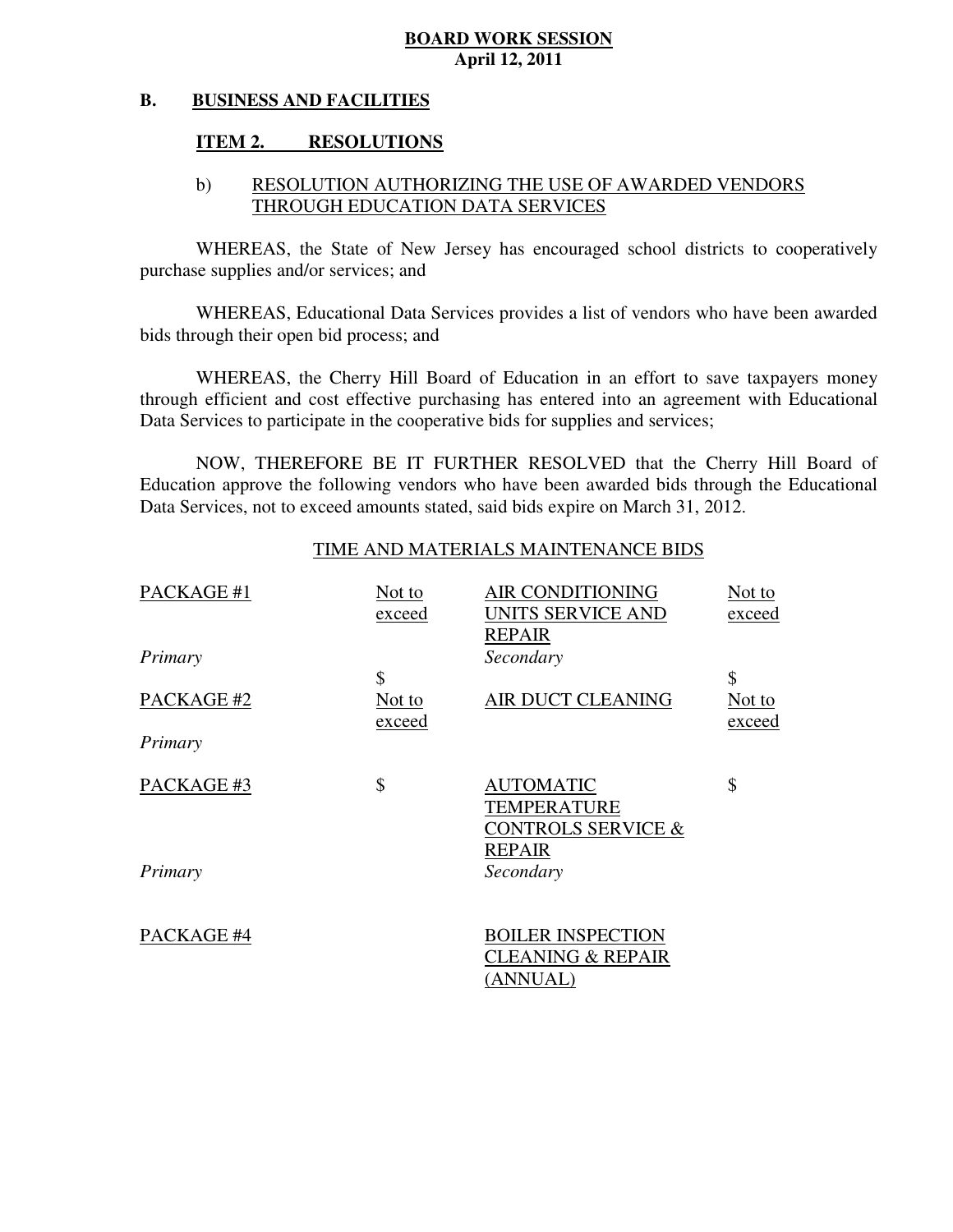#### **B. BUSINESS AND FACILITIES**

### **ITEM 2. RESOLUTIONS**

### b) RESOLUTION AUTHORIZING THE USE OF AWARDED VENDORS THROUGH EDUCATIONAL DATA SERVICES continued

 TIME AND MATERIALS MAINTENANCE BIDS Expiration date March 31, 2012

| PACKAGE #5<br>Primary  |                                             | <b>BOILER REPAIR</b>                                                    |                                   |
|------------------------|---------------------------------------------|-------------------------------------------------------------------------|-----------------------------------|
| PACKAGE #6<br>Primary  |                                             | <b>CARPET CLEANING</b><br>REPAIR & REPLACEMENT<br>Secondary             |                                   |
| PACKAGE #7             |                                             | CESSPOOL, WASTELINE,<br><b>SEWER REPAIR &amp;</b><br><b>REPLACEMENT</b> |                                   |
| PACKAGE #8             |                                             | <b>CHALKBOARD</b><br><b>RESURFACING</b>                                 |                                   |
| PACKAGE #9<br>Primary  | Not to<br>exceed<br>$\overline{\mathbb{S}}$ | <b>CLOCK &amp; INTERCOM</b><br><b>SERVICES</b><br>Secondary             | Not to<br>exceed<br>$\mathcal{S}$ |
| PACKAGE #10<br>Primary |                                             | <b>ELECTRIC MOTOR</b><br><b>REPAIR</b><br>Secondary                     |                                   |
| PACKAGE #11<br>Primary |                                             | ELECTRICAL REPAIRS &<br><b>SERVICES</b><br>Secondary                    |                                   |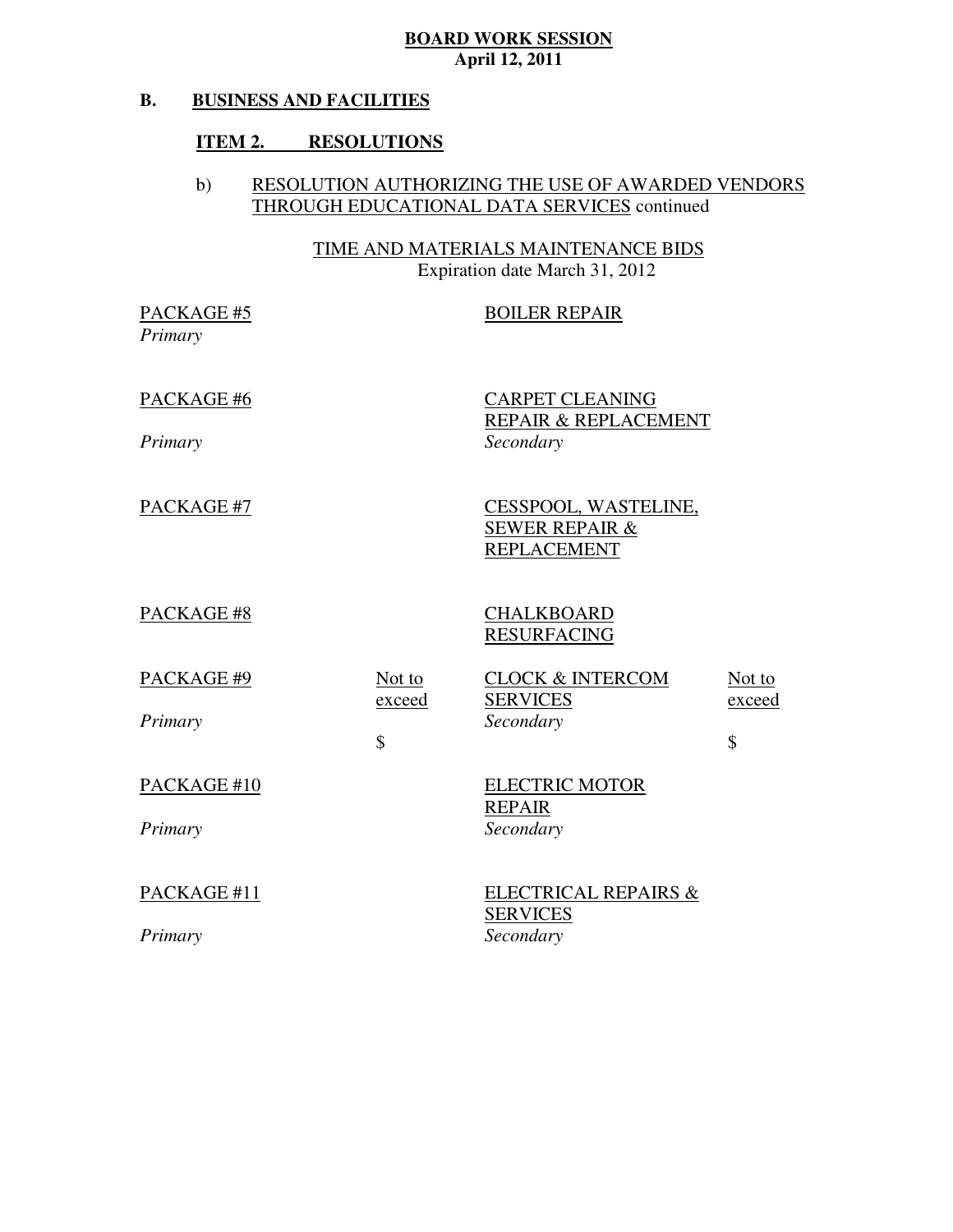#### **B. BUSINESS AND FACILITIES**

### **ITEM 2. RESOLUTIONS**

### b) RESOLUTION AUTHORIZING THE USE OF AWARDED VENDORS THROUGH EDUCATIONAL DATA SERVICES continued

 TIME AND MATERIALS MAINTENANCE BIDS Expiration date March 31, 2012

 PACKAGE #12 *Primary* 

 INSPECTION & REPAIR ELEVATOR SERVICES *Secondary* 

FENCING REPAIR *Secondary* 

INSPECTION & REPAIR

FIRE ALARM SYSTEM

 REPAIR & REPLACEMENT Testing only Not to Not to exceed FIRE EXTINGUISHER & SMOKE DETECTOR exceed

*Primary* 

PACKAGE #16

PACKAGE #13

*Primary* 

*Primary* 

PACKAGE #14

PACKAGE #15

*Primary* 

PACKAGE #17

*Primary* 

PACKAGE #18

*Primary* 

FLOOR TILE REPAIR & REPLACEMENT *Secondary* 

FOLDING DOORS REPAIR & REPLACEMENT *Secondary* 

 CONSTRUCTION & GENERAL **CARPENTRY** *Secondary*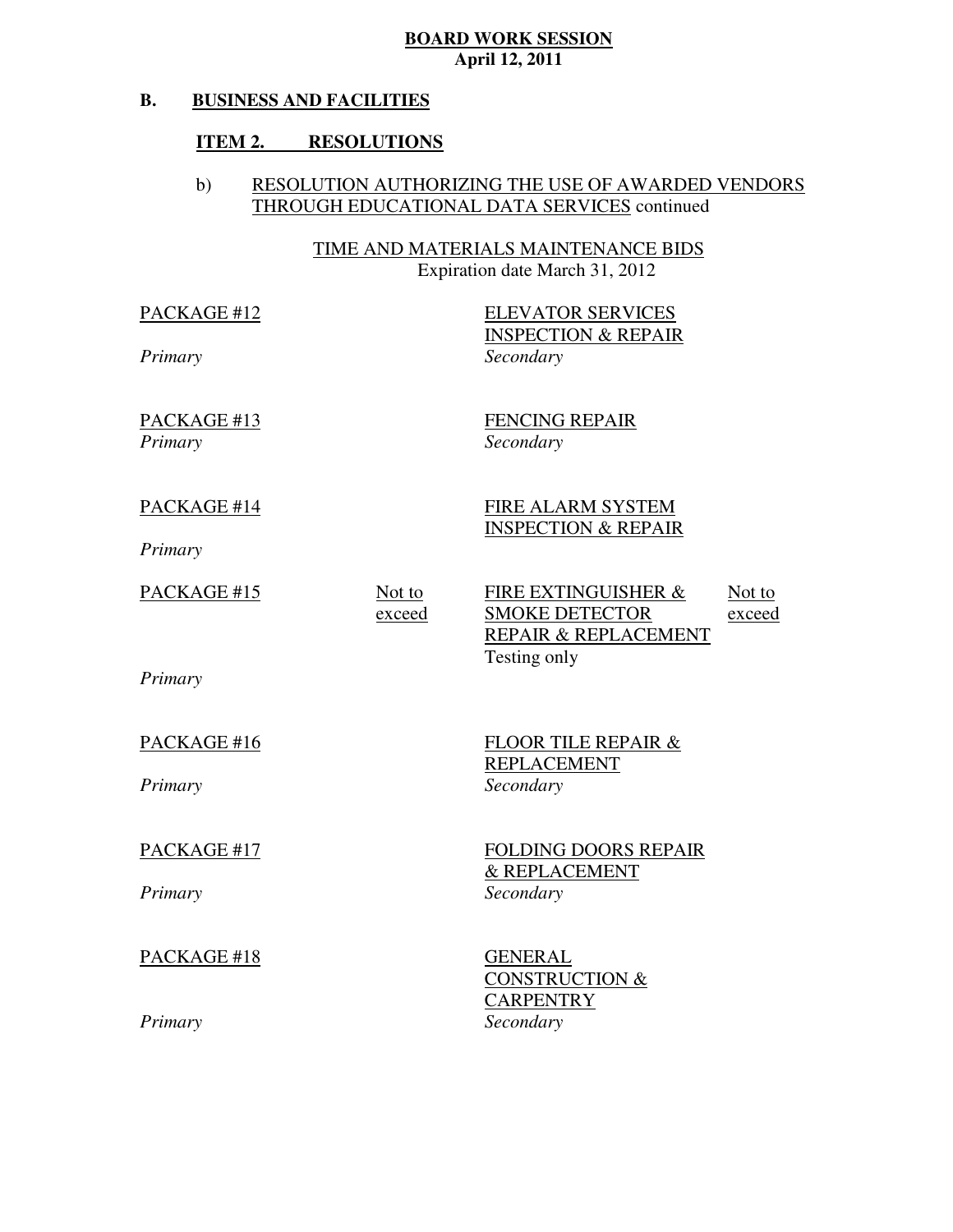#### **B. BUSINESS AND FACILITIES**

### **ITEM 2. RESOLUTIONS**

### b) RESOLUTION AUTHORIZING THE USE OF AWARDED VENDORS THROUGH EDUCATIONAL DATA SERVICES continued

 TIME AND MATERIALS MAINTENANCE BIDS Expiration date March 31, 2012

 PACKAGE #19 *Primary* 

GRAFFITI REMOVAL *Secondary* 

 PACKAGE #20 *Primary* 

HVAC SERVICES *Secondary* 

LOCKER REPAIR

*Secondary* 

PACKAGE #21 Not to exceed \$

LANDSCAPE SERVICES Not to

exceed

 PACKAGE #22 *Primary* 

 PACKAGE #23 *Primary* 

# PACKAGE #24

MACADAM (Repaving) MASONRY, CONCRETE &

LOCKSMITH SERVICES

*Primary* 

 PACKAGE #25 *Primary* 

PACKAGE #26

PEST CONTROL

 PACKAGE #27 *Primary* 

PLUMBING

PAINTING *Secondary*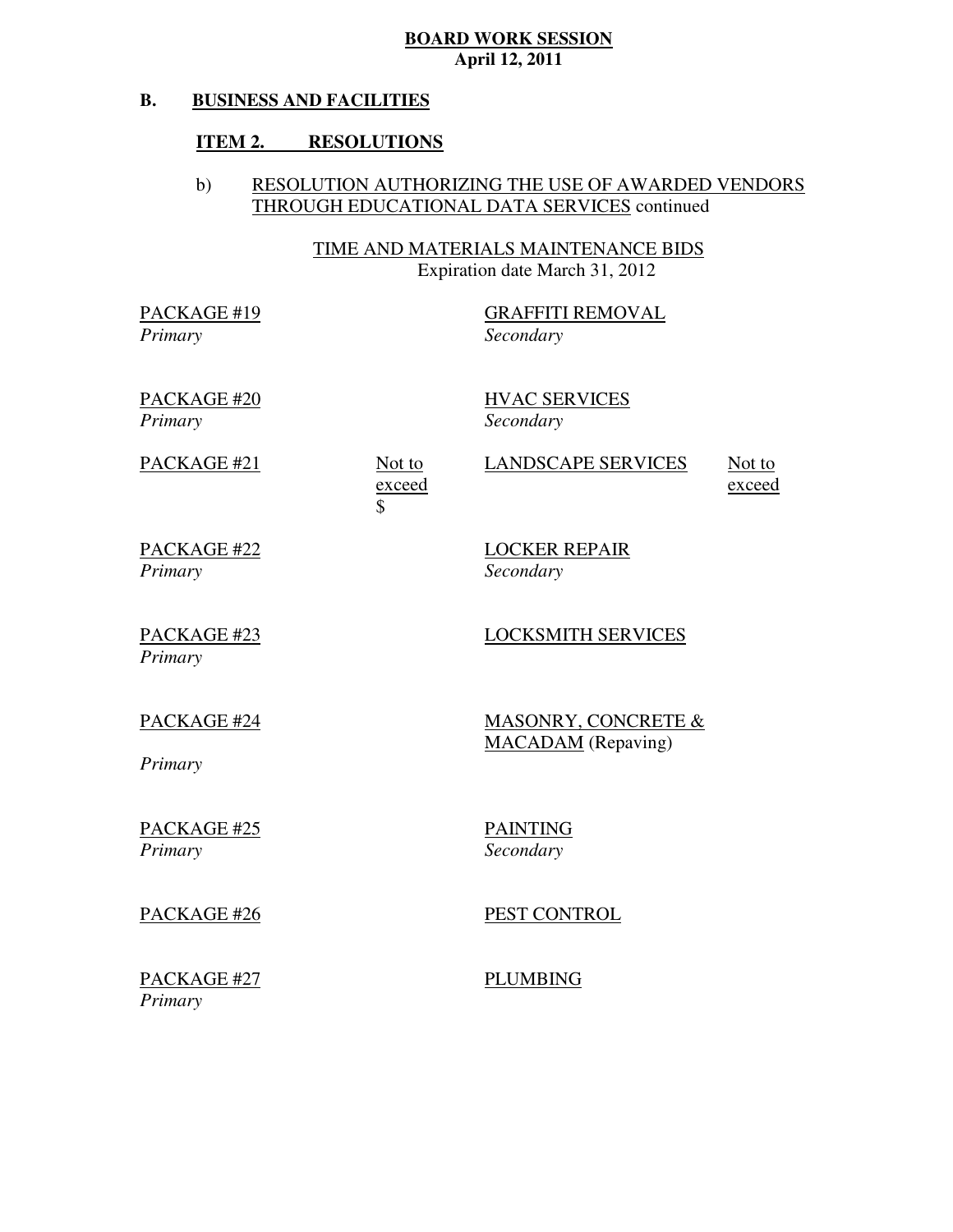#### **B. BUSINESS AND FACILITIES**

### **ITEM 2. RESOLUTIONS**

### b) RESOLUTION AUTHORIZING THE USE OF AWARDED VENDORS THROUGH EDUCATIONAL DATA SERVICES continued

 TIME AND MATERIALS MAINTENANCE BIDS Expiration date March 31, 2012

| PACKAGE #28            | Not to<br>exceed | <b>PUMP REPAIR</b>                                                  | Not to<br>exceed |
|------------------------|------------------|---------------------------------------------------------------------|------------------|
| Primary                |                  | Secondary                                                           |                  |
| PACKAGE #29<br>Primary |                  | <b>REFINISH STAGE &amp; GYM</b><br><b>WOOD</b><br>Secondary         |                  |
| PACKAGE #30<br>Primary |                  | <b>ROOF REPAIR &amp;</b><br><b>REPLACEMENT</b><br>Secondary         |                  |
| PACKAGE #31<br>Primary |                  | <b>SCOREBOARD &amp; GYM</b><br><b>EQUIPMENT REPAIR</b><br>Secondary |                  |
| PACKAGE #32<br>Primary |                  | <b>STAGE CURTAINS &amp;</b><br><b>DRAPERIES</b>                     |                  |
| PACKAGE #33            |                  | <b>VEHICLE REPAIRS</b>                                              |                  |
| PACKAGE #34            |                  | <b>VENETIAN BLINDS</b><br><b>REPAIR AND</b><br><b>REPLACEMENT</b>   |                  |
| Primary                |                  |                                                                     |                  |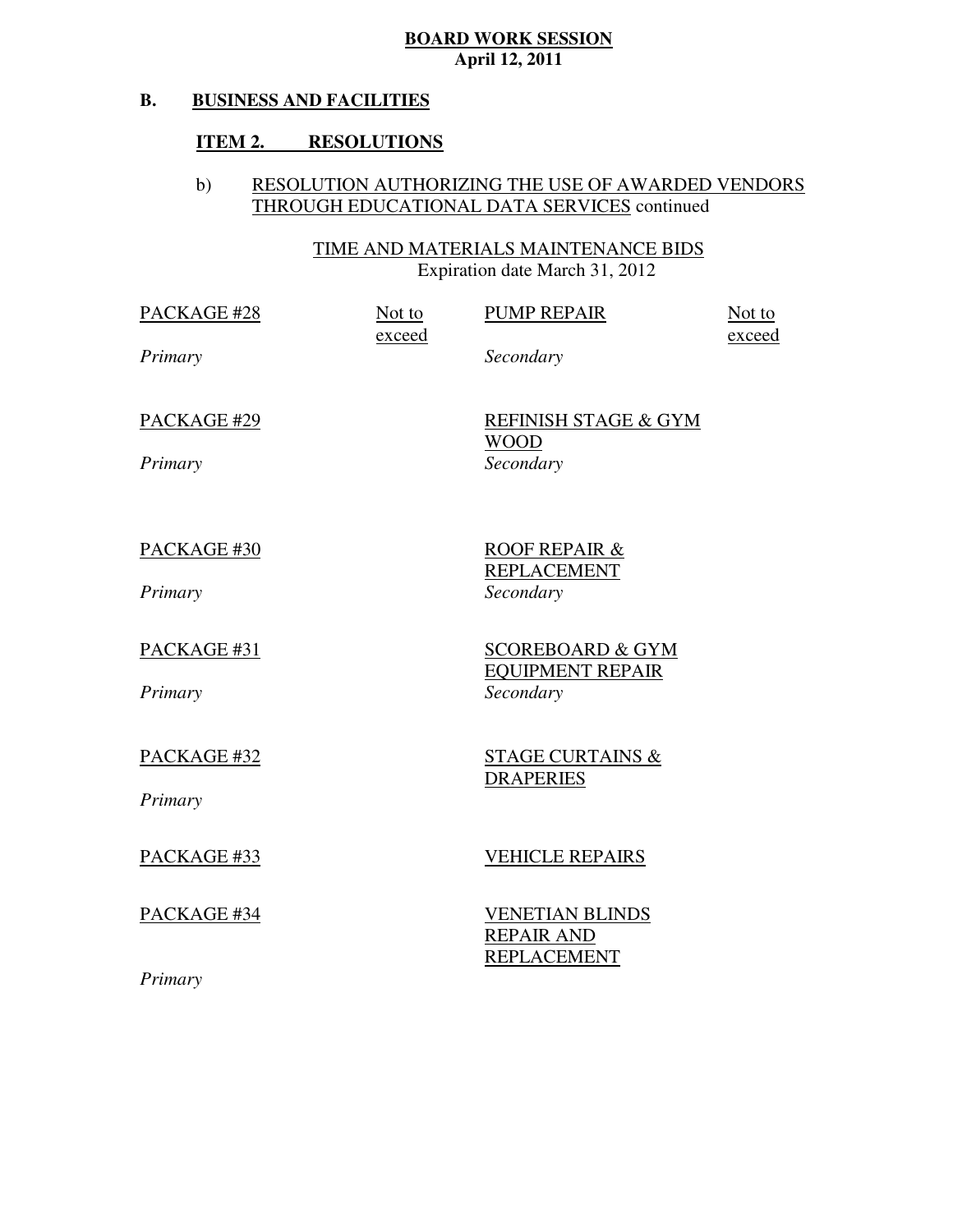#### **B. BUSINESS AND FACILITIES**

### **ITEM 2. RESOLUTIONS**

### b) RESOLUTION AUTHORIZING THE USE OF AWARDED VENDORS THROUGH EDUCATIONAL DATA SERVICES continued

 TIME AND MATERIALS MAINTENANCE BIDS Expiration date March 31, 2012

| PACKAGE #35            | Not to<br>exceed | <b>WELDING</b>                                          | Not to<br>exceed |
|------------------------|------------------|---------------------------------------------------------|------------------|
| Primary                |                  | Secondary                                               |                  |
| PACKAGE #36            |                  | <b>WINDOW GLAZING &amp;</b><br><b>GLASS REPLACEMENT</b> |                  |
| PACKAGE #37<br>Primary |                  | <b>WINDOW SHADE REPAIR</b><br><b>&amp; REPLACEMENT</b>  |                  |
| PACKAGE #38            |                  | FIRE SPRINKLER SYSTEM                                   |                  |

 PACKAGE #39 *Primary* 

MOVING & STORAGE

 RECONDITIONING OF ATHLETIC EQUIPMENT Expiration Bid March 31, 2012  $\frac{\text{PACKAGE #1} - \text{VENDOR BID #}}{\text{Not to exceed}}$ 

 INFORMATION TO BE READY FOR ACTION MEETING, PENDING ACTION BY MORRIS COUNTY EDUCATION SERVICES COMMISSION AS LEAD AGENCY ON 4-6-11.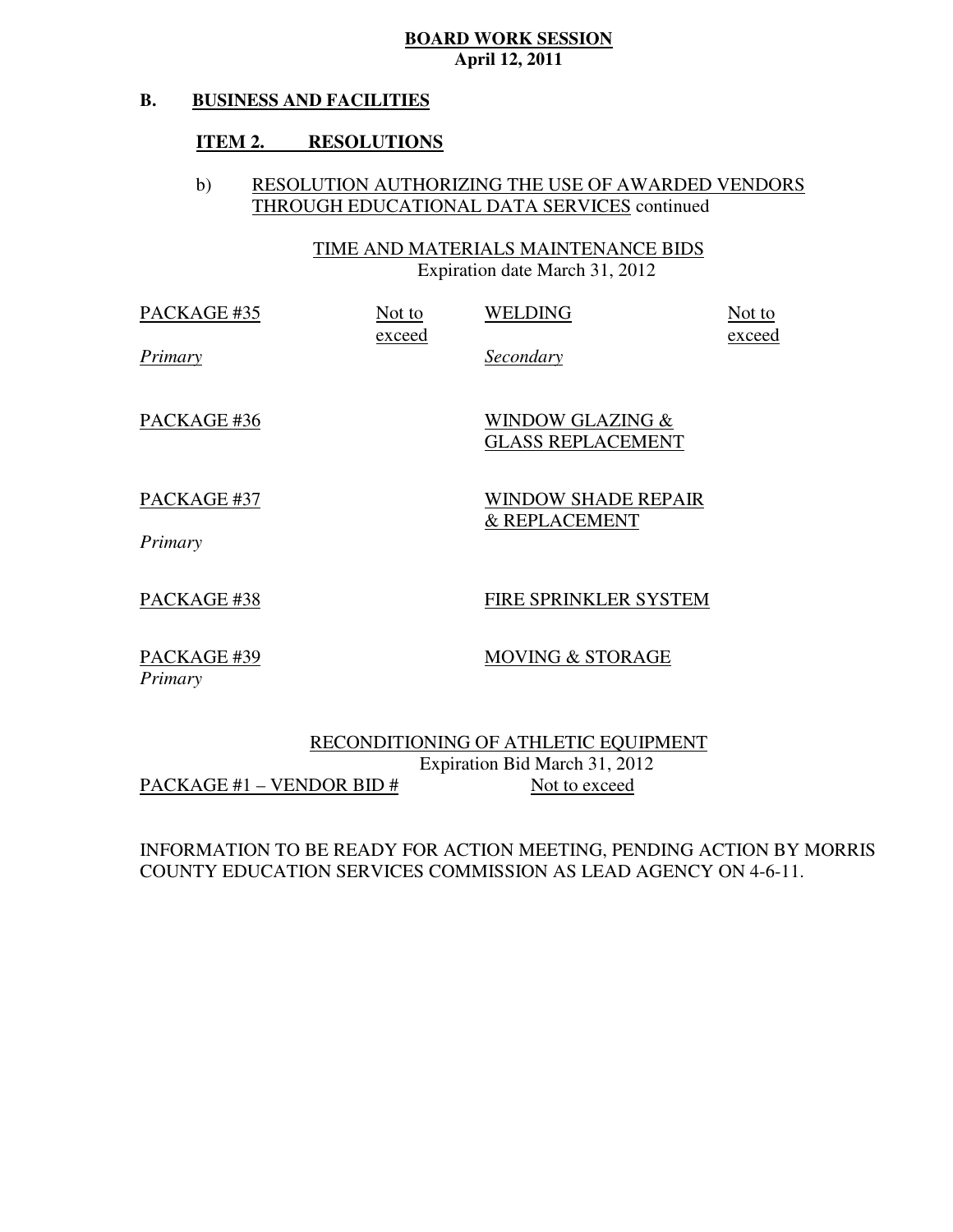#### **B. BUSINESS AND FACILITIES**

#### **ITEM 2. RESOLUTIONS**

### c) RESOLUTION TO DISPOSE OF DISTRICT ASSETS NO LONGER OF VALUE THROUGH AN ONLINE AUCTION UNDER NEW JERSEY STATE **CONTRACT**

 WHEREAS, the Board of Education has the need to dispose of district assets that are no longer of value to the district, in particular used janitorial equipment, vehicles, and other equipment deemed no longer usable;

 WHEREAS, the district wishes to sell these assets through New Jersey State Contract vendor Gov Deals.com, an authorized on-line auction house for public agencies.

 NOW, THEREFORE BE IT RESOLVED, the Board of Education authorizes the use of New Jersey State contract vendor Gov Deals.com (contract A70967) for the purpose of disposing of surplus assets, in particular used janitorial equipment, vehicles, and other equipment deemed no longer usable, at a cost to the district of 7.5% of total sell price.

### d) RESOLUTION TO AMEND PREVIOUS MOTION DECEMBER 21, 2010

 WHEREAS, an award for BID #SPMBA-121410 – SPECIAL ED TRANSPORTATION FOR TWO DISTRICT ROUTES was approved at the December 21, 2010 action meeting;

WHEREAS, the need for an aide is now required;

 NOW, THEREFORE, BE IT RESOLVED, that the award to Safety Bus Company, original route #BAW for Barclay Early Childhood Center have an aide added to the route at the per diem rate of \$33.35 for forty (40) days for a total of \$1,334.00 on original PO# 11-05275 (no increase).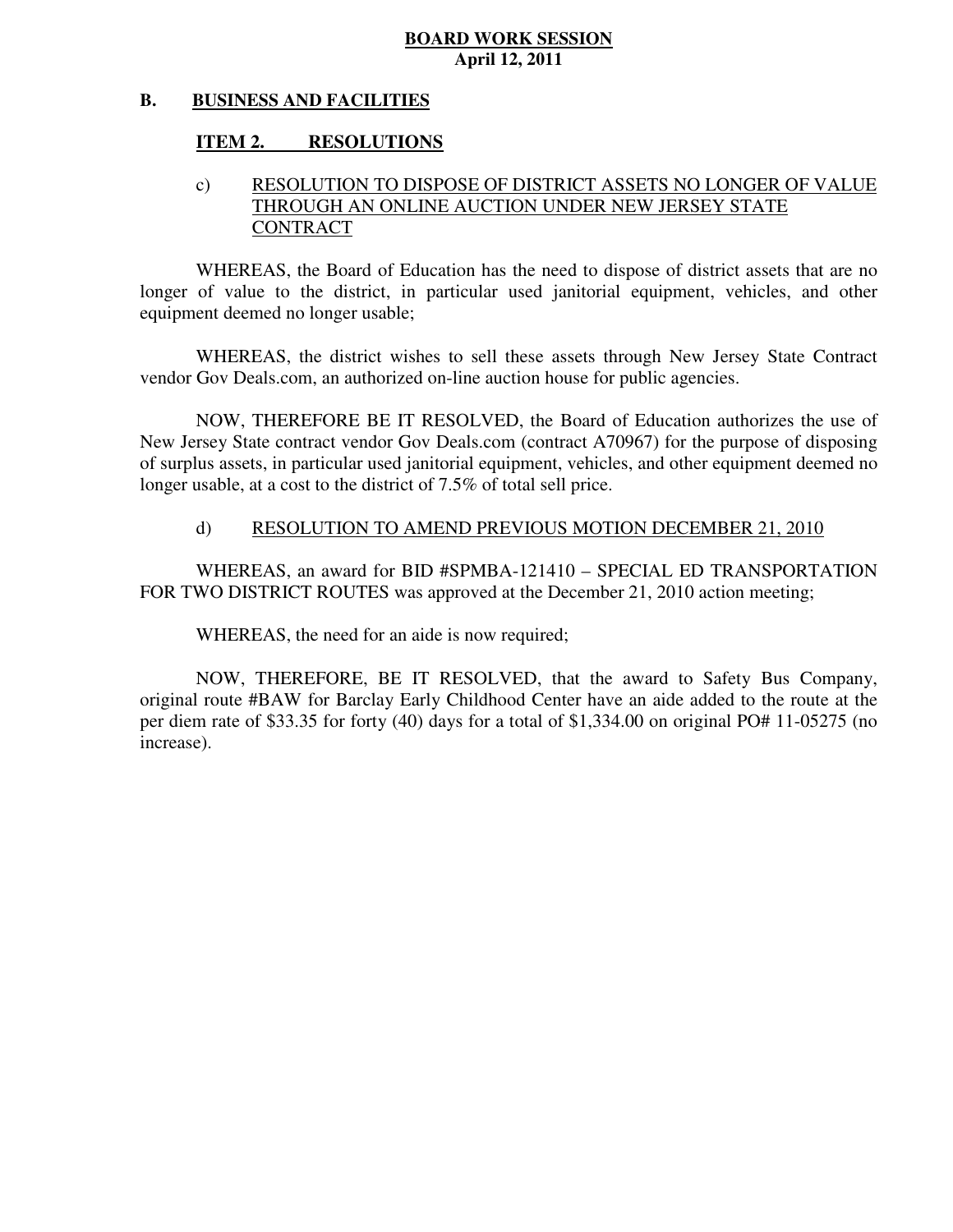#### **B. B. BUSINESS AND FACILITIES**

### e) RESOLUTION FOR THE AWARD OF ENERGY AUDIT RFP

### **INFORMATION:**

 Requests for proposals to perform energy audits for nine (9) sites in the district were solicited from the five (5) New Jersey DOE pre-qualified audit firms.

### **RECOMMENDATION**

 After review of the proposals submitted and approval from the New Jersey Clean Energy Program, it is recommended that the request for proposal to provide an energy audit be awarded to Concord Engineering Group in Voorhees, NJ in the amount of \$76,688. (PO #11-06905)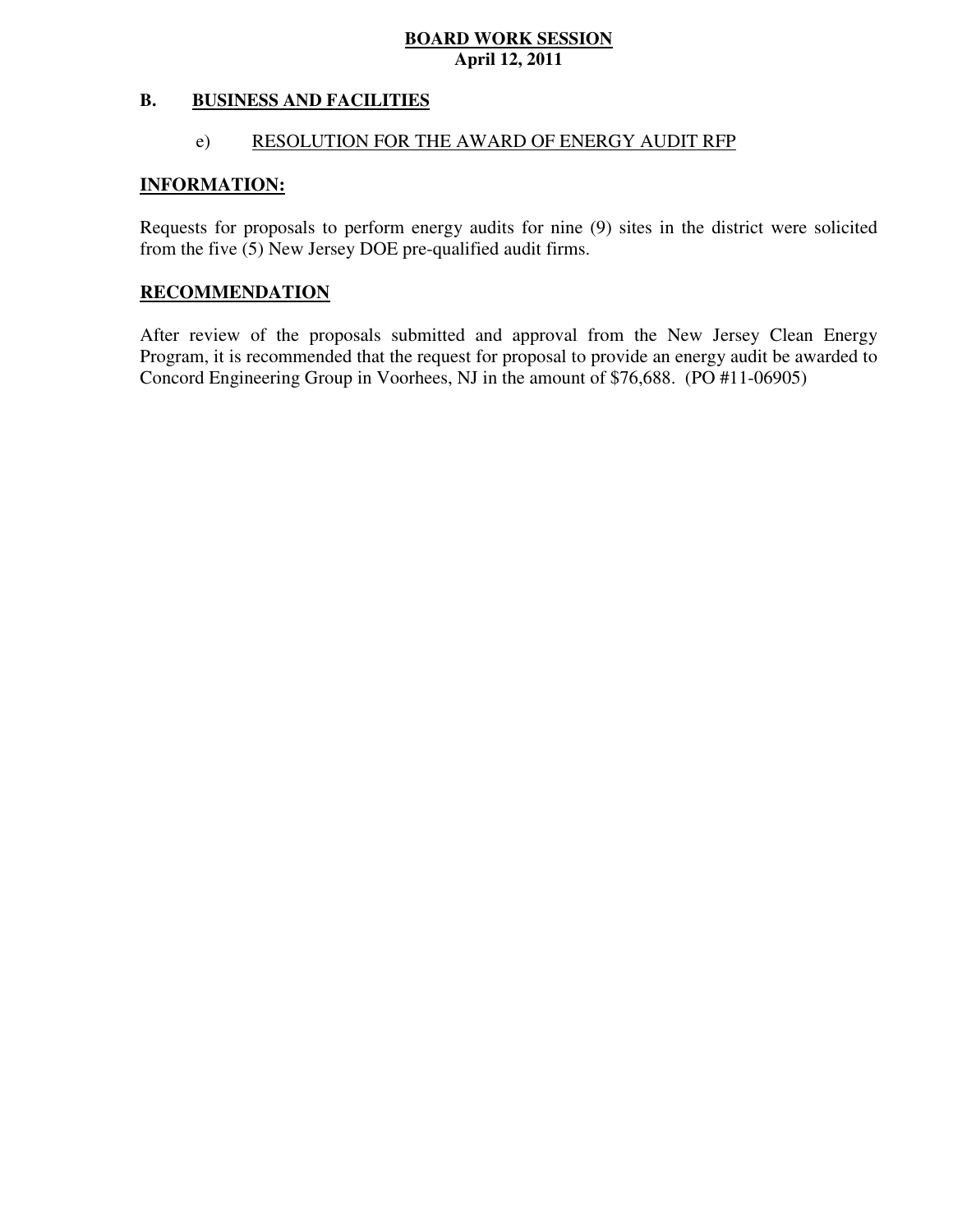#### **B. BUSINESS AND FACILITIES**

#### **ITEM 3. RESOLUTION FOR THE AWARD OF BIDS**

### a) #SPHD1-032411 – SPECIAL ED TRANSPORTATION FOR ONE DISTRICT ROUTE – 2010/2011 SCHOOL YEAR (3-24-11)

### **INFORMATION:**

 Specifications for the procurement of vendor to provide one (1) line item of transportation for special education were advertised and solicited with the following results.

| <b>BIDDER</b>                             | <b>BID TOTAL</b> |
|-------------------------------------------|------------------|
| Holcomb Bus Service, Bellmawr, NJ         | \$248.00         |
| CT Student Services, Cherry Hill, NJ      | N/R              |
| Eagle Wolfington, Mt. Holly, NJ           | N/R              |
| First Student Trans., Lawnside, NJ        | N/R              |
| Hillman's Bus Service, West Berlin, NJ    | N/R              |
| Laurel Enterprises, Inc., Southampton, NJ | N/R              |
| Rick Bus Co., Ewing, NJ                   | N/R              |
| Safety Bus Service, Pennsauken, NJ        | N/R              |
| T&L Transportation, Gibbsboro, NJ         | N/R              |
|                                           |                  |

### **RECOMMENDATION:**

 It is recommended that one (1) line of transportation for special education on BID #SPHD1 032411 be awarded as follows based on the lowest responsive and responsible bidder. PO#11-06710

|               |                        | <b>PER</b>  | INC/DEC     |                  | <b>PER</b>   |
|---------------|------------------------|-------------|-------------|------------------|--------------|
|               |                        | <b>DIEM</b> | <b>RATE</b> | <b>AIDE PER</b>  | <b>ANNUM</b> |
| <b>BIDDER</b> | ROUTE#                 | <b>RATE</b> | PER MILE    | <b>DIEM EACH</b> | <b>RATE</b>  |
| Holcomb Bus   | HOLLYD-1 - Hollydell,  | \$200.00    | \$1.00      | \$48.00          | \$12,648.00  |
| Service,      | Hurfville, NJ, home to |             |             |                  |              |
| Bellmawr, NJ  | school/round trip      |             |             |                  |              |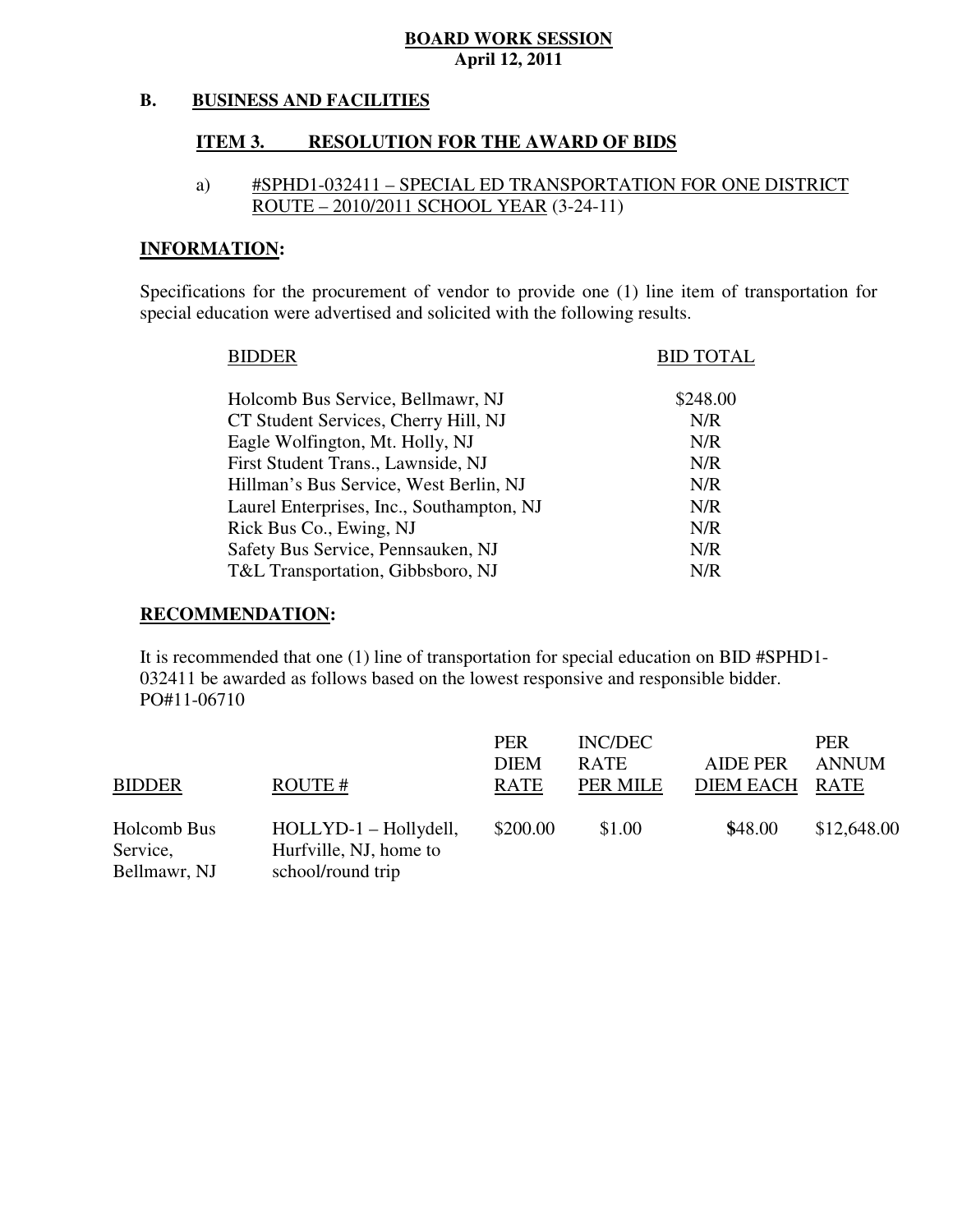#### **B. BUSINESS AND FACILITIES**

#### **ITEM 3. RESOLUTION FOR THE AWARD OF BIDS**

- b) #HSELT-032911 EAST GYM LOBBY TOILET ROOM ALTERATIONS AND RELATED WORK AT HIGH SCHOOL EAST (4-12-11)
- c) #HSEAT-032911 STAFF TOILET ROOM ALTERATIONS IN A-WING AT HIGH SCHOOL EAST (4-12-11)
- d) #HSWGT-032911 E-WING SANITARY LIFT STATION AND THE G-WING LOBBY TOILET ROOM ALTERATIONS AT HIGH SCHOOL WEST (4-12-11)
- e) #WSCPB-032911 PRESS BOX REPLACEMENT AT THE HIGH SCHOOL WEST SPORTS COMPLEX (4-12-11)
- f) #CMSFS-041211 FASCIA, SOFFIT AND MASONRY REPAIR AT CARUSI MIDDLE SCHOOL (4-12-11)
- g) #SESRH-041211 ROOFTOP HVAC EQUIPMENT REPLACEMENT AND RELATED WORK AT STOCKTON ELEMENTARY SCHOOL (4-12-11)
- h) #KESBR-041211 BOILER REPLACEMENT AND RELATED WORK AT KINGSTON ELEMENTARY SCHOOL (4-12-11)
- i) #WCRLM-041211 WIDE CUT ROTARY LAWN MOWER (4-12-11)

 INFORMATION FOR THE ABOVE LISTED BIDS TO BE READY FOR ACTION MEETING. Bid opening date – April 12, 2011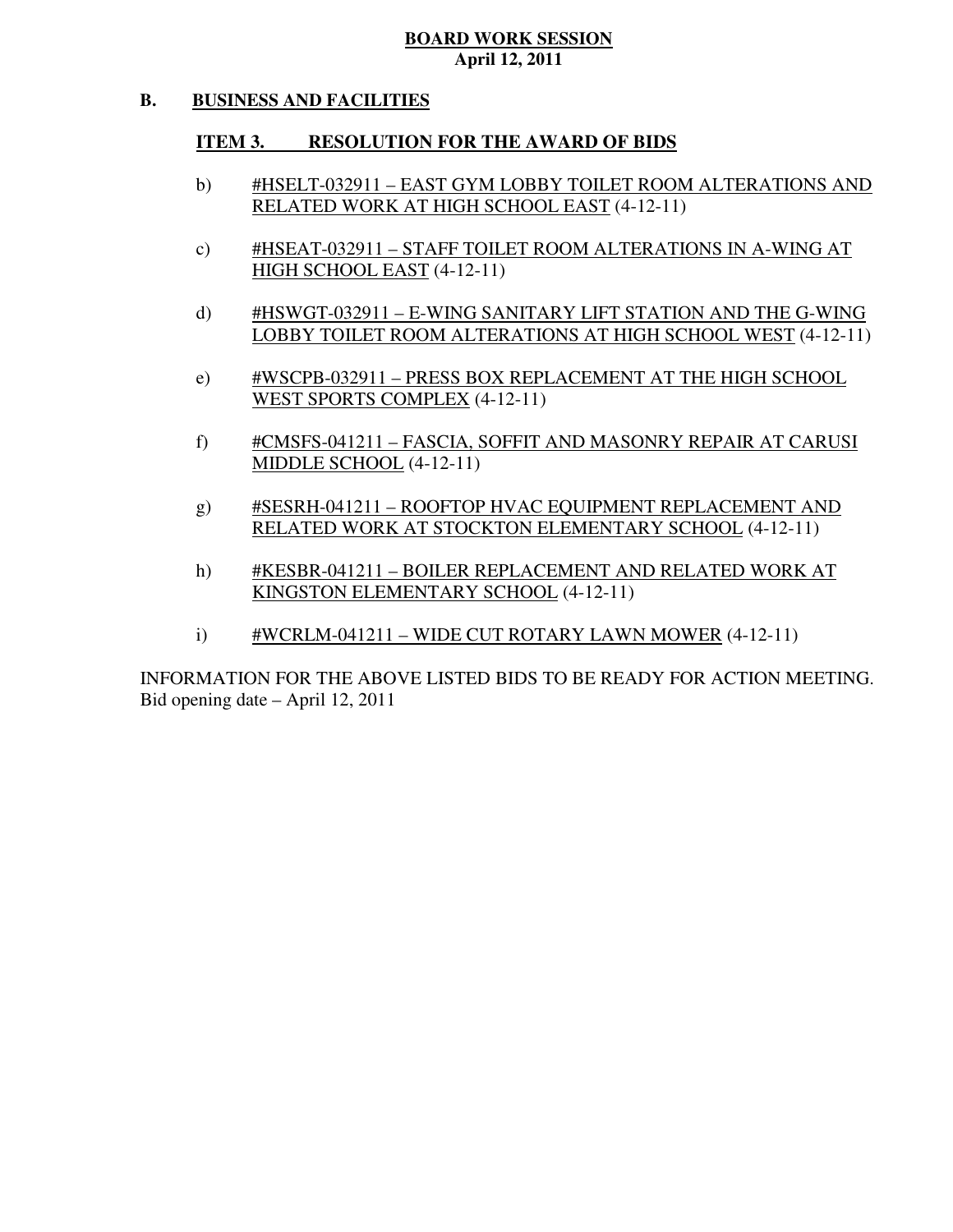#### **B. BUSINESS AND FACILITIES**

#### **ITEM 4. RESOLUTION FOR THE AWARD OF TRANSPORTATION**

### a) ROUTE #EASHU-1- COLES (ALTERNATIVE HIGH SCHOOL)

### **INFORMATION:**

 The Cherry Hill Public Schools Transportation Department has the request to provide an additional shuttle on original bid# 5224 with Hillman Bus Service, Inc. on route EASHU-1, for classified students from Coles to home at 10:00am from 2/28/11-3/25/11, 19 days at \$27.94 totaling \$530.86

### **RECOMMENDATION:**

 It is recommended that prior administrative approval be ratified to grant Hillman Bus Service, Inc. to provide an additional shuttle on original bid# 5224 on route EASHU-1, for classified students from Coles to home at 10:00am from 2/28/11-3/25/11, 19 days at \$27.94 totaling \$530.86. PO #11-06808

Account Code: 11-000-270-514-83-0001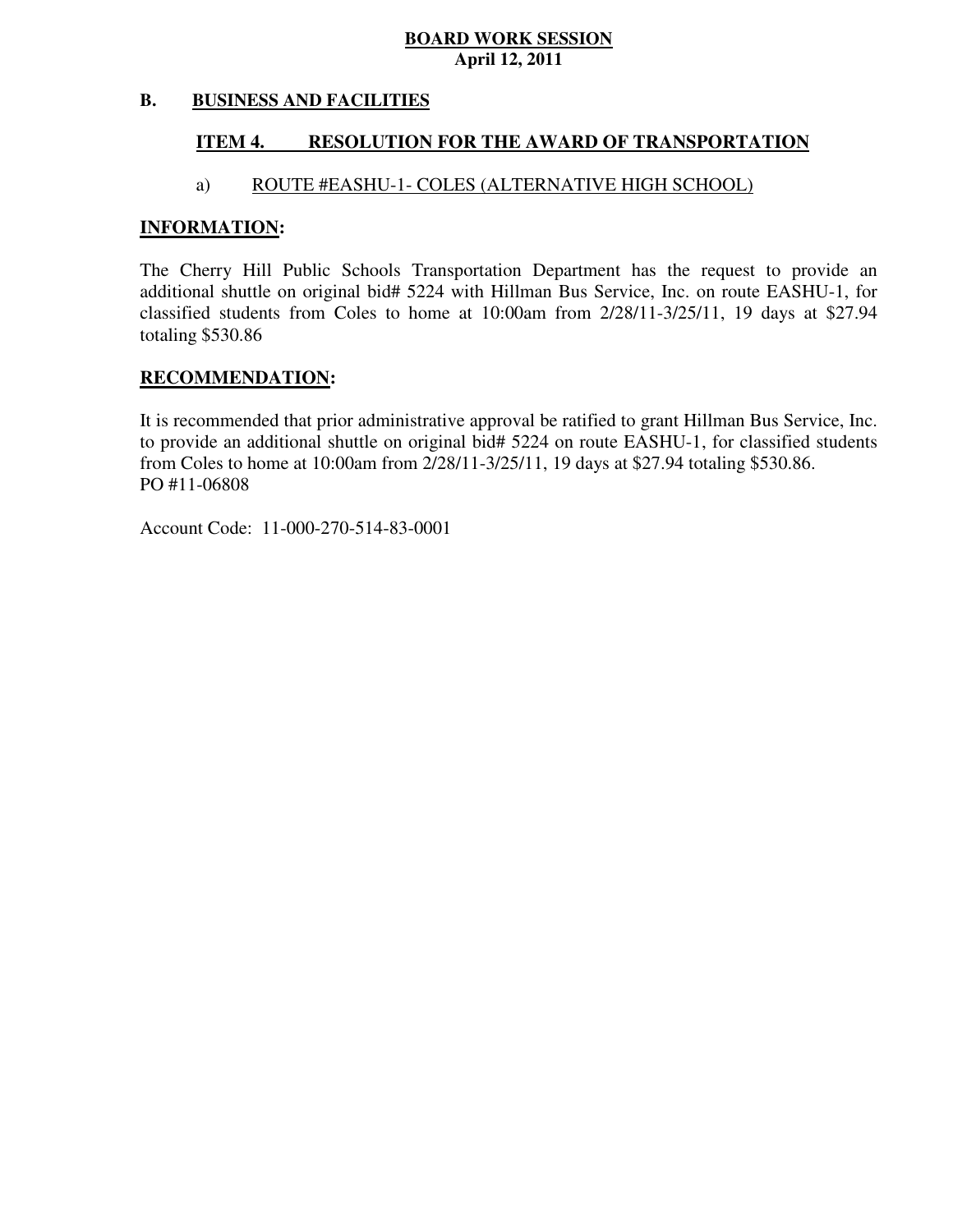#### **B. B. BUSINESS AND FACILITIES**

#### **ITEM 5. ITEM 5. ACCEPTANCE OF DONATIONS**

|     |                    |                                                                                | <b>GROUP OFFERING</b>                         |              |
|-----|--------------------|--------------------------------------------------------------------------------|-----------------------------------------------|--------------|
|     | <b>SCHOOL</b>      | <b>DONATION</b>                                                                | <b>DONATION</b>                               | <b>VALUE</b> |
|     |                    |                                                                                |                                               |              |
| 1.  | Mann ES            | 4 Seat Swing Set in conjunction with                                           | <b>PTA</b>                                    | \$2,000      |
|     |                    | previous donation by CHEF                                                      |                                               |              |
| 2.  | <b>Stockton ES</b> | 10 Computer Monitors                                                           | Sky Rota                                      | \$1,120      |
| 3.  | East HS            | Accept Services of Michael Beach                                               | East Baseball Boosters / M.                   | \$17,000     |
|     |                    | P.E. for preparing construction specs<br>for erection of new Backstop for East | Beach, Engineer                               |              |
|     |                    | Varsity Baseball Field                                                         |                                               |              |
| 4.  | <b>Beck MS</b>     | Greenhouse and Fence for Garden -                                              | Information previously                        |              |
|     |                    | <b>Tentative</b>                                                               | provided                                      |              |
| 5.  | West HS            | Baseball Scoreboard - Tentative                                                | Information previously                        |              |
|     |                    |                                                                                | provided                                      |              |
| 6.  | East HS            | 6 Marching Band Snare Drums*                                                   | <b>Cherry Hill Education</b>                  | \$4,980      |
|     |                    |                                                                                | Foundation **                                 |              |
| 7.  | <b>Beck MS</b>     | 36 Kindles with Warranty*                                                      | <b>Cherry Hill Education</b>                  | \$\$6,200    |
|     |                    |                                                                                | Foundation **                                 |              |
| 8.  | Carusi MS          | iPod Touches, Docking Station,                                                 | Cherry Hill Education                         | \$4,079      |
|     |                    | License - Tentative                                                            | Foundation **                                 |              |
|     |                    |                                                                                |                                               |              |
| 9.  | Rosa MS            | iPads/iPods                                                                    | <b>Cherry Hill Education</b><br>Foundation ** | \$5.365      |
|     |                    |                                                                                |                                               |              |
| 10. | Sharp ES           | Teaching Books Data Base -                                                     | <b>Cherry Hill Education</b>                  | \$2,000      |
|     |                    | <b>Tentative</b>                                                               | Foundation **                                 |              |

 \*The Cherry Hill Education Foundation will consider these two grant applications as a multi year donation – this year they are committing to the amount shown on the donation form.

\*\* Unexpended funds will be returned to Cherry Hill Education Foundation.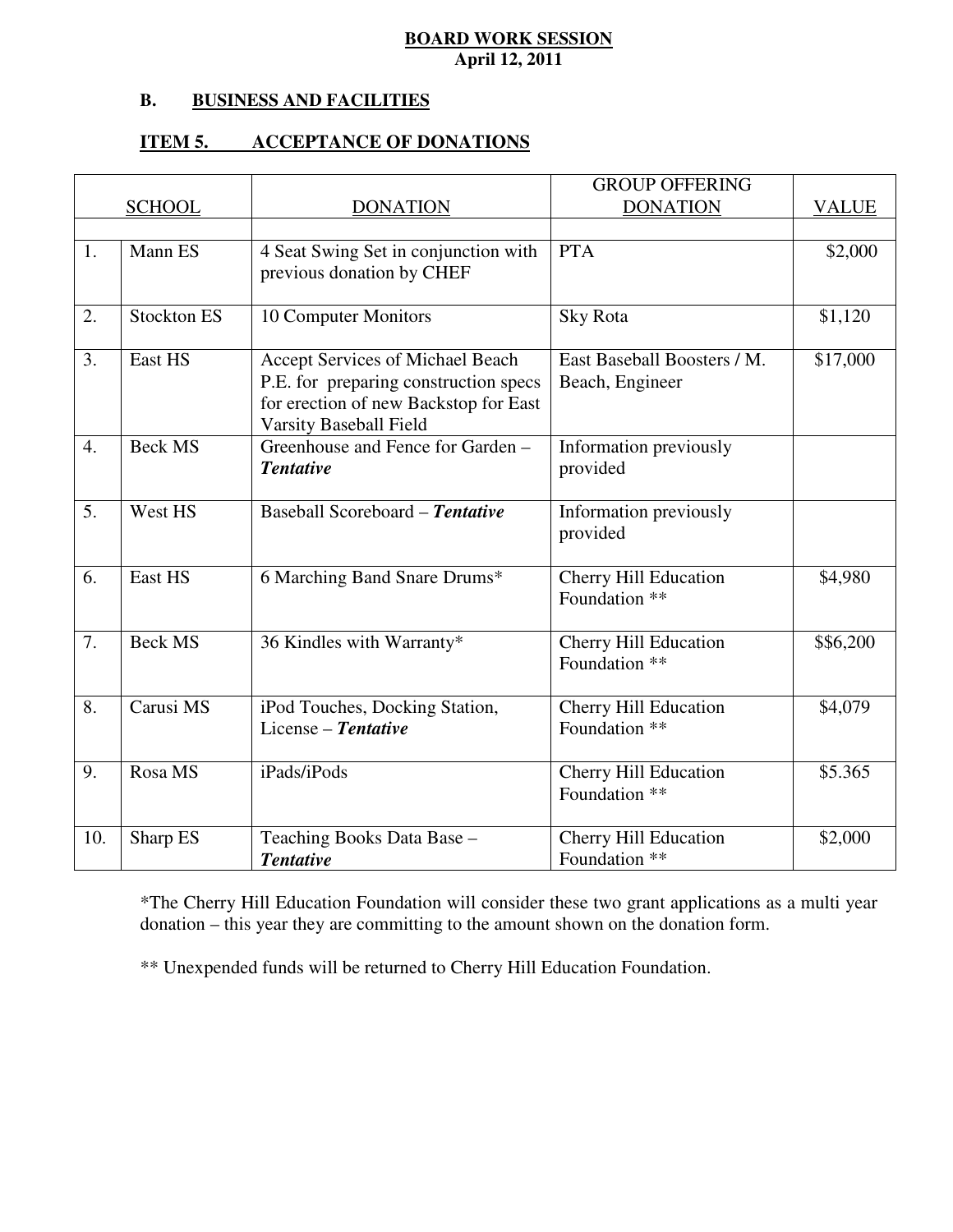### **C. HUMAN RESOURCES/NEGOTIATIONS**

 *Long Range Plan Goal:* 

**•** "Optimize Human Resource function to meet changing instructional and organizational *program requirements."* 

The Superintendent recommends the following:

- 1. Termination of Employment—Certificated<br>2. Termination of Employment—Non-Certific
- 2. Termination of Employment—Non-Certificated
- 3. Appointments—Certificated
- 4. Appointments—Non-Certificated
- 5. Leaves of Absence—Certificated
- 6. Leaves of Absence—Non-Certificated
- 7. Assignment/Salary Change—Non-Certificated
- 8. Other Compensation—Certificated
- 9. Other Compensation—Non-Certificated

### **ITEM 1. TERMINATION OF EMPLOYMENT-CERTIFICATED**

### (a) Resignations

### **RECOMMENDATION:**

 It is recommended that the following resignations be accepted on the dates listed for the reasons indicated:

| <b>Name</b>      | Assignment                     | <b>Effective Date</b> | Reason     |
|------------------|--------------------------------|-----------------------|------------|
| Lorraine Conklin | $Sharp/Mann-Art$ (\$90,093)    | 7/01/11               | Retirement |
| Nancy Lewis      | Barton-Kindergarten (\$88,948) | 7/01/11               | Retirement |
| Desiree Schools  | Johnson-.5 Title I (\$25,199)  | 4/01/11               | Personal   |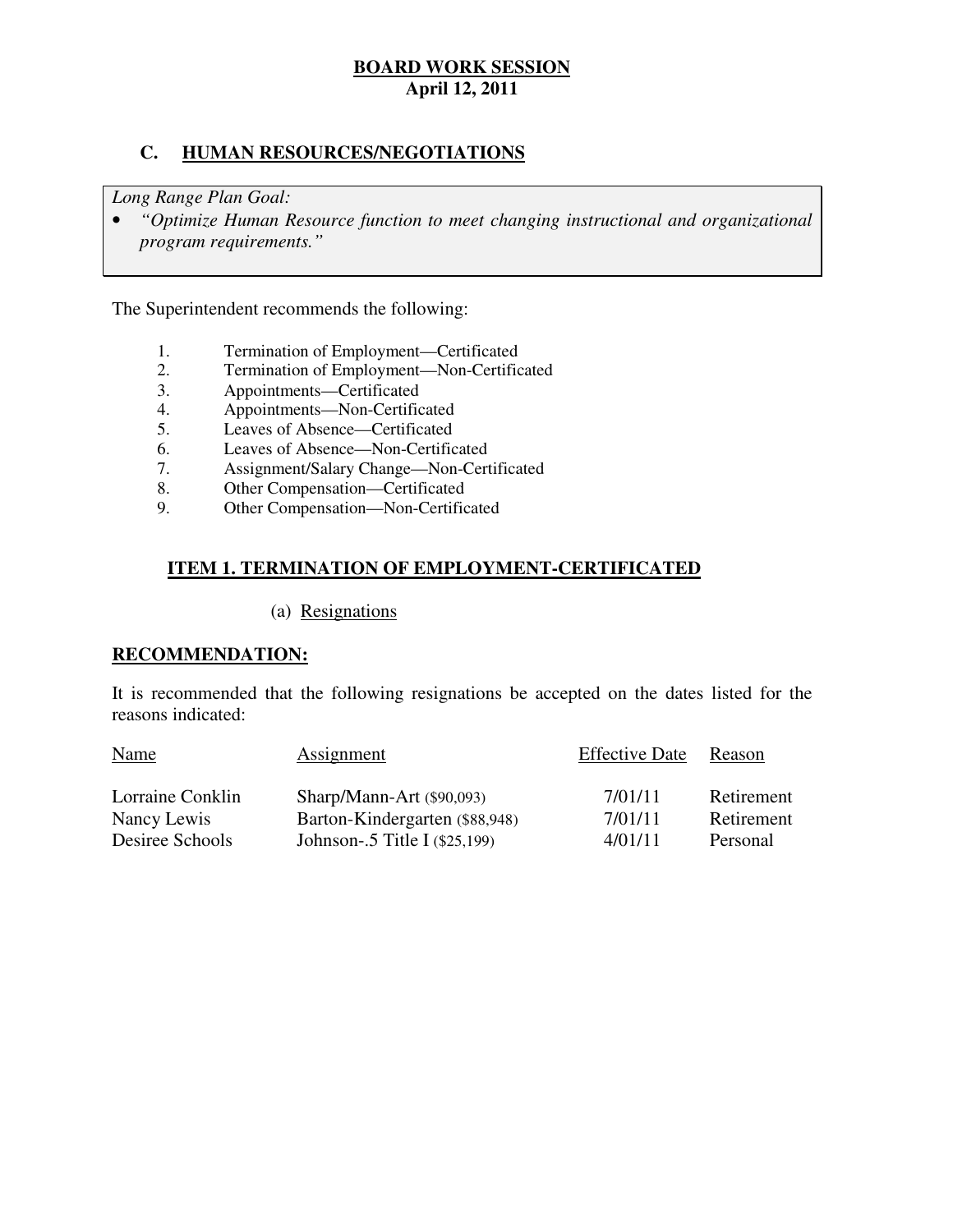### **C. HUMAN RESOURCES/NEGOTIATIONS**

### **ITEM 2. TERMINATION OF EMPLOYMENT-NON-CERTIFICATED**

(a) Resignations

### **RECOMMENDATION:**

 It is recommended that the following resignations be accepted on the dates listed for the reasons indicated:

| <b>Name</b>         | Assignment                                   | <b>Effective Date</b> | Reason     |
|---------------------|----------------------------------------------|-----------------------|------------|
| <b>Faith Desher</b> | Paine-Educational Assistant (\$17,188)       | 7/01/11               | Retirement |
| Carol Galasso       | Mann-Teacher II, SACC                        | 7/01/11               | Retirement |
|                     | Danielle Tkacz Cooper/Sharp-Teacher II, SACC | 3/30/11               | Personal   |

### **ITEM 3. APPOINTMENTS—CERTIFICATED**

(a) Cultural Competence CARE Training

### **RECOMMENDATION:**

 It is recommended that the person listed be approved as a member of the Cultural Competence CARE Training on 3/07/11 at the rate of \$35.71/hour (total of 2 hrs-total not to exceed \$72). Monies budgeted from account #11-000-223-110-72-0101.

Name School

Keith Swaney **Barton/Kilmer**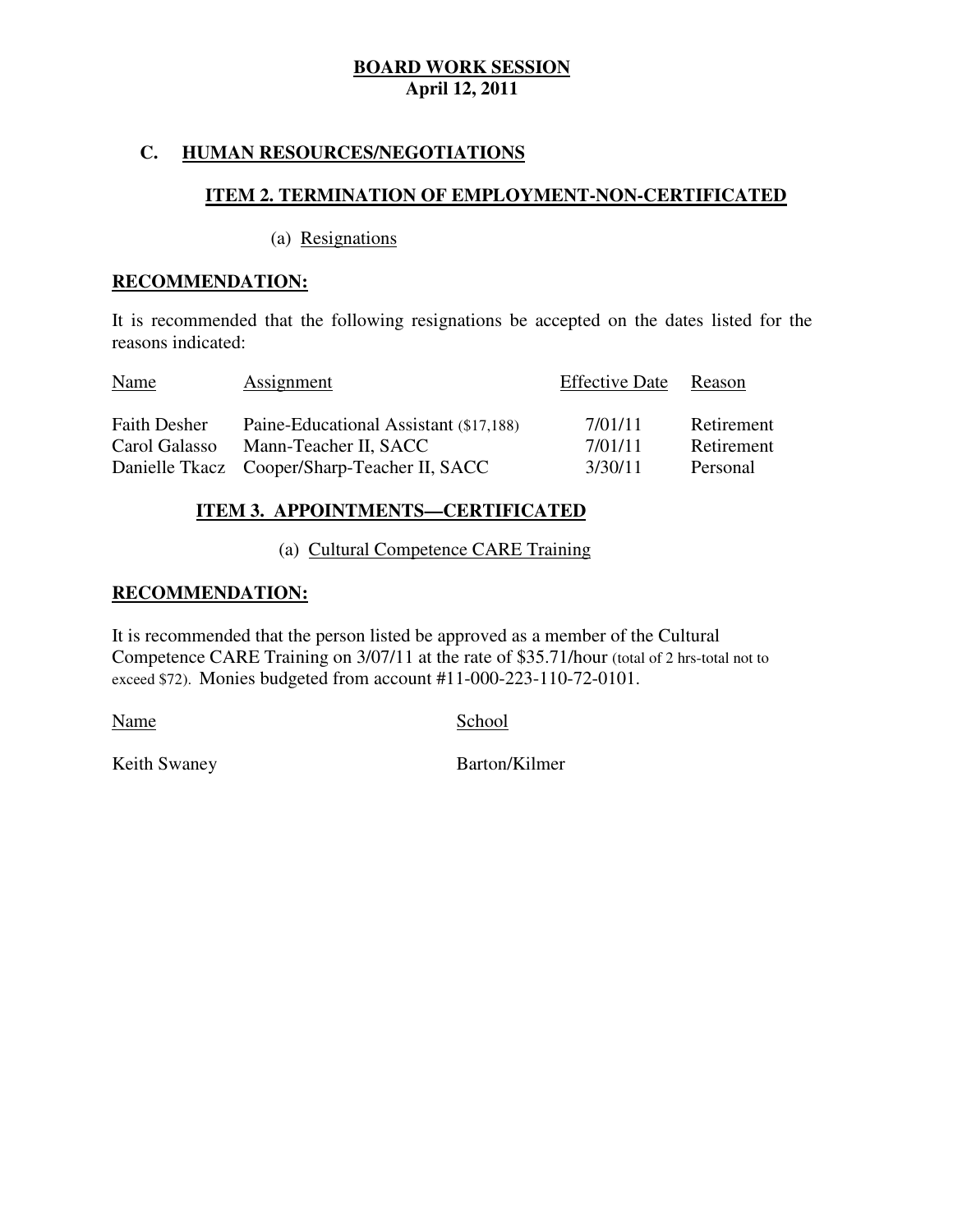### **C. HUMAN RESOURCES/NEGOTIATIONS**

### **ITEM 3. APPOINTMENTS—CERTIFICATED** – continued

### (b) Student Teaching

### **RECOMMENDATION:**

 It is recommended that the persons listed be approved for student teaching in accord with the data presented.

| Name                    | College/University | <b>Effective Date</b> | <b>Cooperating School/Teacher</b> |
|-------------------------|--------------------|-----------------------|-----------------------------------|
| Stephanie Weiss         | Rowan              | $4/11/11 - 6/30/11$   | Christine Lind/Rosa               |
| <b>Elizabeth Arnot</b>  | Rider              | 1/03/12-4/30/12       | Kenneth McCall/Carusi             |
| Courtney Munyon         | Rider              | 1/03/12-4/30/12       | Marc Pierlott/Carusi              |
| Georgianna Myers        | Rider              | 1/03/12-4/30/12       | Anthony Musumeci/Carusi           |
| Alexander Hager         | Rowan              | 10/24/11-12/20/11     | David Gurst/CHHS West             |
| Andrea Dunlap           | Rowan              | 9/01/11-12/20/11      | <b>Christopher Bova-Nancy</b>     |
|                         |                    |                       | Schmarak/CHHS West                |
| Lora Shinault           | Rowan              | 9/01/11-12/20/11      | Kimberly Redfearn-Renee           |
|                         |                    |                       | Johnson/Knight                    |
| <b>Stephanie Rogers</b> | Rowan              | $6/27/11 - 8/12/11$   | Melissa Santiago-Summer           |
|                         |                    |                       | <b>ESY</b>                        |
| <b>Heather Jones</b>    | Rider              | $9/07/11 - 12/12/11$  | Laurie Lausi/CHHS East            |
| <b>Justin James</b>     | Wilmington         | 9/01/11-12/31/11      | Gail Trocola/Rosa                 |
|                         |                    |                       |                                   |

### (c) Field Experience

### **RECOMMENDATION:**

 It is recommended that the person listed be approved for a field experience in accord with the data presented:

| <u>Name</u>   | College/University    | <b>Effective Date</b> | Cooperating<br>Teacher/School |
|---------------|-----------------------|-----------------------|-------------------------------|
| Dori Gizinski | Philadelphia Biblical | $4/27/11 - 6/30/11$   | Jacqueline Sleeth/Sharp       |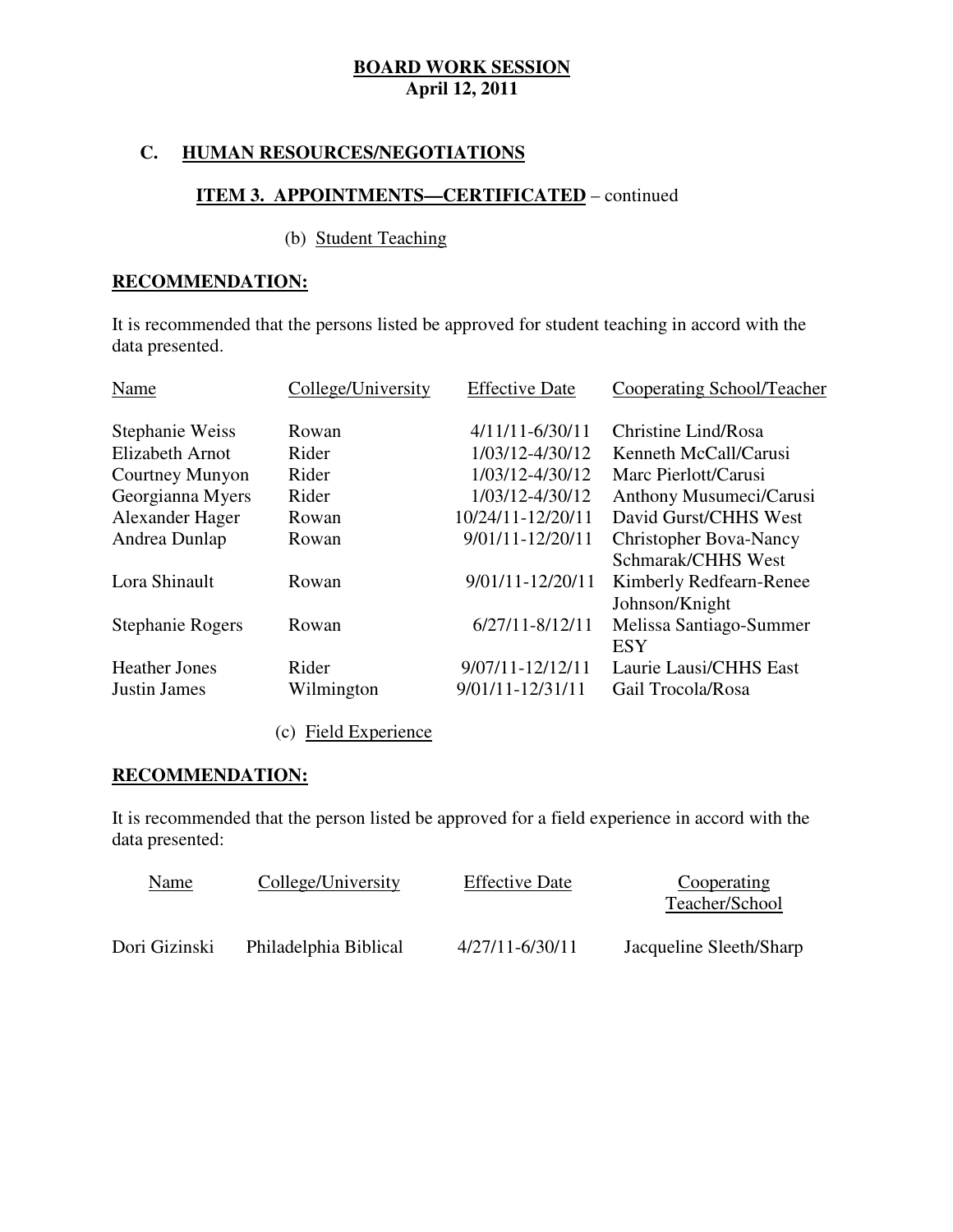### **C. HUMAN RESOURCES/NEGOTIATIONS**

### **ITEM 3. APPOINTMENTS—CERTIFICATED** – continued

### (d) Classroom Observation

### **RECOMMENDATION:**

 It is recommended that the persons listed be approved for a classroom observation in accord with the data presented:

| <b>Name</b>                      | College/University                    | <b>Effective Date</b>                  | Cooperating Teacher/<br>School                  |
|----------------------------------|---------------------------------------|----------------------------------------|-------------------------------------------------|
| Amanda Antonelli<br>Joanna Drake | Temple<br>University of<br>California | $4/26/11 - 6/30/11$<br>3/28/11-6/05/11 | Lindsay Amoroso/Carusi<br>Carolyn Porretta/Rosa |

### (e) Title I Summer Academy- Curriculum Committee

### **RECOMMENDATION:**

 It is recommended that the persons listed approved as members of the curriculum writing committee effective 4/01/11-6/15/11 at the rate of \$35.71/hour (not to exceed \$285.68 per person) for a total of 8 hours. Monies budgeted from Title I ARRA account #20-235-200-100-55 0102:

| Name                     | Name            | Name            |
|--------------------------|-----------------|-----------------|
| Nicholas Caputi          | Lauren Curry    | Paul Howe       |
| <b>Anthony Malatesta</b> | Nicole Marks    | Daniel McMaster |
| Paul McNally             | Jessica Naumann | Michael Rickert |
| <b>Heather Esposito</b>  | Maria Mintz     | Carole Roskoph  |
| <b>Shelby Smith</b>      | Andrea Tierney  | Kristin Wallace |
|                          |                 |                 |

(f) Mentor Teachers

### **RECOMMENDATION:**

 It is recommended that the persons listed be approved as mentor teachers for the 2010-11 school year in accord with the data presented. Monies budgeted from account #11-120-100 101-98-0101/11-130-100-101-98-0101-11-140-100-101-98-0101.

| <b>Name</b>     | Protégé     | School | <b>Effective Date</b>          | <b>Stipend</b> |
|-----------------|-------------|--------|--------------------------------|----------------|
| Kristina Weigel | Tara Kuroda | Rosa   | $3/02/11 - 6/02/11$            | \$550 prorated |
| Nina Bart       | Karla Smith | Paine  | 3/24/11-6/30/11 \$550 prorated |                |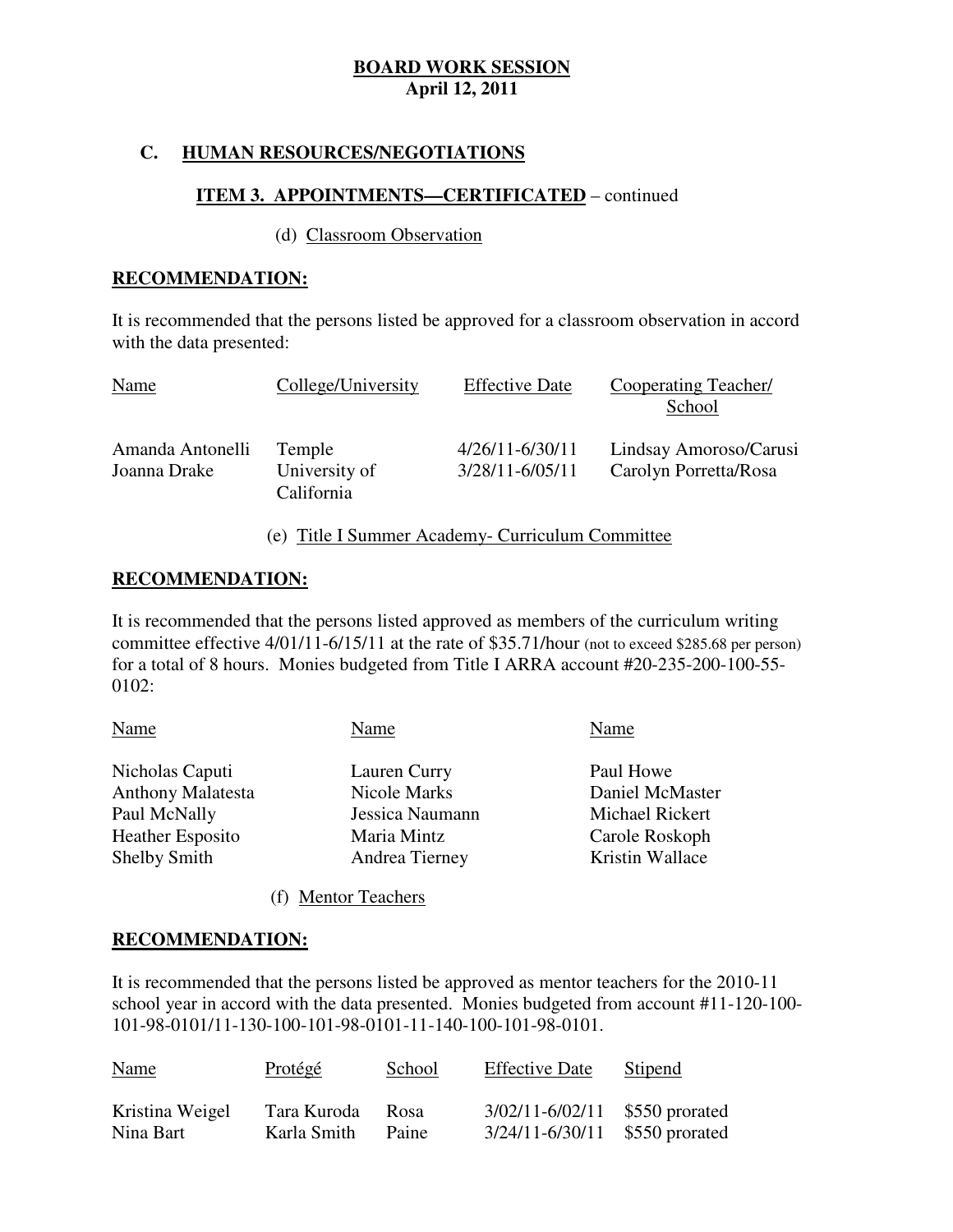### **C. HUMAN RESOURCES/NEGOTIATIONS**

### **ITEM 3. APPOINTMENTS—CERTIFICATED** – continued

### (g) Title I Summer Academy

### **RECOMMENDATION:**

 It is recommended that the following persons be approved to provide classroom instruction for the Title I Summer Academy effective 6/27/11-8/01/11 for a total of 20 days (not to exceed 100 hours/person) at the rate of \$42.50/hour (cost not to exceed \$4250/person). Monies budgeted from Title I ARRA account #20-235-100-101-55-0103.

| Name                     | Name                | Name            |
|--------------------------|---------------------|-----------------|
| Nicholas Caputi          | Lauren Curry        | Paul Howe       |
| <b>Anthony Malatesta</b> | Nicole Marks        | Daniel McMaster |
| Paul McNally             | Jessica Naumann     | Michael Rickert |
| Maria Mintz              | <b>Shelby Smith</b> | Andrea Tierney  |
| Kristin Wallace          |                     |                 |

### (h) Title I Summer Academy Co-Coordinators

### **RECOMMENDATION:**

 It is recommended that Carole Roskoph and Heather Esposito be approved as Title I Summer Academy Co-Coordinators effective 4/01/11-6/24/11 at a stipend of \$500 each for program oversight.

oversight.<br>It is further recommended that they be paid an additional \$42.50/hour during the summer academy effective 6/27/11-8/01/11 (not to exceed 120 hours per coordinator-not to exceed \$5100 each). Monies budgeted from Title I ARRA account #20-235-200-100-55-0104.

(i) Practicum Experience

### **RECOMMENDATION:**

 It is recommended that the person listed be approved for a practicum in accord with the data presented:

| <b>Name</b>      | College/University | <b>Effective Date</b> | Cooperating School/Teacher              |
|------------------|--------------------|-----------------------|-----------------------------------------|
| Heather Kelleher | Rutgers            |                       | $5/16/11 - 5/26/11$ Kelly Toscano/Harte |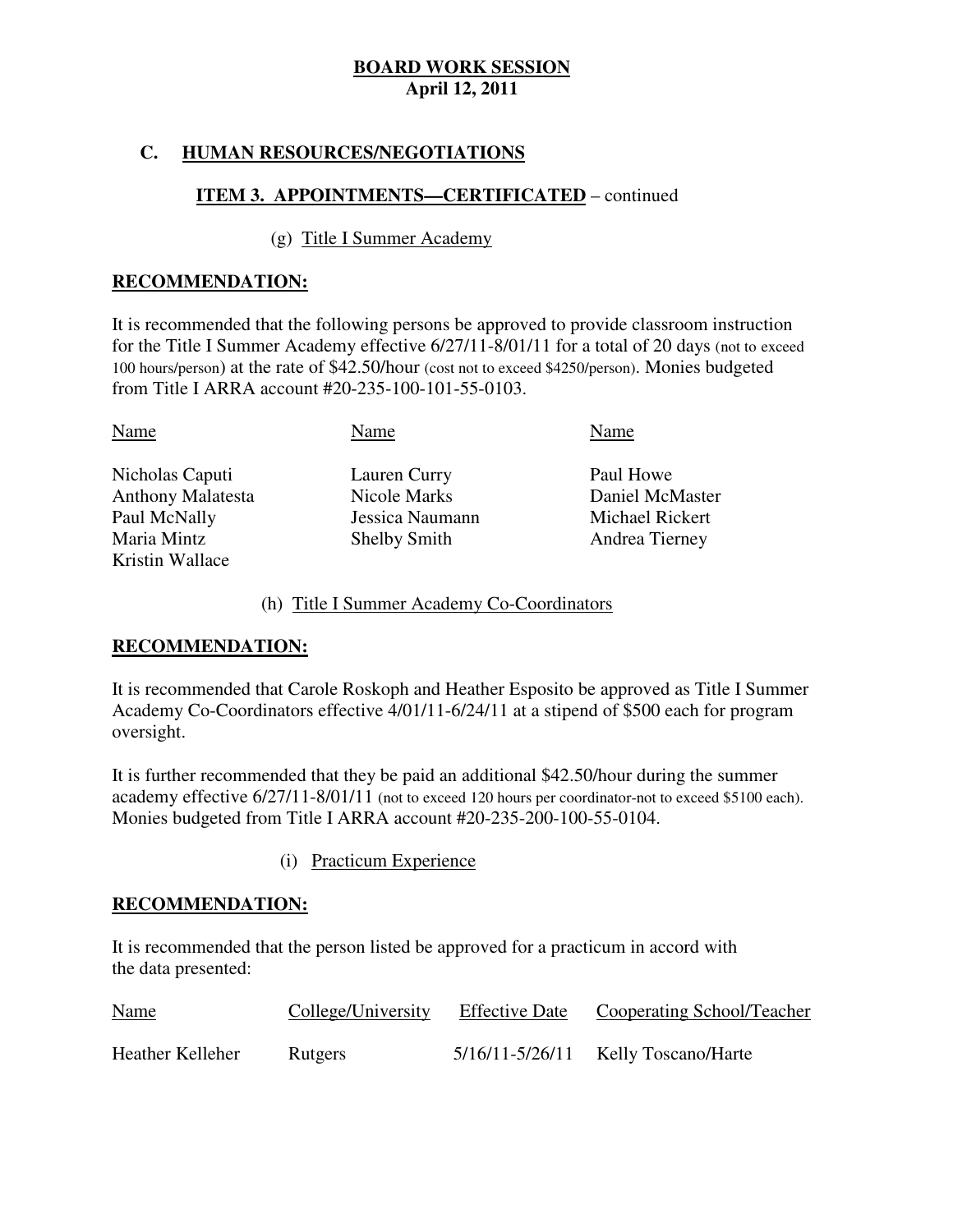### **C. HUMAN RESOURCES/NEGOTIATIONS**

### **ITEM 3. APPOINTMENTS—CERTIFICATED** – continued

### (j) Internship/Practicum

### **RECOMMENDATION:**

 It is recommended Nicole Pappas, student at Holy Family University be approved for a 100 hour practicum and a 600 hour internship on 9/01/11-12/31/11 at CHHS East with Laurie Grossman as the cooperating teacher.

### (k) Curriculum Committee

### **RECOMMENDATION:**

 It is recommended that the persons listed be approved as members of the TAG curriculum committee effective 6/27/11-6/29/11 at the rate of \$35.71/hour (not to exceed 5 hrs/person). Monies budgeted from account Title IIA #20-275-200-100-99-0103.

| Name                   | School        | Name                       | <u>School</u> |
|------------------------|---------------|----------------------------|---------------|
| Mary Jeanne Bellino    | <b>Barton</b> | Carrie Skey                | <b>Barton</b> |
| Amy Devine             | Barton        | Athena Langi               | <b>Barton</b> |
| Wendy Sullivan         | <b>Barton</b> | Nancy Paley                | <b>Barton</b> |
| <b>Hilary Daniels</b>  | Barton        | Lynne Kipolski             | Barton        |
| Joyce James            | <b>Barton</b> | <b>Jared Peltzman</b>      | <b>Barton</b> |
| Violeta Katsikis       | <b>Barton</b> | Jaclyn DiRenzo             | <b>Barton</b> |
| Anita Balabon          | Cooper        | Marie Curry deSuarez       | Cooper        |
| Kerry Floyd            | Cooper        | Eileen Steidle             | Cooper        |
| Jennifer Sedlock       | Cooper        | Nicole Overbey             | Harte         |
| Elizabeth Stern        | Harte         | <b>Carol Chambers</b>      | Johnson       |
| Faith Holmgren         | Johnson       | Darlene Newsom             | Johnson       |
| Debra Miller           | Johnson       | Karen Potter               | Johnson       |
| Carol Bastian          | Kilmer        | Caryn Cutler               | Kilmer        |
| Tara Kershner          | Kilmer        | Marcella Nazzario          | Kilmer        |
| <b>Jonathan Sutton</b> | Kilmer        | <b>Steve Redfearn</b>      | Kilmer        |
| Eve Wood               | Kilmer        | Erin Creek                 | Kingston      |
| Jacquelyn DeCola       | Kingston      | Marlene DiGrosso           | Kingston      |
| Virginia Errichetti    | Kingston      | Kelly Grille               | Kingston      |
| Theresa King           | Kingston      | <b>Joy Patterson-Gross</b> | Kingston      |
| Dawn Schafle           | Kingston      | <b>Susan Tosti</b>         | Kingston      |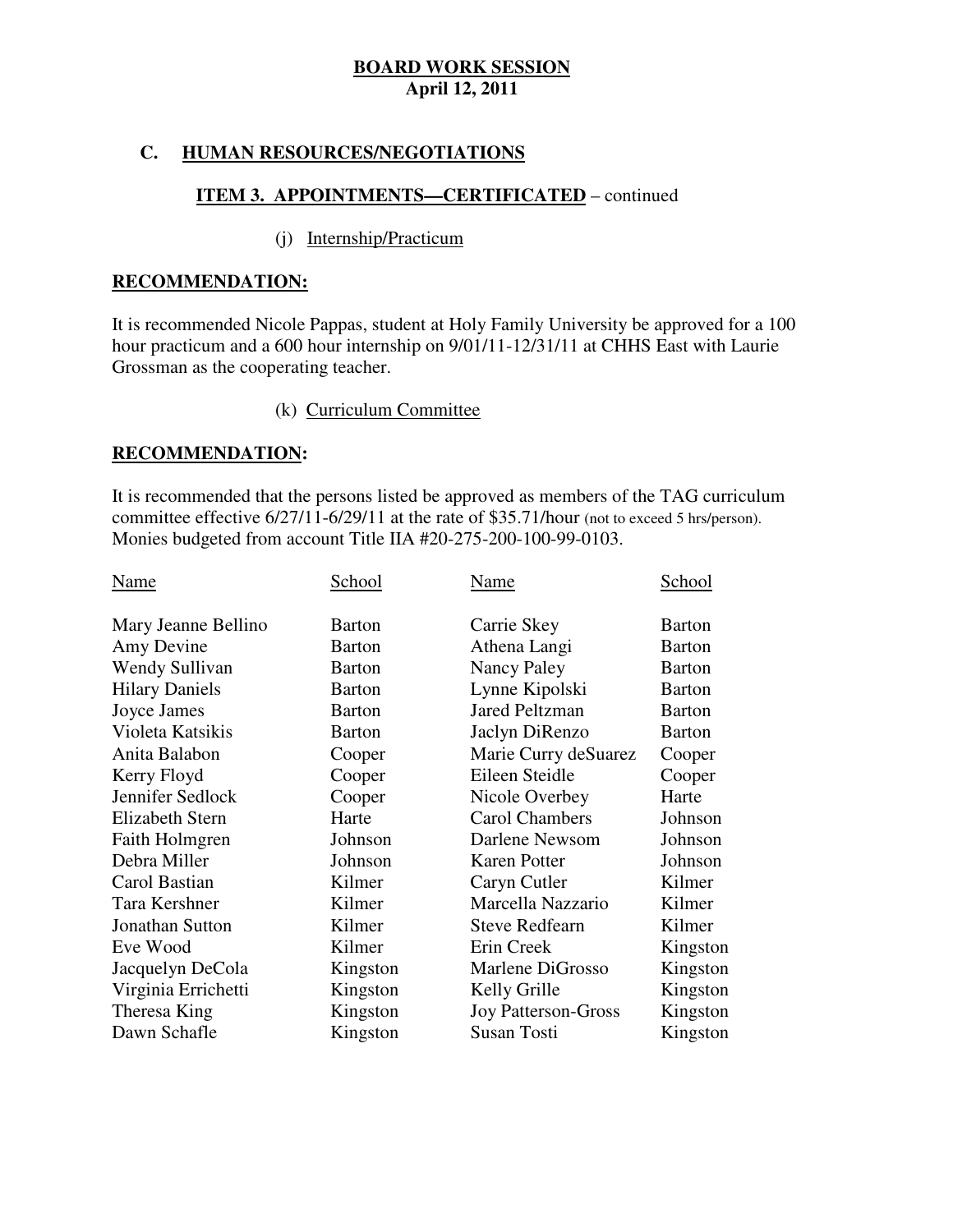### **C. HUMAN RESOURCES/NEGOTIATIONS**

### **ITEM 3. APPOINTMENTS—CERTIFICATED** – continued

### (k) Curriculum Committee - continued

| Name                    | School    | Name                     | School    |
|-------------------------|-----------|--------------------------|-----------|
| Vincenzo Angelucci      | Knight    | Sarah Guy                | Knight    |
| Denise Horton-Craft     | Knight    | Alan Kritz               | Knight    |
| Mary Sindoni            | Knight    | David Helgeson           | Knight    |
| Elaine Schultz          | Knight    | <b>Wanda Cousins</b>     | Knight    |
| <b>Crystal Atkinson</b> | Knight    | <b>Kimberly Stout</b>    | Mann      |
| <b>Emily Murray</b>     | Mann      | Melissa Santiago         | Paine     |
| Trudi Figueroa          | Mann      | Diane Oesau              | Mann      |
| <b>Candace Colace</b>   | Paine     | Nicole Procacci          | Paine     |
| Mary Ellen Sigman       | Paine     | Kimberly Laskey          | Sharp     |
| Rosaline Fliegel        | Sharp     | Olivia Spence            | Sharp     |
| Eugene Park             | Sharp     | Jacqueline Sleeth        | Sharp     |
| Steve Baughman          | Sharp     | Joan Pierson             | Sharp     |
| Janet Kolodzey          | Stockton  | Jacqueline Kamison       | Stockton  |
| Linda Stimeck           | Stockton  | Kathryn Pendleton        | Stockton  |
| Erika Wolf              | Stockton  | <b>Erica Winters</b>     | Stockton  |
| Rachel Morgan           | Stockton  | <b>Shirley Perkins</b>   | Stockton  |
| <b>Lindsay Watkins</b>  | Stockton  | Jamie Kleiner            | Woodcrest |
| Melissa Gardner         | Woodcrest | Linda Pezzella           | Woodcrest |
| Melissa Meserall        | Woodcrest | <b>Susan Rousshilhes</b> | Woodcrest |

### (l) Counseling Internship

### **RECOMMENDATION:**

 It is recommended that Traun Brodhead, student at Rowan University be approved for a guidance counselor internship effective 9/01/11-5/04/12 at CHHS West with Lisa Saffici as the cooperating teacher

### (m) Environmental Residency Program

### **RECOMMENDATION:**

 It is recommended that Michael Sherman be approved for the Environmental Residency Program effective 4/12/11-4/15/11 at the rate of \$190.98 per diem for overnight (not to exceed 3 nights at a cost of \$4572.94). Monies budgeted from account #11-130-111-101-66-0101.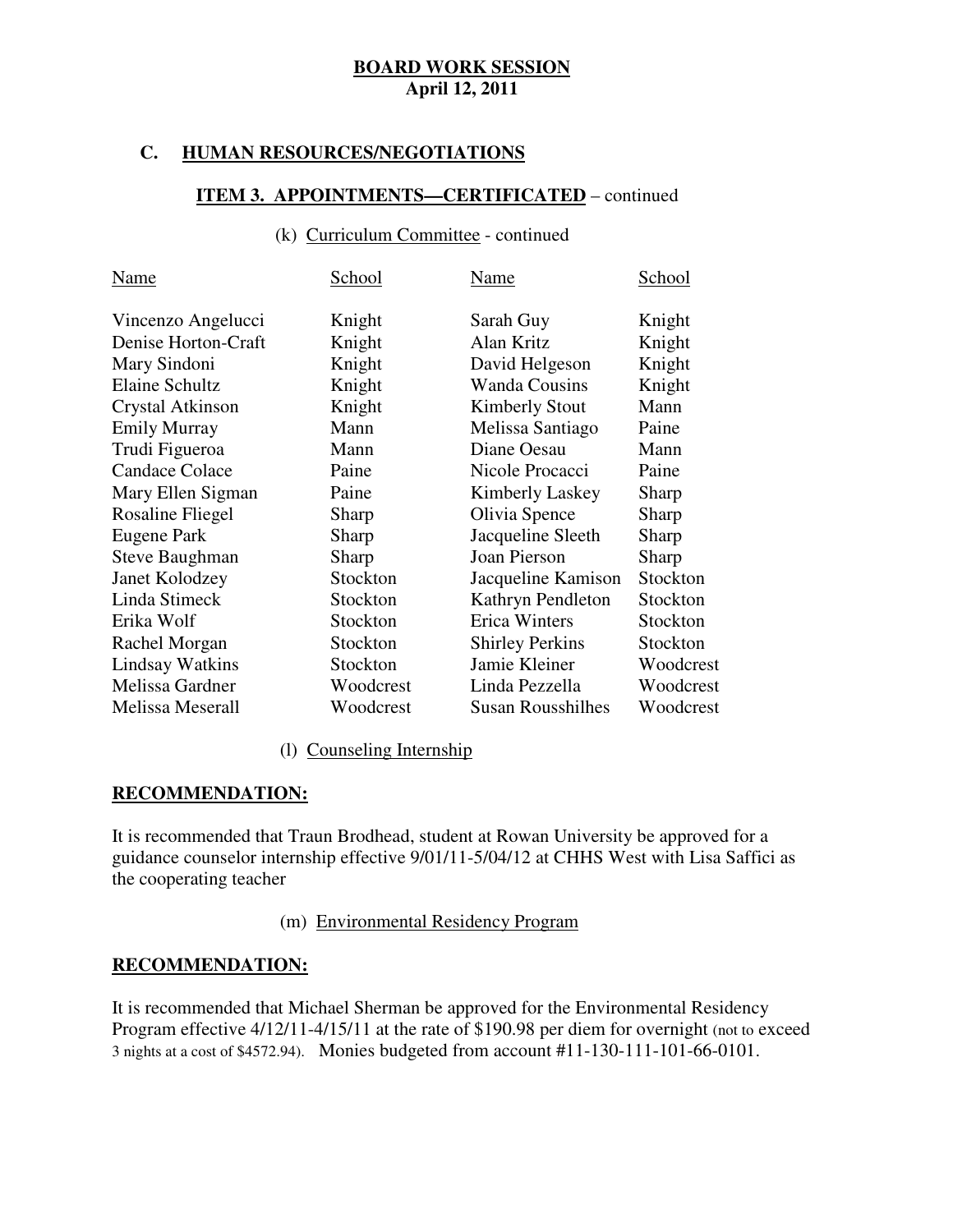### **C. HUMAN RESOURCES/NEGOTIATIONS**

### **ITEM 3. APPOINTMENTS—CERTIFICATED** – continued

### (n) Computer Aided Drafting

### **RECOMMENDATION:**

 It is recommended that the persons listed be approved to review and redesign the CAD (Computer Aided Drafting) course not to exceed 28 hours each at the rate of \$35.71/hour. Monies budgeted from Perkins Funds #20-367-200-100-99-0000.

| <b>Name</b>                        | School | Name | School           |
|------------------------------------|--------|------|------------------|
| Louis Marano CHHS East Kevin Frost |        |      | <b>CHHS</b> West |

(o) Curriculum Committee

### **RECOMMENDATION:**

 It is recommended that the person listed be approved as a member of the PreK-12 Mathematics Curriculum Committee to meet during the school year 2010-11 for a total not to exceed 5 hours each at the rate of \$35.71/hour. Monies budgeted from account #11-000-221 110-72-0101.

Name School

Carol Pletcher Cooper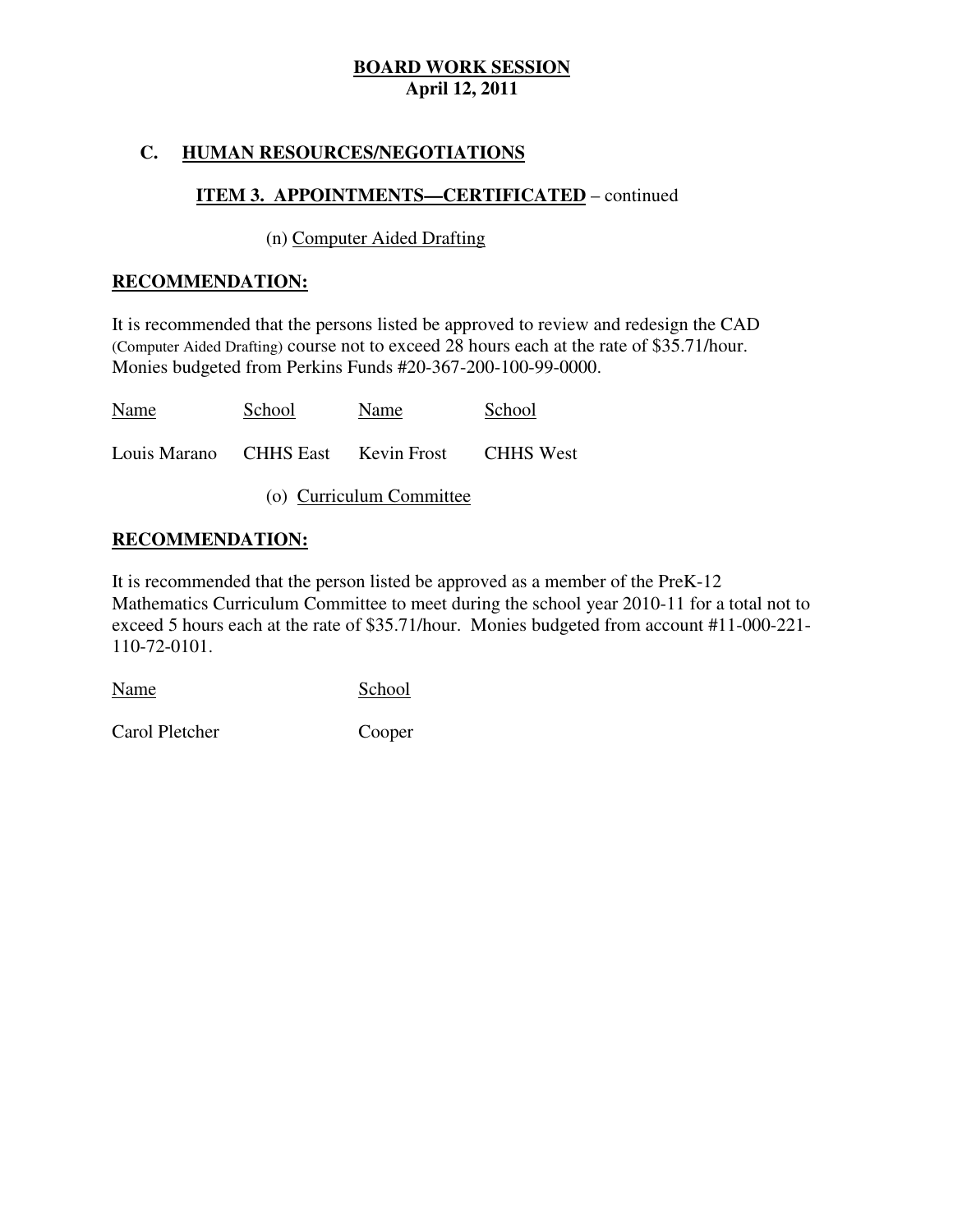### **C. HUMAN RESOURCES/NEGOTIATIONS**

### **ITEM 4. APPOINTMENTS—NON-CERTIFICATED**

(a) Regular

### **RECOMMENDATION:**

 It is recommended that the persons listed be approved for 2010-11 school year in accord with the data presented:

| Name                    | Assignment                                                                    | <b>Effective Date</b> | Hourly Rate/Salary |
|-------------------------|-------------------------------------------------------------------------------|-----------------------|--------------------|
| Danielle Tkacz          | District-Substitute Teacher II,<br>SACC (budget #60-990-320-101-<br>$58-0001$ | 3/31/11-6/30/11       | \$11.00            |
| Nadine Paul-<br>Krasner | District-STEP Monitor (budget<br>#60-990-320-100-58-0005)                     | $4/13/11 - 6/17/11$   | \$12.65            |
| Nadine Paul-<br>Krasner | Rosa-Holiday, SACC (budget<br>#60-990-320-101-58-0005)                        | $4/13/11 - 6/17/11$   | \$12.65            |
| Toby Snider             | Paine-Family Friendly Teacher<br>(budget #60-990-320-107-58-<br>0000          | $4/13/11 - 6/17/11$   | \$22.46            |

(b) Title I Program Support Specialist

### **RECOMMENDATION:**

 It is recommended that Kathleen Ricchezza be appointed to the position of facilitator for various technology based intervention programs for a Title I Program Support Specialist before/after school. This is effective 3/23/11-6/14/11 at a rate of \$10.65 (not to exceed \$641.50) for a maximum of 60 hours. Monies budgeted from Title I-account #20-239-100-101-15 0101.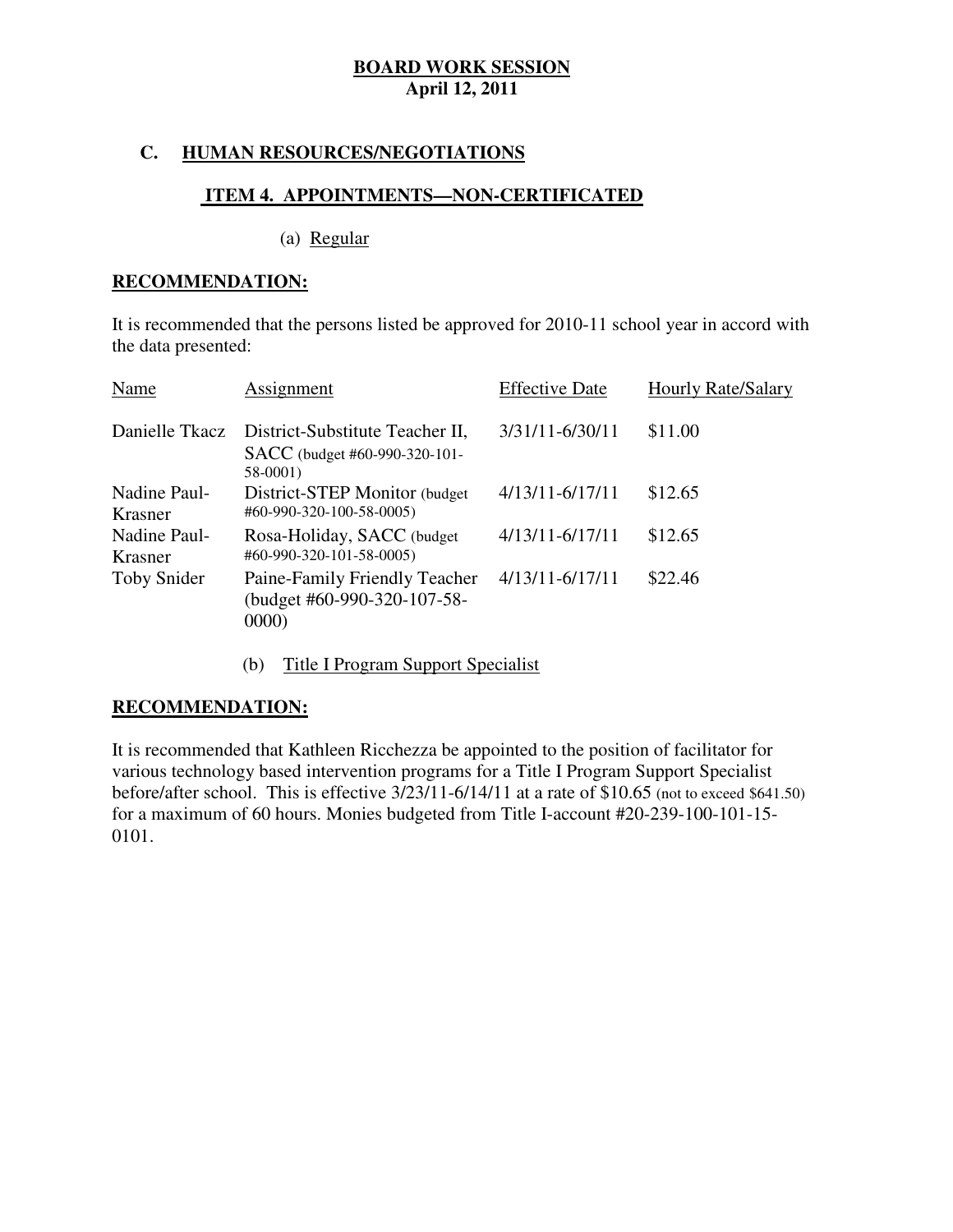### **C. HUMAN RESOURCES/NEGOTIATIONS**

### **ITEM 5. LEAVES OF ABSENCE—CERTIFICATED**

(a) Leave of Absence, With/Without Pay

### **RECOMMENDATION:**

 It is recommended that the persons listed be approved for a leave of absence, with/without pay in accord with the data presented:

| Name                             | <b>Assignment</b>                 | <b>Effective Date</b>                                                                                                      |
|----------------------------------|-----------------------------------|----------------------------------------------------------------------------------------------------------------------------|
| Julia O'Connor                   | Cooper-Special Education          | Leave with pay 3/21/11-3/25/11                                                                                             |
| Farrah Mahan                     | Barton-Principal                  | Leave without pay 6/16/11-7/29/11<br>(leave extended)                                                                      |
| Susanna Esposito                 | Johnson-Grade 4                   | Leave with pay 2/07/11-4/06/11;<br>without pay 4/07/11-6/30/11                                                             |
| Jamie Grayson                    | Paine-Special Education           | Leave without pay 3/14/11-3/29/11<br>(leave extended)                                                                      |
| <b>Christine Bass</b>            | <b>CHHS West-Music</b>            | Leave with pay 1/03/11-4/08/11 (leave<br>extended)                                                                         |
| Diana Polito                     | <b>Barclay-Special Education</b>  | Leave with pay 5/23/11-6/20/11;<br>without pay 9/01/11-2/24/12                                                             |
| Jennifer Foltz                   | Beck-Science                      | Leave with pay 3/28/11-5/13/11;<br>without pay 5/16/11-6/30/11                                                             |
| <b>Alison Young</b>              | Johnson-Grade 5                   | Leave with pay 3/22/11-4/01/11;<br>without pay 4/04/11-until a<br>determination is made regarding a<br>return to work date |
| Susan Murawczyk                  | Johnson-Grade 1                   | Leave with pay 3/17/11 p.m.-3/24/11                                                                                        |
| Jennifer Gerst                   | <b>CHHS West-Social Studies</b>   | Leave with pay 5/04/11-5/27/11 a.m;<br>without pay $5/27/11$ p.m.                                                          |
| Jennifer Wojs-<br><b>Robbins</b> | Rosa-Science                      | Leave without pay 4/12/11-6/30/11<br>(leave extended)                                                                      |
| Simone Nadav                     | <b>CHHS East-Resource</b><br>Room | Leave without pay 9/01/11-9/19/11;<br>without pay 9/20/11-1/02/12                                                          |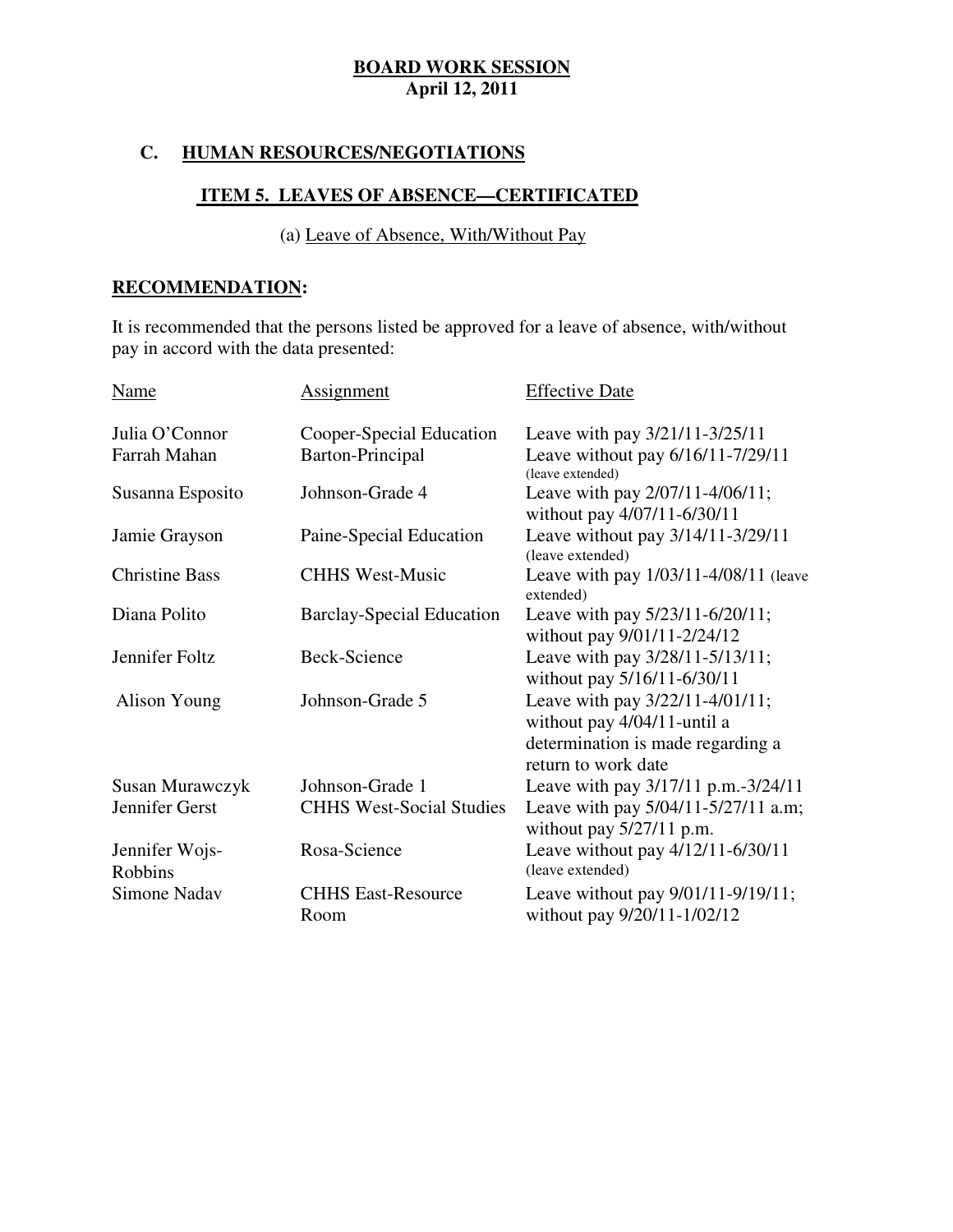### **C. HUMAN RESOURCES/NEGOTIATIONS**

### **ITEM 6. LEAVES OF ABSENCE—NON-CERTIFICATED**

(a) Leave of Absence, With/Without Pay

### **RECOMMENDATION:**

 It is recommended that the persons listed be approved for leave of absence, with/without pay in accord with the data presented:

| Assignment                                | <b>Effective Date</b>                                                                                                         |
|-------------------------------------------|-------------------------------------------------------------------------------------------------------------------------------|
| <b>CHHS East-Cleaner</b>                  | Leave without pay $3/22/11$ -until a determination<br>is made regarding a work date                                           |
| <b>CHHS West-Educational</b><br>Assistant | Leave with pay 3/11/11-3/25/11                                                                                                |
| <b>CHHS West-Cleaner</b>                  | Leave without pay $3/21/11 - 4/15/11$                                                                                         |
| Paine-Cleaner                             | Leave with pay $11/29/10-12/15/10$ ; without pay<br>12/16/10-until a determination is made<br>regarding a return to work date |
| Harte-Teacher II, SACC                    | Leave without pay 5/23/11-5/25/11                                                                                             |
| <b>CHHS West-Educational</b><br>Assistant | Leave with pay $3/11/11$ -until a determination is<br>made regarding a return to work date                                    |
| Woodcrest-Cleaner                         | Leave with pay $5/18/11 - 5/31/11$ ; without pay<br>$6/01/11 - 6/15/11$                                                       |
|                                           |                                                                                                                               |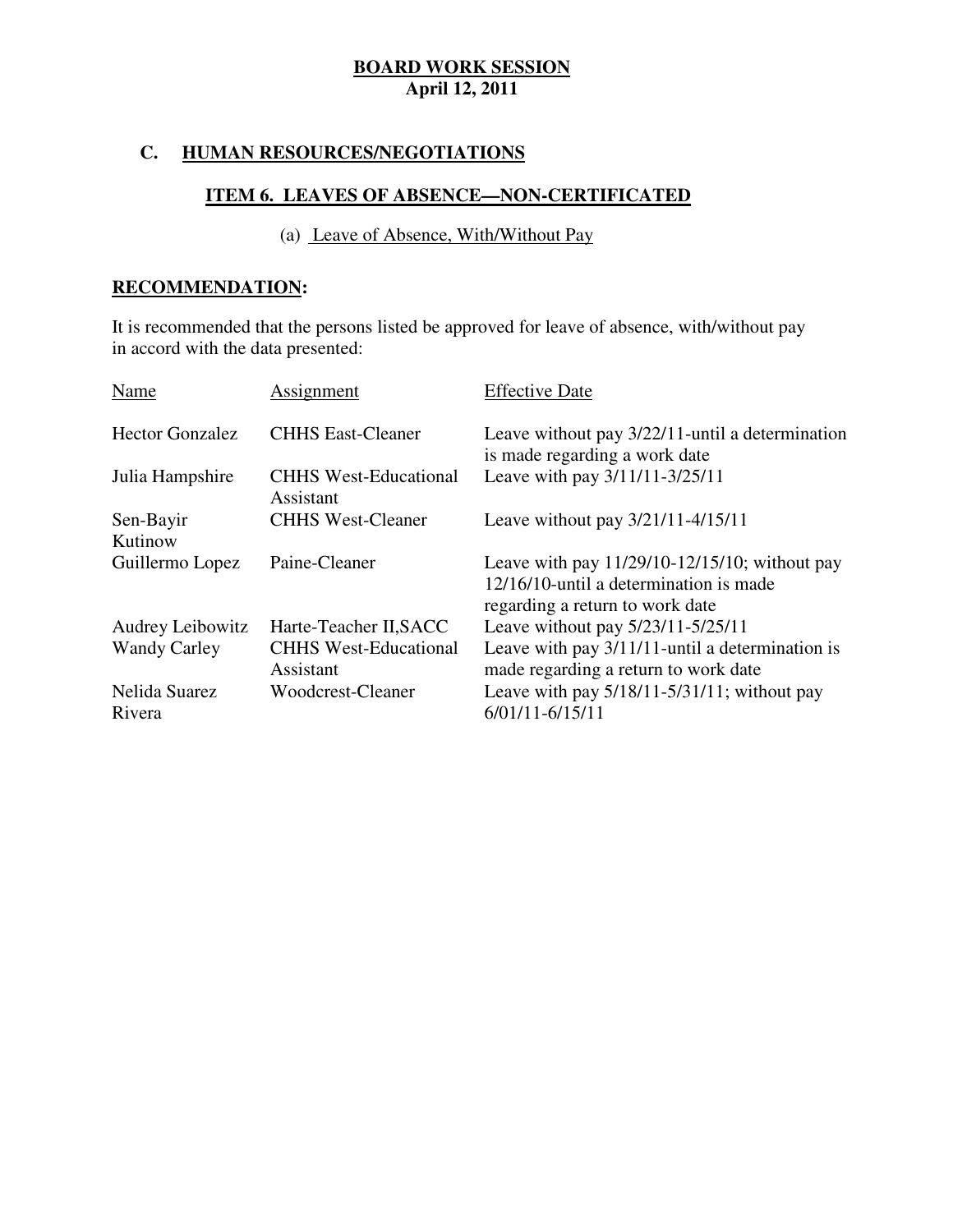### **C. HUMAN RESOURCES/NEGOTIATIONS**

### **ITEM 7. ASSIGNMENT/SALARY CHANGE—NON-CERTIFICATED**

### (a) Reassignment

### **RECOMMENDATION:**

 It is recommended that the persons listed be reassigned to the positions indicated for the 2010-11 school year and in accord with the data presented:

| Name                     | From                                                                                                     | To                                                                          | <b>Effective Date</b> | <b>Hourly Rate</b> |
|--------------------------|----------------------------------------------------------------------------------------------------------|-----------------------------------------------------------------------------|-----------------------|--------------------|
| <b>Barbara</b><br>Wilson | Cooper-Exceptional<br>Educational<br>Assistant $(\$11.19/hr$<br>budget #11-204-100-<br>$106 - 06 - 0100$ | Cooper-<br>Educational<br>Assistant<br>(budget #11-204-<br>100-106-06-0100) | 3/23/11-6/30/11       | \$9.84             |
| Pamela Lam               | Cooper-Exceptional<br>Educational<br>Assistant $($11.74/hr$<br>budget #11-204-100-<br>$106 - 06 - 0100$  | Cooper-<br>Educational<br>Assistant<br>(budget #11-204-<br>100-106-06-0100) | 3/23/11-6/30/11       | \$10.65            |

### **ITEM 8. OTHER COMPENSATION—CERTIFICATED**

(a) Tuition Reimbursement—CHASA

### **RECOMMENDATION:**

 It is recommended that the persons listed be reimbursed for successful completion of graduate credits in accord with the current agreement between the Board of Education and the Cherry Hill Association of School Administrators. Monies budgeted from account #11 000-291-290-98-0002:

Kwame Morton \$1425 Name Amount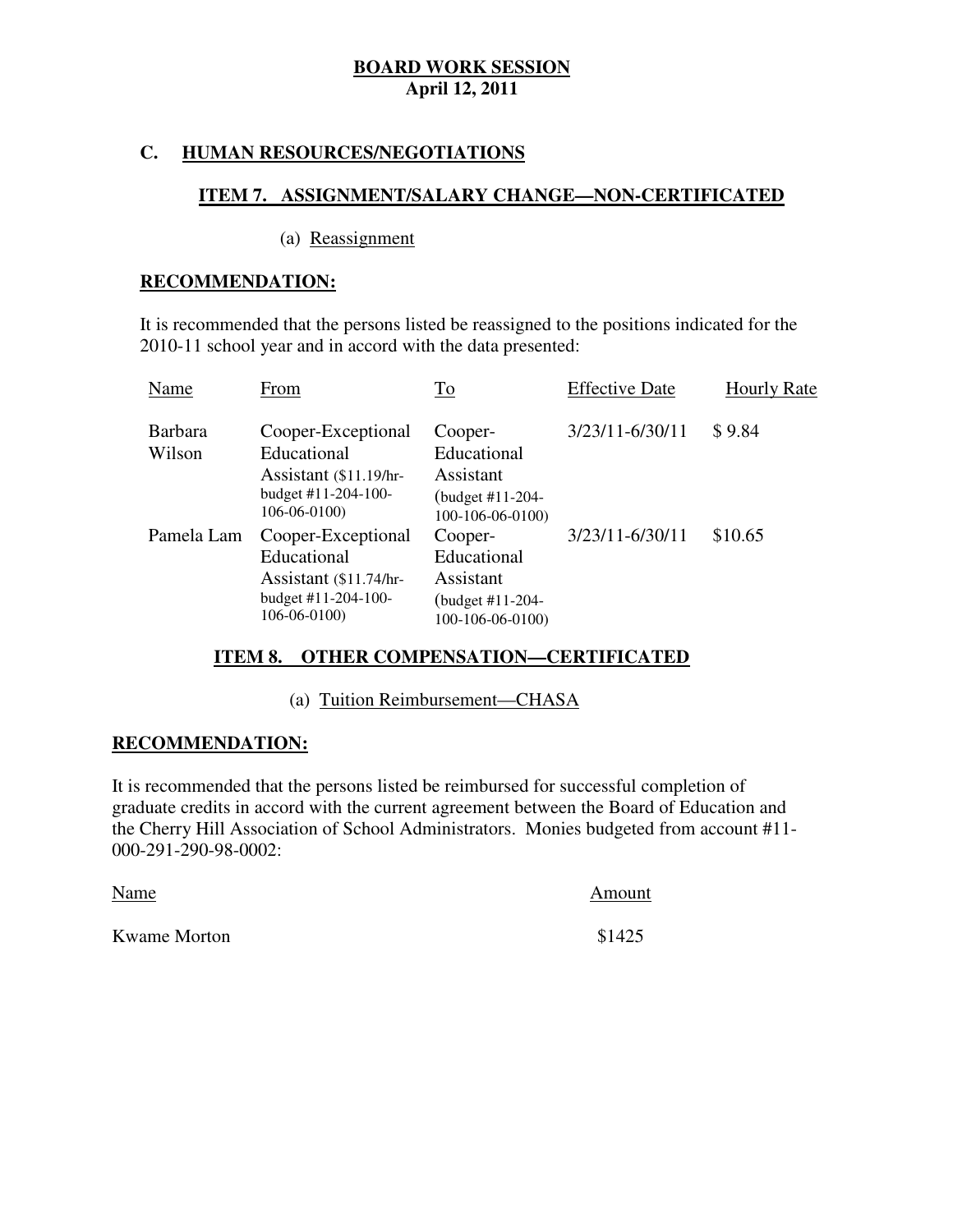### **C. HUMAN RESOURCES/NEGOTIATIONS**

## **ITEM 8. OTHER COMPENSATION—CERTIFICATED** – continued

### (b) Outside Learning Evaluations

### **RECOMMENDATION:**

 It is recommended that Robin Dolan and Sara Kellerman be approved to provide outside learning evaluations effective 3/15/11-6/30/11 for a total of 8 evaluations each at the rate of \$250/evaluations (not to exceed \$2010). Monies budgeted from account #11-000-219-104-71  $0101.$ 

### 0101. (c) Outside Psychological Evaluations

## **RECOMMENDATION:**

 It is recommended that Michael Sherman and Jamilla Butler be approved to provide outside psychological evaluations effective 3/15/11-6/30/11 for a total of 10 evaluations each at the rate of \$250/evaluation (not to exceed \$5025.) Monies budgeted from account #11-000-219 104-71-0101.

### (d) Parent Son/Daughter Human Growth And Development

### **RECOMMENDATION:**

 It is recommended that the staff member listed be paid the sum of \$35.00 for conducting a Parent Son/Daughter Program in an elementary school in conjunction with the course on Human Development:

| Name             | School   | Date    |
|------------------|----------|---------|
| Jacquelyn Naddeo | Kingston | 3/03/11 |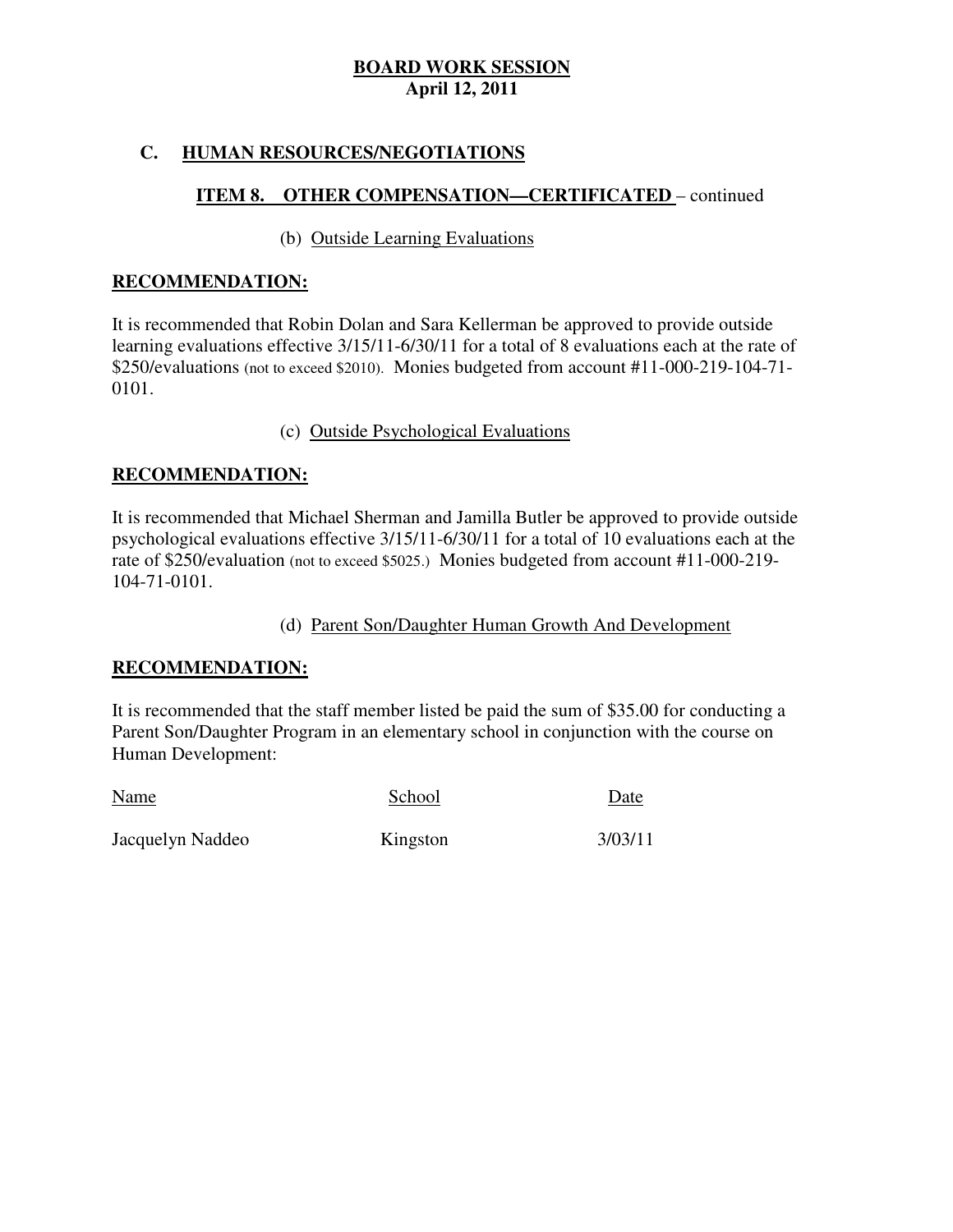### **C. HUMAN RESOURCES/NEGOTIATIONS**

### **ITEM 9. OTHER COMPENSATION—NON-CERTIFICATED**

### (a) SACC Site Leaders

### **RECOMMENDATION:**

 It is recommended that the persons listed be approved for a stipend of \$300 each as SACC site leaders in accord with the data presented. Monies budgeted from account # 60-990-320 101-58-0101.

Shirley Armstrong Johnson-AM Lynne Brady JoAnn Buzby Barton-AM Donna Clark Lisa Cobb **Colleen Corey Karen Dawson**  Anna DeMarco Sharp-AM Jillian Doney Cooper-PM Amber Henry Sharp-PM Demetra Evans Knight-AM Jennifer Fashinder Matthew Carter **Barton-PM**  Carol Galasso Mann-AM Nicole Gauntt **Knight-PM** Nicole Gilbert Maria Greenwood Danielle Korte Johnson-PM Mario Lanzilotta Cooper-AM Monica Lazzaro **Harte-AM** Hedva Levin Rita Palma Maureen Purcell Stockton-PM Todd Sharofsky Woodcrest-PM Ivy Shavit Harte-PM Tracy Riddell-Lyons IsolynVassall-Sabir Mann-PM

### Name School

Woodcrest-AM EDCC Woodcrest-PM EDCC Woodcrest-AM Kilmer-AM/PM Woodcrest- PM EDCC Cooper-PM EDCC Barclay-AM EDCC Woodcrest-AM EDCC Kingston-AM/PM Stockton-AM Paine-AM/PM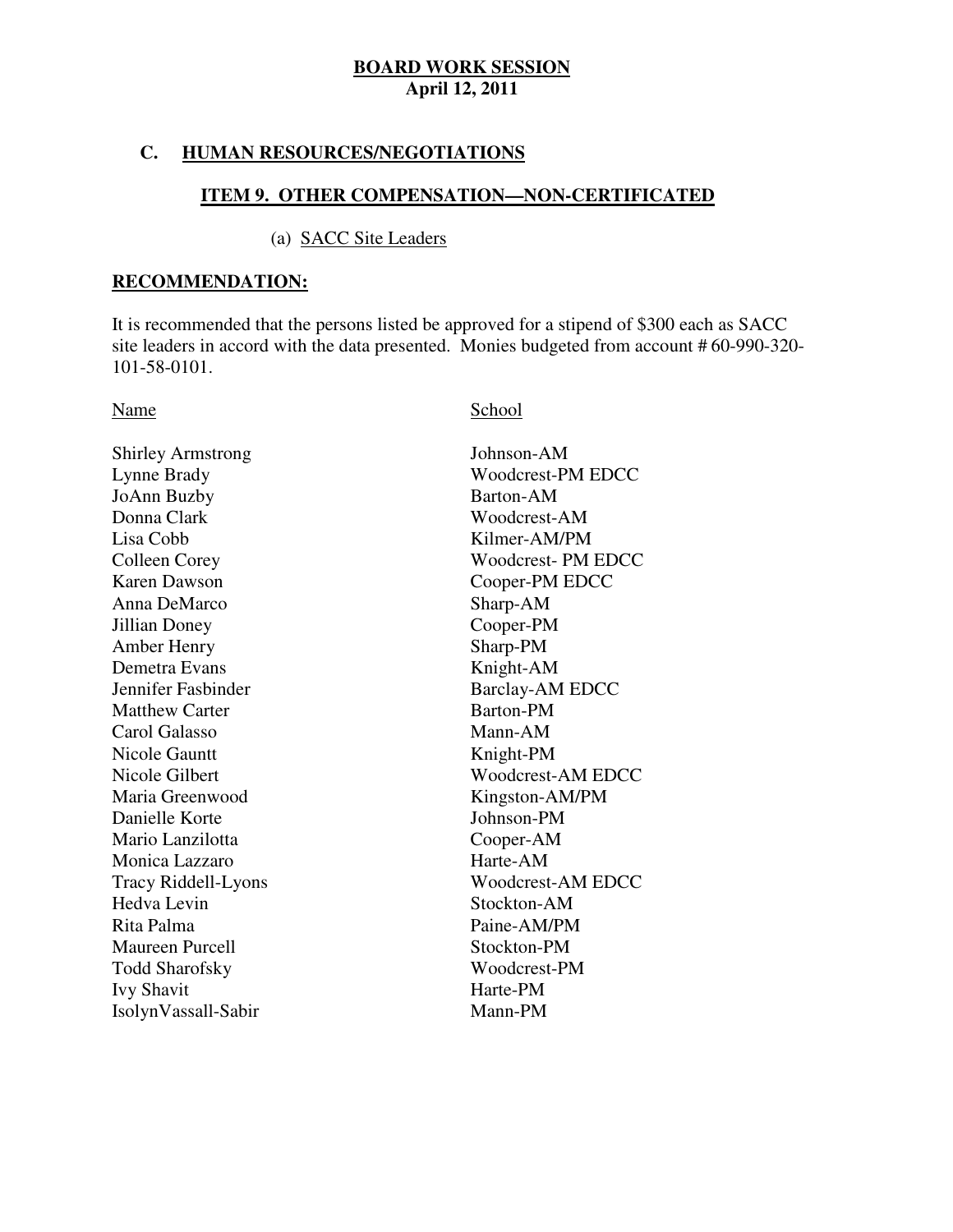### **C. HUMAN RESOURCES/NEGOTIATIONS**

# **ITEM 9. OTHER COMPENSATION—NON-CERTIFICATED** –

continued

# (b) SACC Peer Coaches

### **RECOMMENDATION:**

 It is recommended that the persons listed be approved for a stipend of \$200 each as SACC peer coaches in accord with the data presented. Monies budgeted from account # Monies budgeted from account # 60-990-320-101-58-0101.

Name Name Name

Nicole Gilbert Jennifer Fasbinder Jodi Rosenfeld

Monica Lazzaro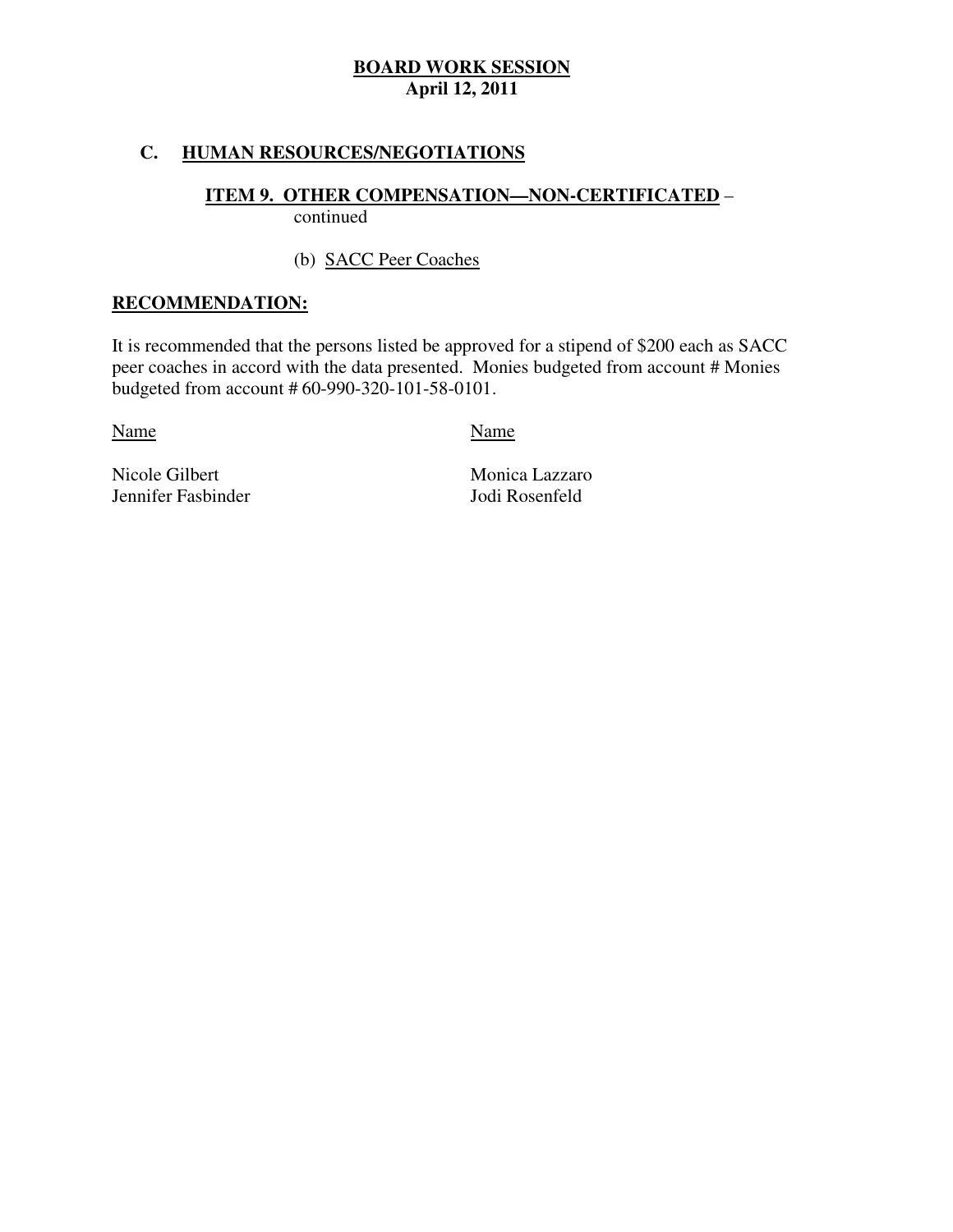### **D. POLICIES & LEGISLATION COMMITTEE**

### *Long Range Plan Goals:*

 *"Board of Education members, administrators, teachers, parents and the community work together to ensure all students are provided with academic, social and emotional support necessary to create optimal conditions for high achievement, continued growth and personal development."* 

The Superintendent recommends the following:

- 1. Approval of First Reading of Policies
- 2. Approval of First Reading of Procedure
- 3. Approval of Waiver of Procedure F-3: Secondary Field Trips

#### **ITEM 1. APPROVAL OF FIRST READING OF POLICIES**

- Policy 1120: Board of Education Meetings
- • Policy 2224: Equal Opportunity/Nondiscrimination/Harassment
- Policy 7530: Naming Facilities

### **RECOMMENDATION:**

It is recommended that the policies listed above be approved for first reading as revised.

#### **ITEM 2. APPROVAL OF FIRST READING OF PROCEDURE**

 • Procedure S-12: Suicide/ Homicide Behaviors, Sudden Traumatic Loss

### **RECOMMENDATION:**

It is recommended that the procedure listed above be approved for first reading as revised.

### **ITEM 3. FIELD TRIPS APPROVAL OF WAIVER OF PROCEDURE F-3: SECONDARY**

### **RECOMMENDATION:**

 It is recommended that the Procedure F-3: Secondary Field Trips be waived to accommodate the trips listed below.

| <b>School</b>               | Trip | Location    | Dates         | # School Days<br><b>Missed</b> |
|-----------------------------|------|-------------|---------------|--------------------------------|
| <b>CHHS West &amp; East</b> | DECA | Orlando, FL | 4/30-5/4/2011 |                                |